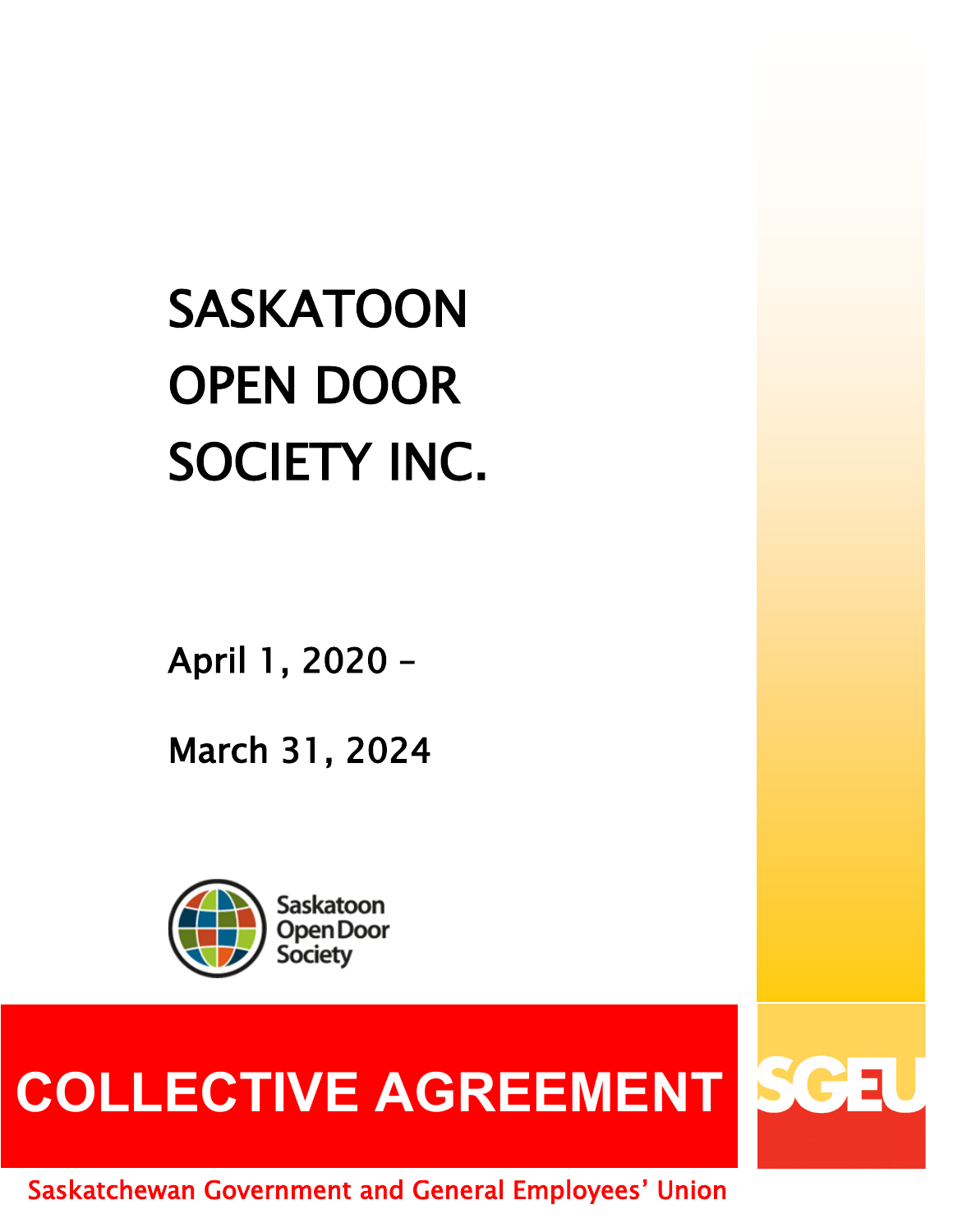# **ARTICLES OF A**

# **COLLECTIVE BARGAINING AGREEMENT**

# **BETWEEN**

# **THE SASKATOON OPEN DOOR SOCIETY INC.**

# **AND**

# **SASKATCHEWAN GOVERNMENT AND GENERAL EMPLOYEES' UNION LOCAL 5291**

**APRIL 1, 2020 TO MARCH 31, 2024**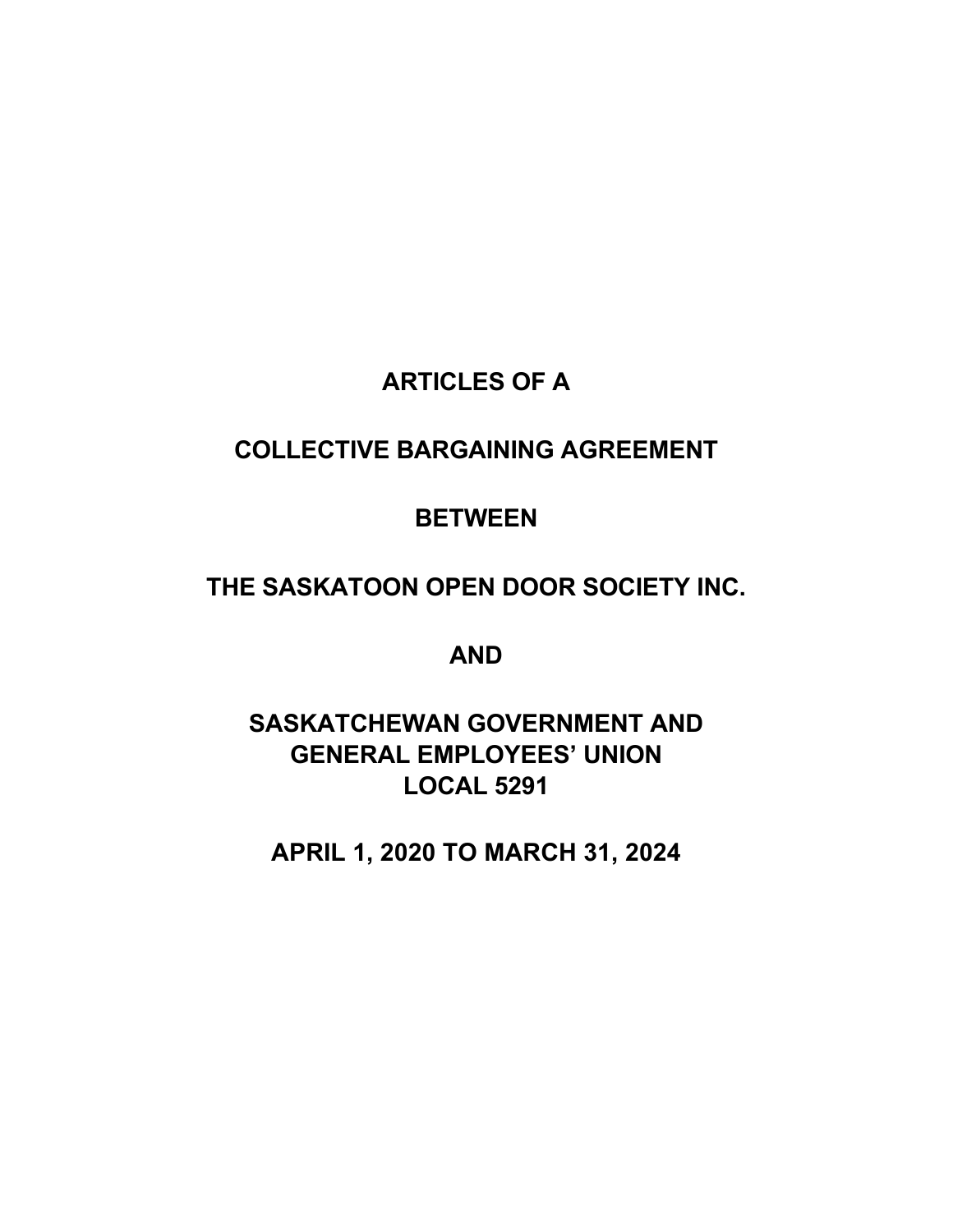| <b>ARTICLE 1</b>                                                         |  |
|--------------------------------------------------------------------------|--|
| <b>ARTICLE 2</b>                                                         |  |
| <b>ARTICLE 3</b>                                                         |  |
| <b>ARTICLE 4</b><br>4.1<br>4.2<br>4.3<br>4.4<br>4.5<br>4.6<br>4.7        |  |
| <b>ARTICLE 5</b>                                                         |  |
| <b>ARTICLE 6</b>                                                         |  |
| <b>ARTICLE 7</b><br>7.2<br>7.3                                           |  |
| <b>ARTICLE 8</b><br>8.1<br>8.2<br>8.4<br>8.5<br>8.6<br>8.7<br>8.8<br>8.9 |  |
| 8.10<br>8.11                                                             |  |
| <b>ARTICLE 9</b><br>9.1<br>9.2<br>9.3<br>9.4<br>9.5                      |  |
| <b>ARTICLE 10</b><br>10.1<br>10.2<br>10.3                                |  |
| <b>ARTICLE 11</b><br>11.1<br>11.2                                        |  |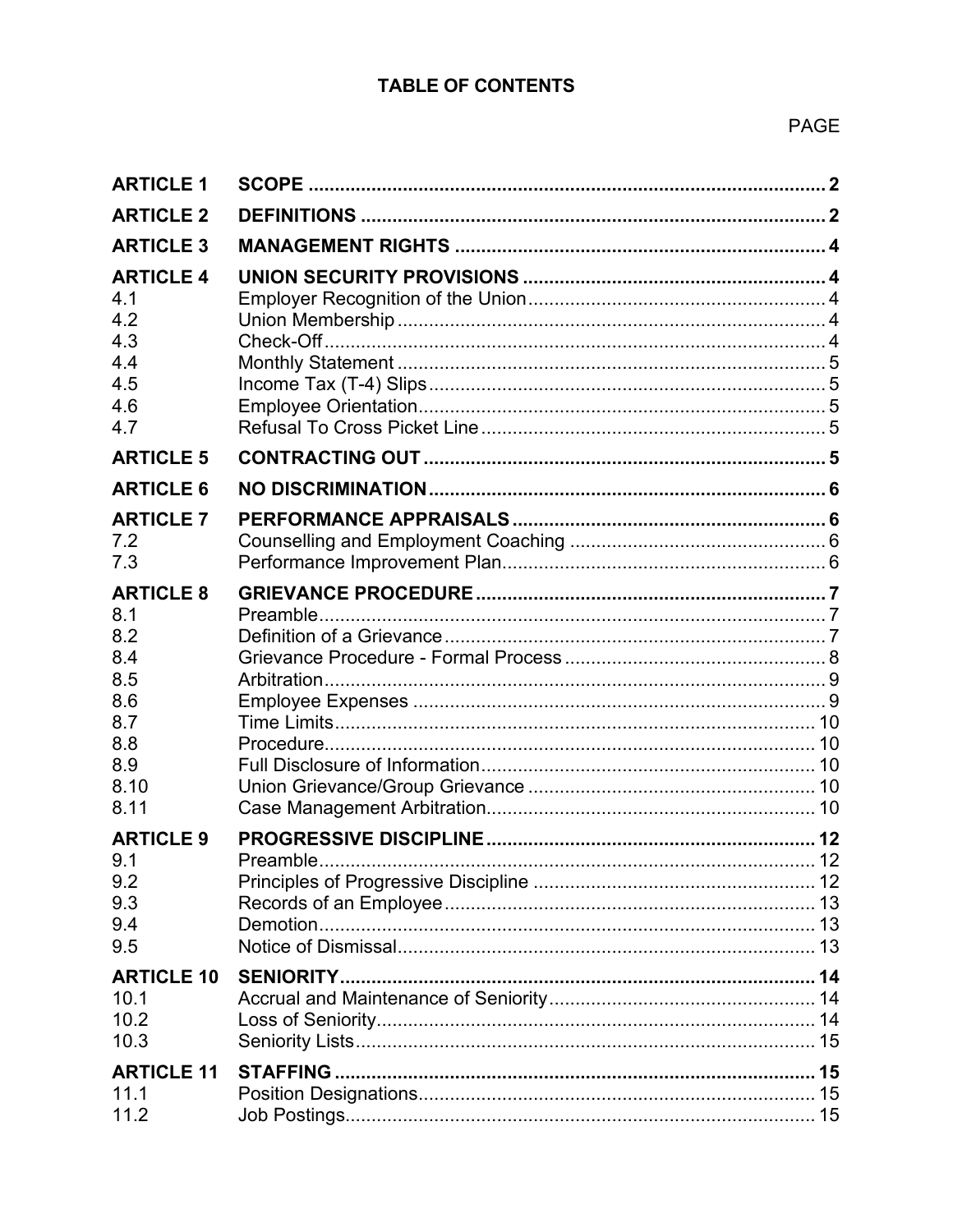| 11.3<br>11.4                                      | Employees Allowed Leave to Attend All Interview 17 |  |
|---------------------------------------------------|----------------------------------------------------|--|
| 11.5<br><b>ARTICLE 12</b><br>12.1<br>12.2<br>12.3 |                                                    |  |
| <b>ARTICLE 13</b>                                 |                                                    |  |
| 13.1                                              |                                                    |  |
| 13.2                                              |                                                    |  |
| 13.3                                              |                                                    |  |
| 13.4                                              |                                                    |  |
| 13.5                                              |                                                    |  |
| 13.6                                              |                                                    |  |
| <b>ARTICLE 14</b>                                 | <b>HOURS OF WORK.</b>                              |  |
| 14.1                                              |                                                    |  |
| 14.2                                              |                                                    |  |
| 14.3                                              |                                                    |  |
| 14.4                                              |                                                    |  |
| 14.5                                              |                                                    |  |
|                                                   |                                                    |  |
| <b>ARTICLE 15</b>                                 |                                                    |  |
| 15.1                                              |                                                    |  |
| 15.2                                              |                                                    |  |
| 15.3                                              |                                                    |  |
| <b>ARTICLE 16</b>                                 |                                                    |  |
| 16.2                                              |                                                    |  |
| 16.3                                              |                                                    |  |
| 16.4                                              |                                                    |  |
| 16.5                                              |                                                    |  |
| 16.6                                              |                                                    |  |
| 16.7                                              |                                                    |  |
| 16.8                                              |                                                    |  |
| 16.9                                              |                                                    |  |
| 16.10                                             |                                                    |  |
| 16.11                                             |                                                    |  |
| 16.12                                             |                                                    |  |
| 16.13                                             |                                                    |  |
| 16.14                                             |                                                    |  |
| 16.15                                             |                                                    |  |
| 16.16<br>16.17                                    |                                                    |  |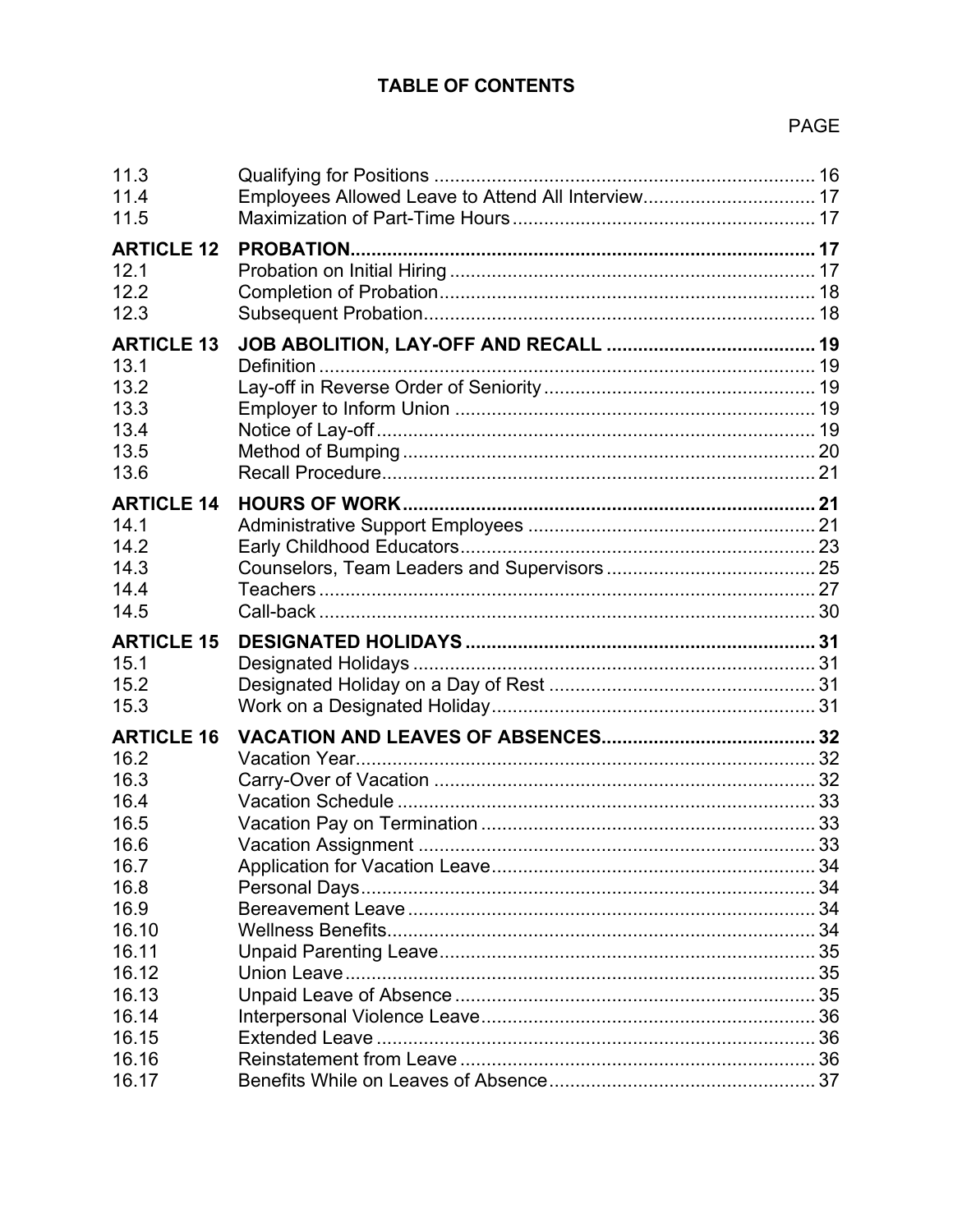| <b>ARTICLE 17</b><br>17.2<br>17.3<br>17.4<br>17.5                         | <b>SICK LEAVE.</b>                                    |  |
|---------------------------------------------------------------------------|-------------------------------------------------------|--|
| <b>ARTICLE 18</b>                                                         |                                                       |  |
| <b>ARTICLE 19</b><br>19.1<br>19.2<br>19.3<br>19.4<br>19.5<br>19.6<br>19.7 |                                                       |  |
| <b>ARTICLE 20</b><br>20.1<br>20.2<br>20.3<br>20.4<br>20.5                 | Changes in Classification New Classes of Positions 43 |  |
| <b>ARTICLE 21</b><br>21.2<br>21.3<br>21.4<br>21.5                         |                                                       |  |
| <b>ARTICLE 22</b><br>22.2                                                 |                                                       |  |
| <b>ARTICLE 23</b>                                                         |                                                       |  |
| <b>ARTICLE 24</b>                                                         |                                                       |  |
| <b>ARTICLE 25</b>                                                         |                                                       |  |
| <b>ARTICLE 26</b>                                                         |                                                       |  |
| <b>ARTICLE 27</b><br>27.9                                                 |                                                       |  |
| <b>ARTICLE 28</b>                                                         |                                                       |  |
| <b>ARTICLE 29</b><br>29.1<br>29.2                                         |                                                       |  |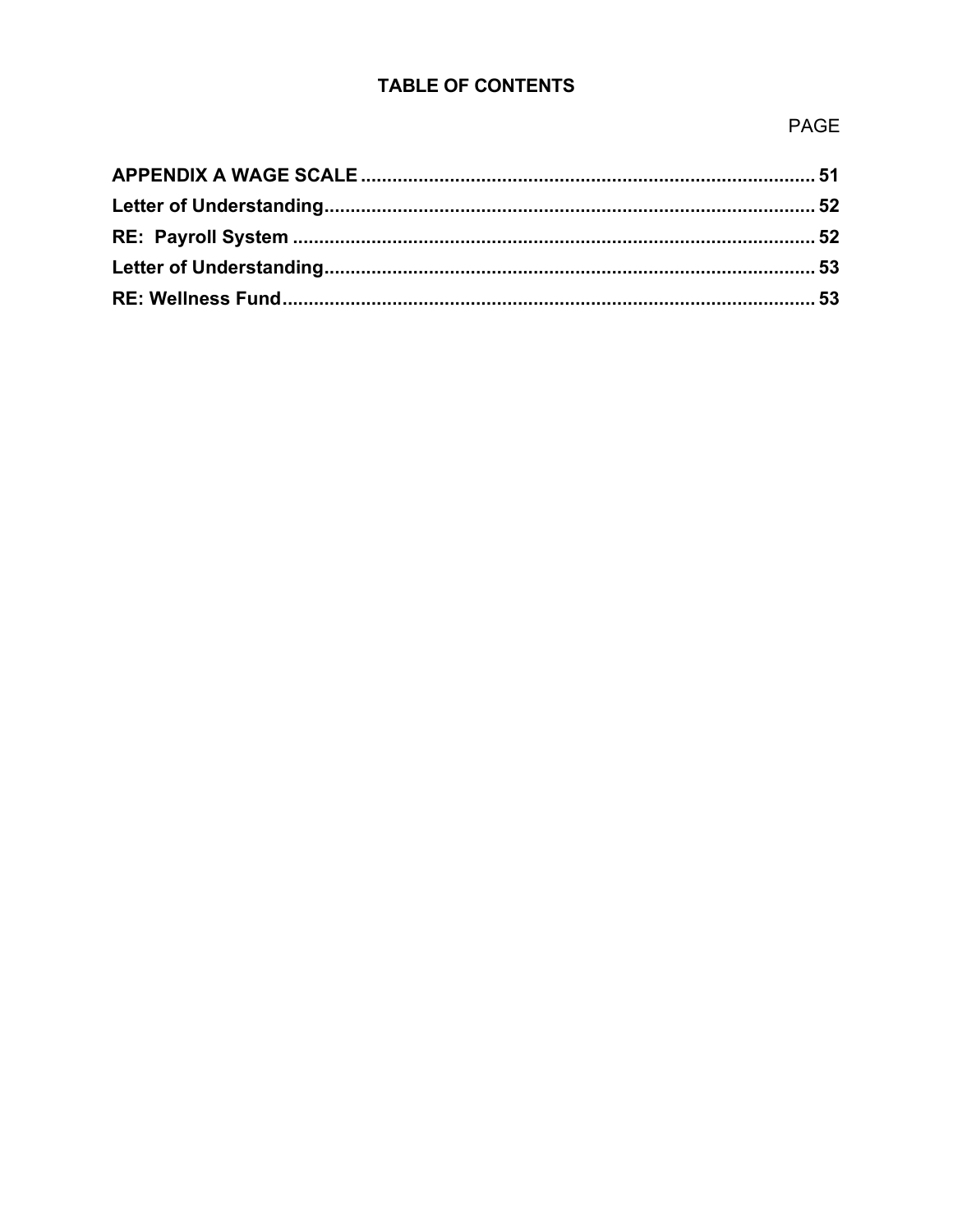#### **ARTICLES OF A COLLECTIVE BARGAINING AGREEMENT made in duplicate this 24 day of November , 2021.**

#### **between**

#### **SASKATOON OPEN DOOR SOCIETY, INC. hereinafter referred to as "the Employer"**

#### **PARTY OF THE FIRST PART**

**and**

#### **SASKATCHEWAN GOVERNMENT AND GENERAL EMPLOYEES' UNION hereinafter referred to as "the Union"**

# **PARTY OF THE SECOND PART**

#### **PREAMBLE**

Whereas it is the desire of both the parties to this Collective Bargaining Agreement to:

- a) Promote cooperation and understanding between the Employer and the employees, to ensure that harmonious relations are maintained and improved and to promote the well-being and safety of the employees included in the Bargaining Unit;
- b) Recognize the multi-cultural and multi-lingual aspects of the Saskatoon Open Door Society and to embody sensitivity to multi-cultural and multi-lingual issues;
- c) Recognize and make allowances for workplace situations and concerns that arise from the unique multi-cultural and multi-lingual make-up of the workforce of the Saskatoon Open Door Society;
- d) Recognize the mutual value of joint discussions and negotiations in matters pertaining to the working conditions, the working environment and the continuous improvement of service to the clients;
- e) Provide services that are effective, responsive and respectful; and
- f) Maintain the viability of the Society and the integrity of services.

It is on these principles that the parties to this Agreement enter into, establish and agree to the following terms: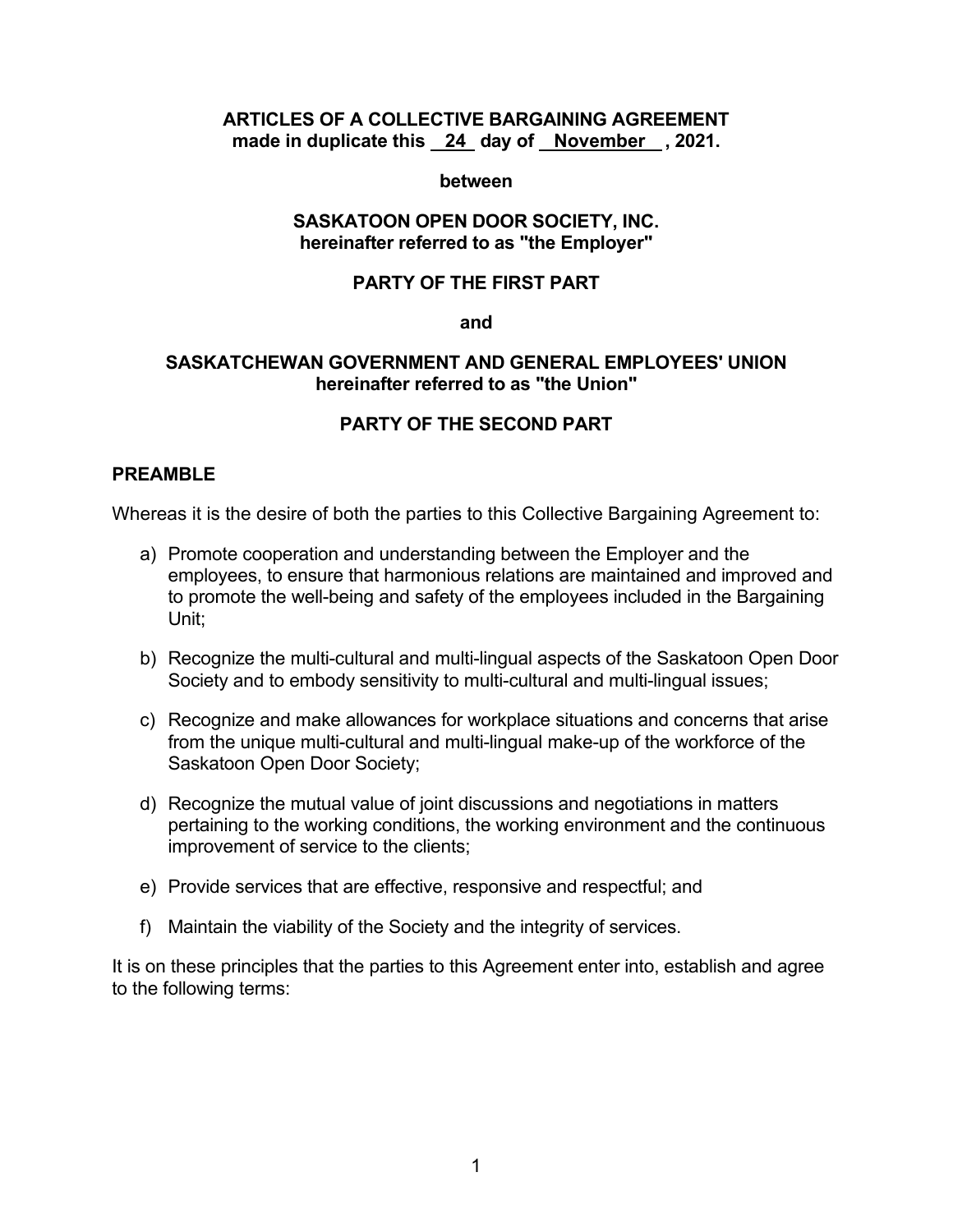# <span id="page-7-0"></span>**ARTICLE 1 SCOPE**

1.1 The terms of this Agreement shall apply to all employees of the Employer, excluding the **Chief Executive Officer**, **Directors and Managers (8),** Executive Assistant**s (1), Human Resource Assistants (1), Operations Coordinators (2), Human Resource Generalists (4)**, Marketing and Communication Coordinator, Operations Clerk, Accounting Technician, Accountants and the Caretaker and any other positions that may be agreed upon during the term of this Agreement.

# <span id="page-7-1"></span>**ARTICLE 2 DEFINITIONS**

- 2.1 "Casual Employee" are defined as employees who work on a casual, call-in emergent as-needed basis and who work hours assigned by the Employer.
- 2.2 "Classification Plan" is a list of the classifications and jobs within the Bargaining Unit as set out in Appendix A to this Agreement.
- 2.3 "Definite Leave" means those leaves of absence outlined in Article 16 Vacation and Leaves of Absences and Article 17.1 Sick Leave, excluding Article 16.1**5** Extended Leave. Permanent full-time and permanent part-time employees who access these leaves continue to maintain their positions.
- 2.4 "Demotion" means an employee assumes a position that has a lower maximum hourly rate of pay.
- 2.5 "Employee(s)" means all employees covered by the provisions of this Agreement.
- 2.6 "Employer" means the Saskatoon Open Door Society Inc.
- 2.7 **"Chief Executive Officer"** means the **CEO** of the Saskatoon Open Door Society Inc.
- 2.8 "Fiscal Year" means April 1st of one year to March 31st of the following year.
- 2.9 Gender Use of the pronouns she, her, hers, he, his**,** him, **they, theirs, and them** includes a reference to persons of the opposite gender wherever the facts or context so requires.
- 2.10 "Extended Leave" as outlined in Article 16.1**5** means leaves in Article 17.4. Unpaid leave for prolonged illness and Article 18 extended WCB leave.
- 2.11 "Knowledge, skills and abilities (KSA's)" means the knowledge, skills, abilities, qualifications, experience and personal attributes that are critical to the successful appointment to a position.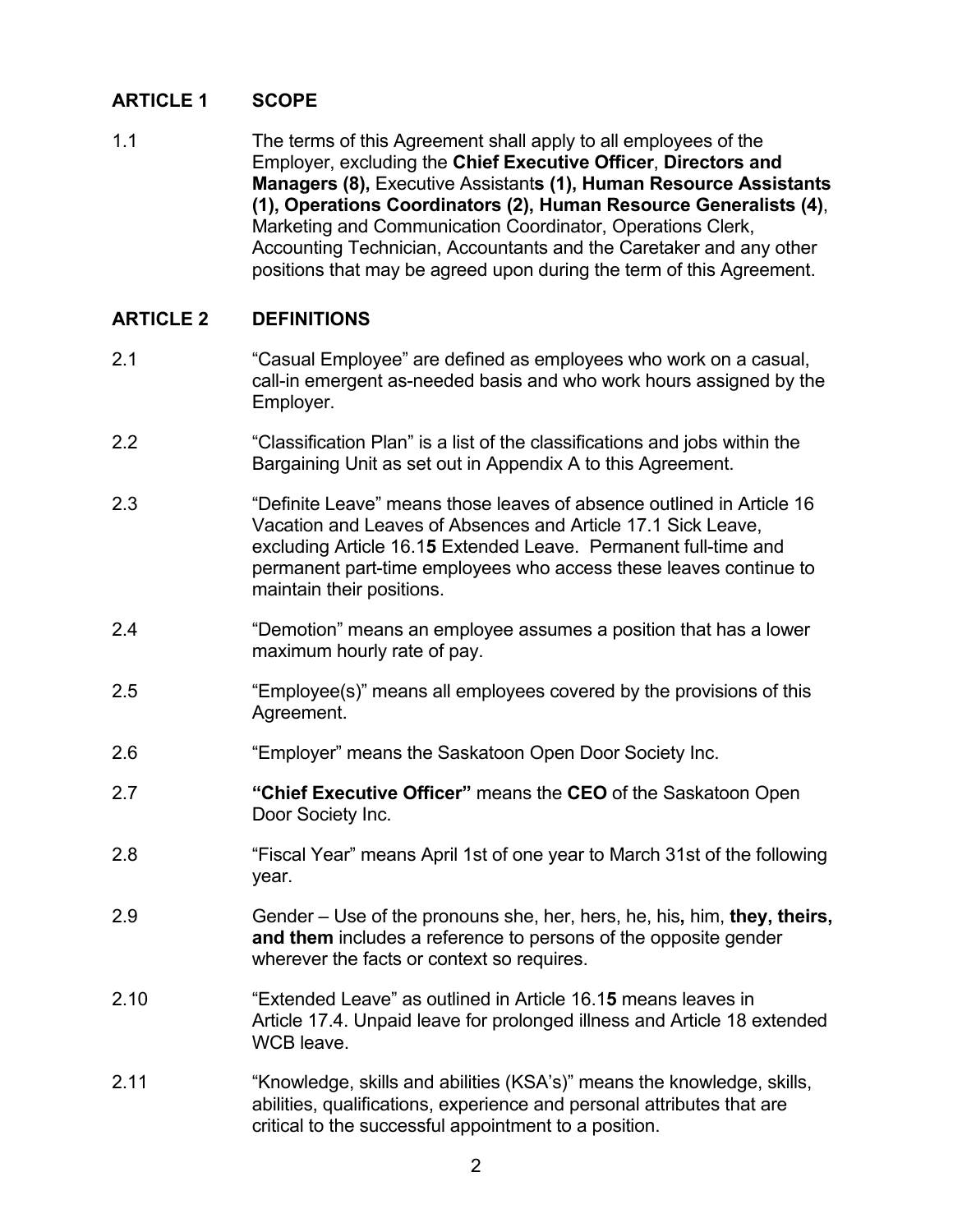- 2.12 "Permanent employees" are defined as employees who encumber positions that are deemed to be ongoing from year to year.
- 2.12.1 Permanent Full-Time Employees work the maximum hours as defined in Article 14 - Hours of Work.
- 2.12.2 Permanent Part-Time Employees work less than the maximum hours as defined in Article 14 - Hours of Work.
- 2.13 "Programming Break" is the suspension of program delivery activity for a specified period of time determined by the Employer that does not constitute a lay-off.
- 2.14 "Promotion" means an employee assumes a position that has a higher maximum hourly rate of pay.
- 2.15 "Term employees" are employees who are hired on a **term or** temporary basis **and fills a position with or without an incumbent.**
- 2.16 "Union" means the Saskatchewan Government and General Employees' Union (SGEU).
- 2.17 Regular Teacher is a teacher employed to work within the Language Training Unit.
- 2.18 Other Than Regular Teachers resource teachers, substitute teachers, and teachers in other program units.
- 2.19 Core hours are the hours Monday to Friday during which employees normally work and are available to clients; recognizing that there is programming that takes place outside of these hours during which employees are required to work.
- 2.20 **Inclusive rate is the rate paid for teaching hours only. It is understood that class prep and reporting time is compensated for within this rate.**
- 2.21 **Non-inclusive rate is the rate paid for all hours not included within 2.21.**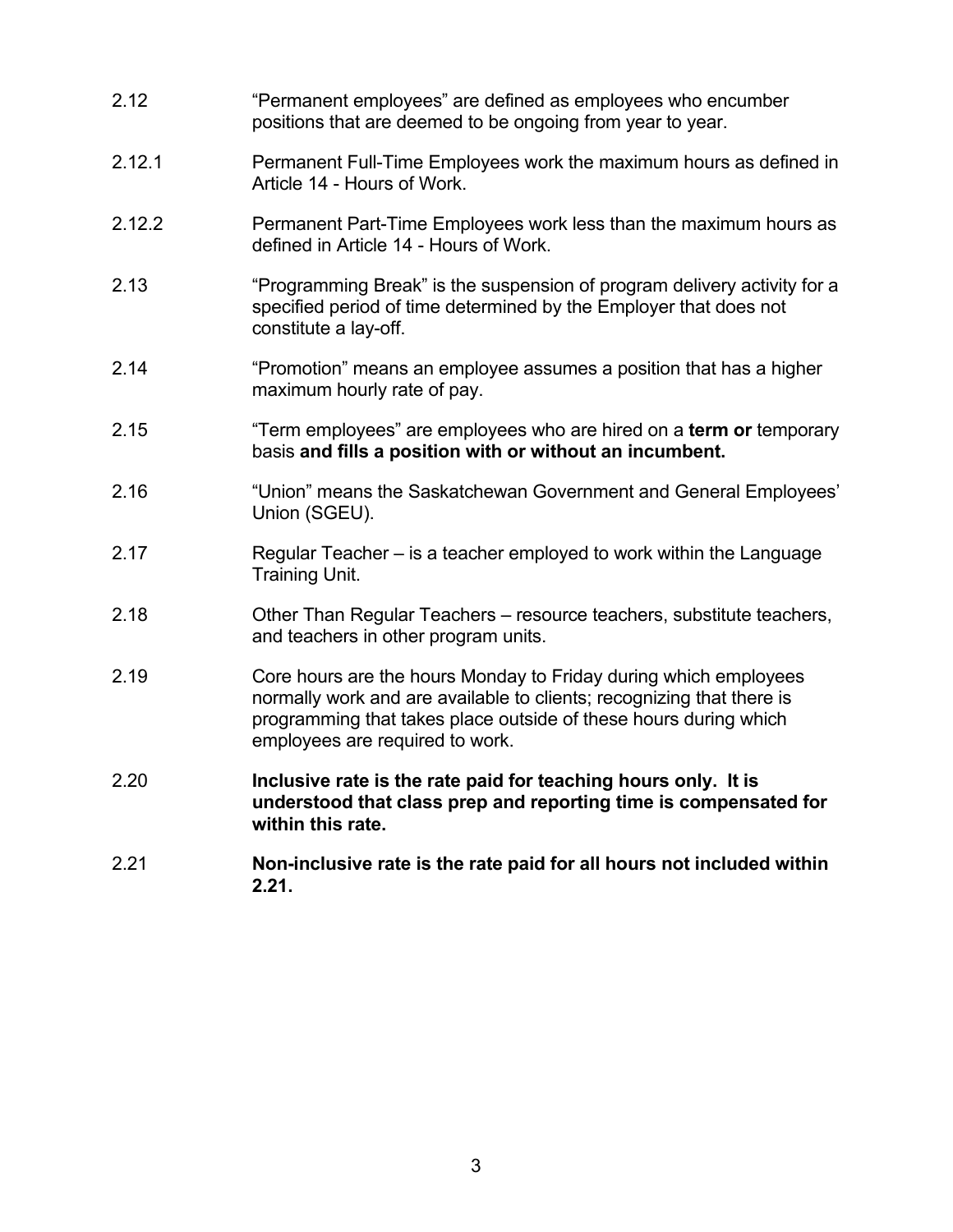# <span id="page-9-0"></span>**ARTICLE 3 MANAGEMENT RIGHTS**

3.1 The Union acknowledges that it is the right of the Employer to manage the operation and workforce in all respects unless specifically limited by the terms of this Agreement.

#### <span id="page-9-1"></span>**ARTICLE 4 UNION SECURITY PROVISIONS**

#### <span id="page-9-2"></span>4.1 **Employer Recognition of the Union**

- a) The Employer agrees to recognize the Union as the sole collective bargaining agent for employees covered by this Collective Bargaining Agreement and agrees to negotiate with the Union or its designated representatives on matters relating to conditions of employment, rates of pay, and hours of work except as excluded in Article 1.
- b) No employee shall be required or permitted to make a written or verbal agreement with the Employer or Employer representative which may conflict with the terms of this Collective Agreement.
- c) The parties agree to establish a Union-Management Committee consisting of two (2) Management representatives and two (2) Union representatives. The parties agree to adopt a co-operative approach to solving problems.
- d) The Employer agrees that a copy of any correspondence between the Employer or designate and any employee pertaining to the interpretation, administration, or application of this Agreement shall be forwarded to the Chairperson of the Union Bargaining Committee **or** Union office.

#### <span id="page-9-3"></span>4.2 **Union Membership**

Every employee who is now or hereafter becomes a member of the Union shall maintain membership in the Union as a condition of employment, and every new employee whose employment commences hereafter shall, within thirty (30) calendar days after the commencement of employment apply for and maintain membership in the Union as a condition of employment provided that any employee in the appropriate Bargaining Unit who is not required to maintain membership in the Union, shall as a condition of employment, tender to the Union the periodic dues uniformly required to be paid by the members of the Union.

#### <span id="page-9-4"></span>4.3 **Check-Off**

The Employer agrees to deduct on behalf of the Union when requested in writing by the employee and accompanied by signed authorization cards, all initiation fees, monthly dues, assessments and levies, from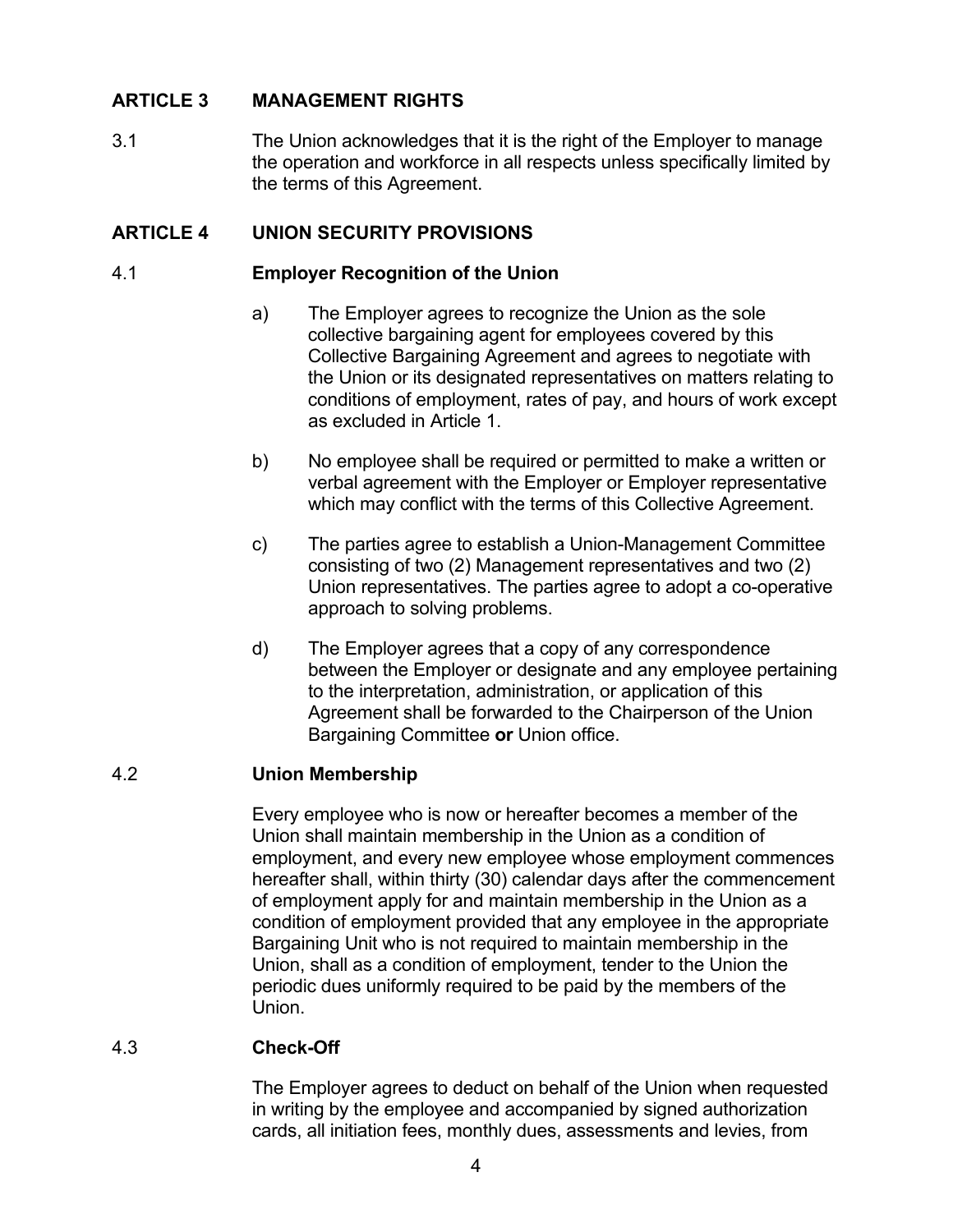and on behalf of all employees who are members of the Union from the employee's regular pay cheque. The Employer shall remit such deductions to the Union prior to the twentieth  $(20<sup>th</sup>)$  day of the month following the calendar month in which such deduction is made, accompanied by a list of names employees from whose wages the deductions were made. Where the Union seeks to change the amount of these deductions, it shall provide the Employer at least thirty (30) calendar days advance written notice of such change.

#### <span id="page-10-0"></span>4.4 **Monthly Statement**

A monthly statement shall also be forwarded to the **Union** showing the names of all new employees covered by this agreement, hired during the month, their date of hire, and the names of all employees who have terminated employment, and their date of severance.

#### <span id="page-10-1"></span>4.5 **Income Tax (T-4) Slips**

The Employer agrees to record all Union dues paid in the previous year on the employee's annual T-4 slip.

#### <span id="page-10-2"></span>4.6 **Employee Orientation**

The Employer shall notify the Chief Steward of all new employees hired. Each new employee shall be advised that a Collective Agreement is in effect, that union membership is required as a condition of employment as defined by the **Saskatchewan Employment Act**, and advise the employee of the name of the Chief Steward.

Within thirty (30) calendar days of being notified, a representative of the Union shall be given thirty (30) minutes at a mutually agreeable time during working hours to acquaint new members with the Union.

Copies of the Collective Bargaining Agreement will be made available to the employee by the Union for employee orientation.

#### <span id="page-10-3"></span>4.7 **Refusal To Cross Picket Line**

No employee shall be required to cross a picket line if other accommodations can be made. The Employer will not require employees to perform the duties of striking workers in any other organization, unless otherwise agreed to by the parties.

#### <span id="page-10-4"></span>**ARTICLE 5 CONTRACTING OUT**

5.1 The Employer will not be restricted from practices of contracting out. However, the Employer will not contract out if the contract results in the lay-off of an existing employee as per Article 13 (Lay-off). Where there is a lack of skill in the Bargaining Unit, the Employer may contract out the work.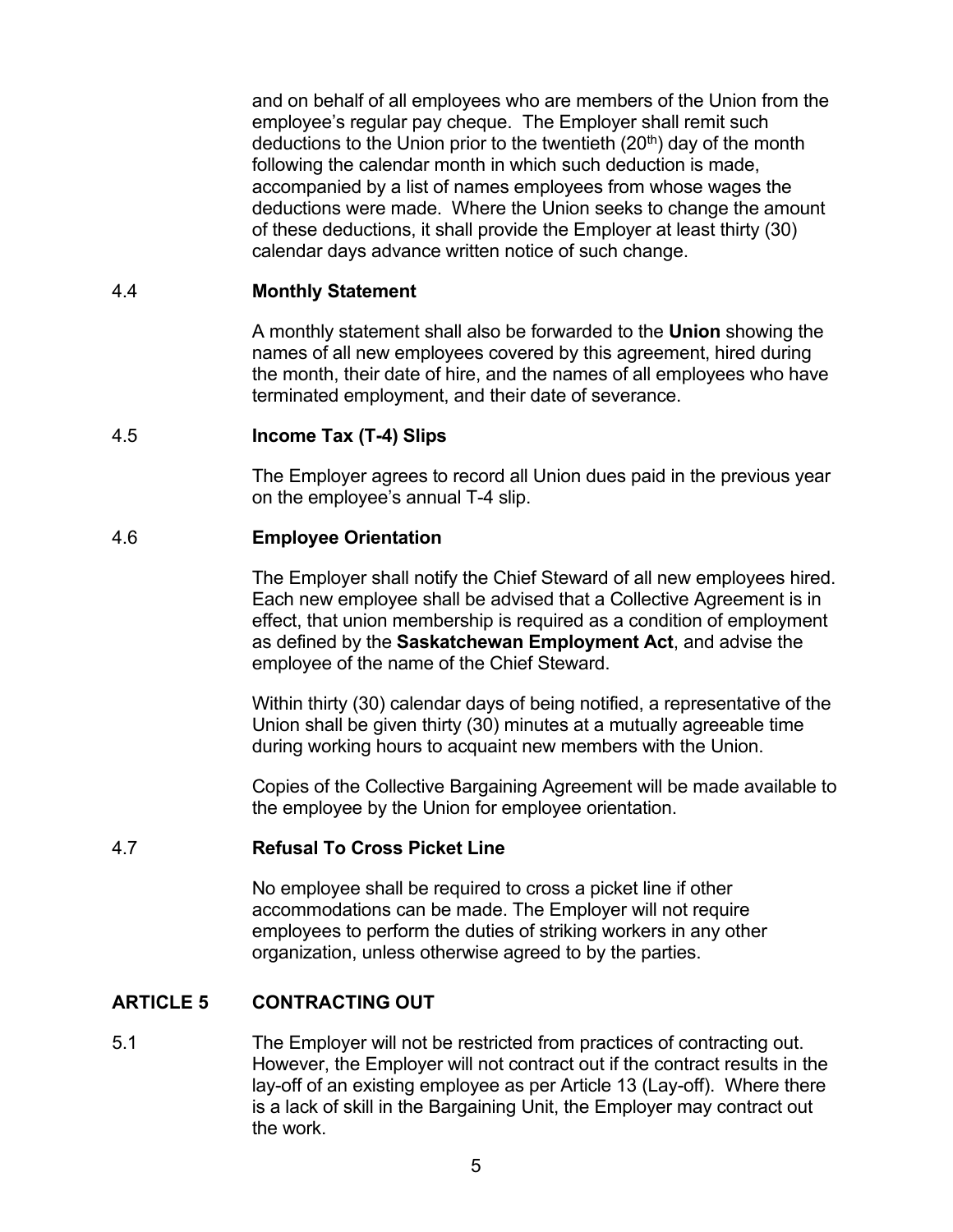If the proposed contract is due to a lack of skill in the Bargaining Unit and is for more than three (3) months the parties will meet to review the feasibility of developing skills within the Bargaining Unit.

# <span id="page-11-0"></span>**ARTICLE 6 NO DISCRIMINATION**

6.1 The Employer and the Union agree that there shall be no discrimination, interference, restriction, or coercion by reason of age, colour, race, creed, national ancestry, disability, physical size, **gender**, political activity, religious affiliation, marital status or sexual orientation nor by reason of membership or activity in the Union, place of origin, place of residence, family relationship.

# <span id="page-11-1"></span>**ARTICLE 7 PERFORMANCE APPRAISALS**

7.1 The parties agree that performance appraisals are used as a tool to evaluate the employees' performance and are not to be used as a disciplinary measure. Performance appraisals are to be used for positive improvements, goal setting, career improvement, identifying training needs and issues related to strengths and weaknesses in the performance.

# <span id="page-11-2"></span>7.2 **Counselling and Employment Coaching**

- a) The Employer and the Union recognize the difference between discipline and employment coaching, and nothing is intended to restrict the Employer's right to counsel.
- b) The Employer may, before initiating or imposing discipline, arrange to meet with the employee to discuss the employee's work performance in an effort to resolve the concern, except in the case where the employee has been suspended or dismissed. The employee shall have the right to have a Union representative present at all meetings where the Employer is endeavoring to coach or counsel the employee in relation to their employment.

# <span id="page-11-3"></span>7.3 **Performance Improvement Plan**

When an employee shows a pattern of unsatisfactory work performance, the Employer and employee will meet. From that meeting the Employer will develop a structured plan that identifies objectives, and steps to achieve the objectives, measure progress at specific intervals and note completion of objectives. **Employees are entitled to Union representation at such meetings. Employees will be required to sign a union representation form before the start of the meeting.**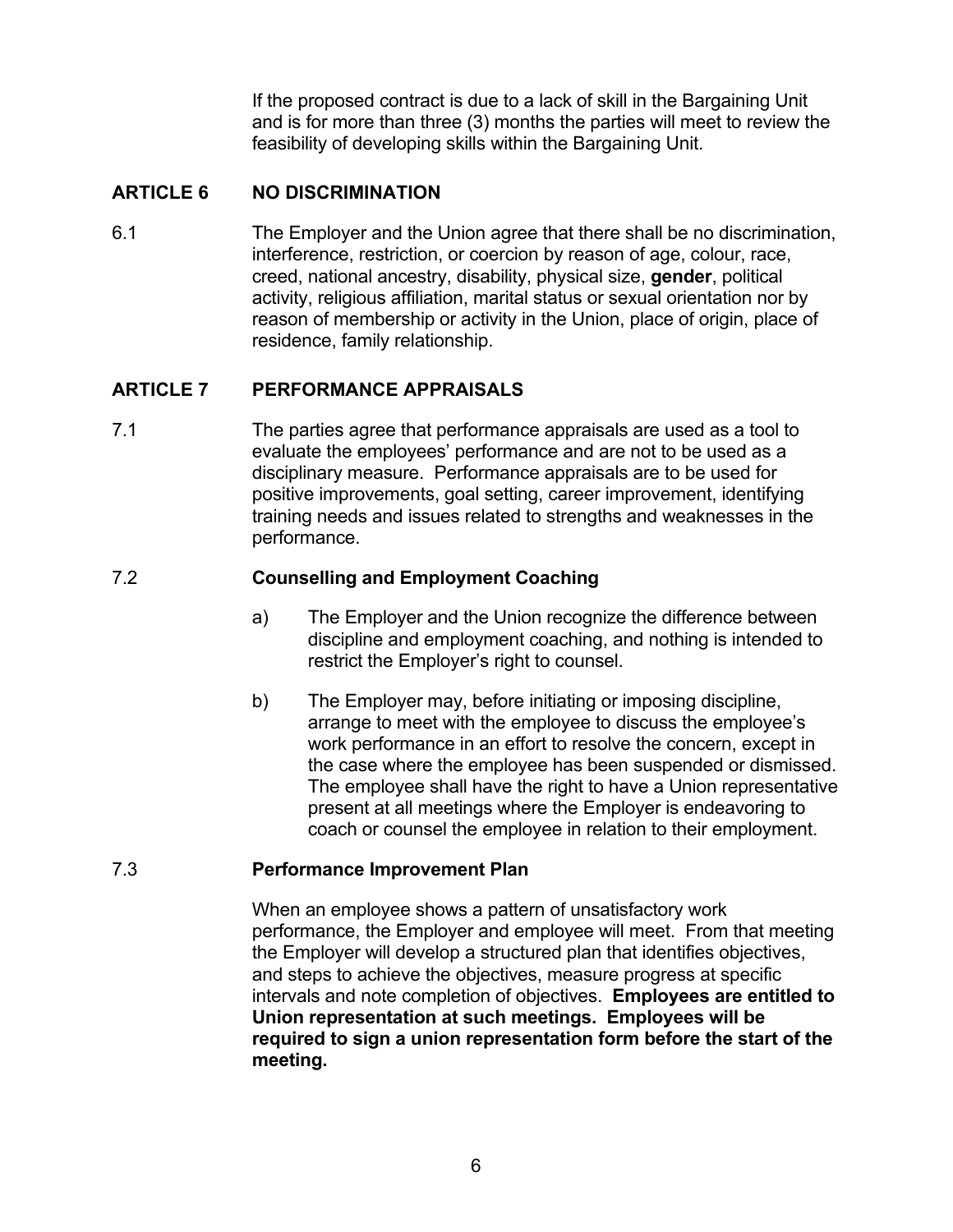# <span id="page-12-1"></span><span id="page-12-0"></span>**ARTICLE 8 GRIEVANCE PROCEDURE**

#### 8.1 **Preamble**

The parties are committed to establishing a positive working relationship and to solving problems as fairly and promptly as possible without the involvement of third parties. Employees will meet first with their **Director** before speaking with the **Director of** Human Resource**s** or Union Rep. The parties will make an earnest effort to solve problems before they reach the grievance stage. This should not be taken to mean that the **Directors** and employees cannot involve Union Stewards to help resolve difficulties; on the contrary, the parties welcome open, constructive dialogue to help achieve swift, effective and lasting solutions to workplace problems.

8.1.1 **Before initiating a grievance, the aggrieved employee shall meet with their unit director and discuss the occurrence. If the concern is not resolved in that meeting, then the employee may choose to follow the grievance procedure. The employee has the right to have a steward present at such meetings.**

# <span id="page-12-2"></span>8.2 **Definition of a Grievance**

A grievance is defined as any difference, disagreement or dispute between the Employer and the employee(s) or the Union, concerning the application or interpretation of this Agreement.

#### 8.3 **Representation Rights**

Recognition - The Employer recognizes the Steward(s) as designated representatives, elected by the Union. The Union will notify the Employer, in writing, of the name of each Steward, on an annual basis.

- a) Meeting with the Employee Any employee who feels aggrieved has the right to request permission from his/her Supervisor/Team Lead/**Director** to leave work temporarily, in order to discuss the complaint with a Union representative within the facility. Neither the employee nor the Union representative shall suffer a loss of pay. Suitable arrangements for an appropriate time and private place shall be made with the **Director** or designate. The Employer shall allow Union Steward to investigate disputes during work time at the work site. These investigations shall not unreasonably interfere with the operations of the Society and permission for them shall not be unreasonably withheld. The Union shall endeavour to limit such investigative meetings to fifteen (15) minutes of paid time; however, it is recognized that in certain circumstances more time may be needed.
- b) Meeting with the Employer The Employer recognizes the right of employees to be represented and agrees that one Union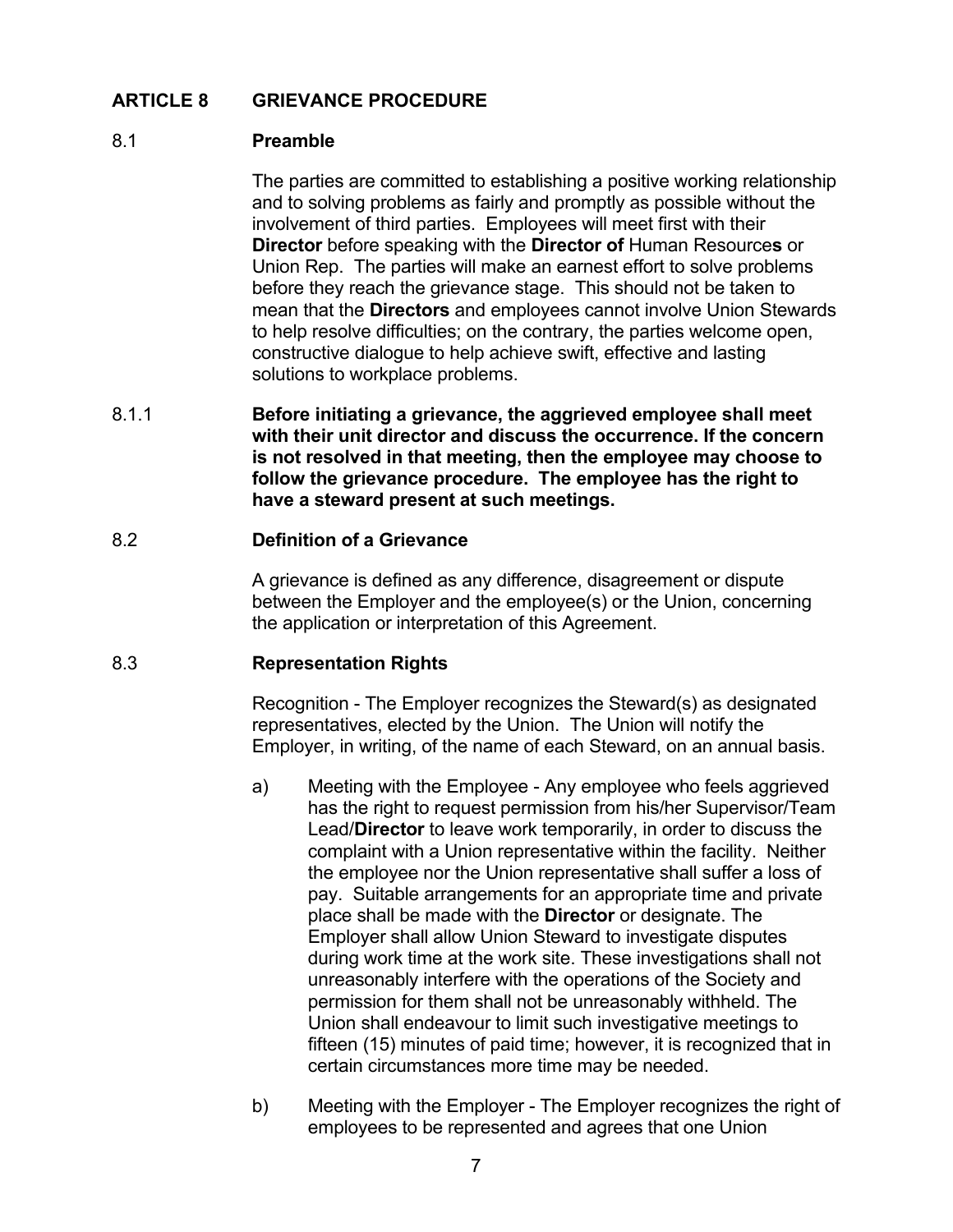representative and the grievor may attend a grievance meeting with the Employer without suffering a loss of pay. Any member of the paid staff of SGEU may attend a grievance meeting.

c) In any instance where it is reasonable to anticipate that discipline may arise, the Employer shall advise the employee of their right to have a Steward present. If the employee declines the right to representation, they shall do so in writing, and such statement **will remain in the employee's personnel file and** shall be conveyed to the **Head** Steward **upon request**.

# <span id="page-13-0"></span>8.4 **Grievance Procedure - Formal Process**

The parties are committed to attempt to resolve complaints in a good faith manner where possible prior to resorting to the grievance process.

# a) **Step 1 – Director**

The grievance shall be submitted in writing to the immediate **Director** within thirty (30) calendar days of the occurrence of the matter leading to the grievance, or the time that the employee should reasonably have become aware of the grievance.

The **Director** will hear the grievance and submit a decision in writing by letter to the grievor, the Steward and the Union within thirty (30) calendar days.

# b) **Step 2 – Director of Human Resources**

If a satisfactory settlement is not reached at Step 1, the Union may, within thirty (30) calendar days of receiving the written response at Step 1, advance the grievance to the **Director of**  Human Resources. A Step 2 meeting will be scheduled at a time agreed to by the parties within thirty (30) calendar days of receiving the Step 1 response. The **Director of** Human Resource**s** on behalf of the Employer will render a decision to the Union in writing within thirty (30) calendar days of the meeting held to discuss the grievance at Step 2. Either party may extend timelines by mutual agreement.

# c) **Step 3 – Mediation**

Failing satisfactory settlement of the grievance at Step 2 the parties will agree to refer, within fourteen (14) days, the matter to mediation using the service of Labour Relations and Mediation Branch of the Ministry of Labour Relations and Workplace Safety.

#### d) **Case Management Arbitration**

Case management will be used in all cases where it is appropriate, where it is agreed to by both parties. In exceptional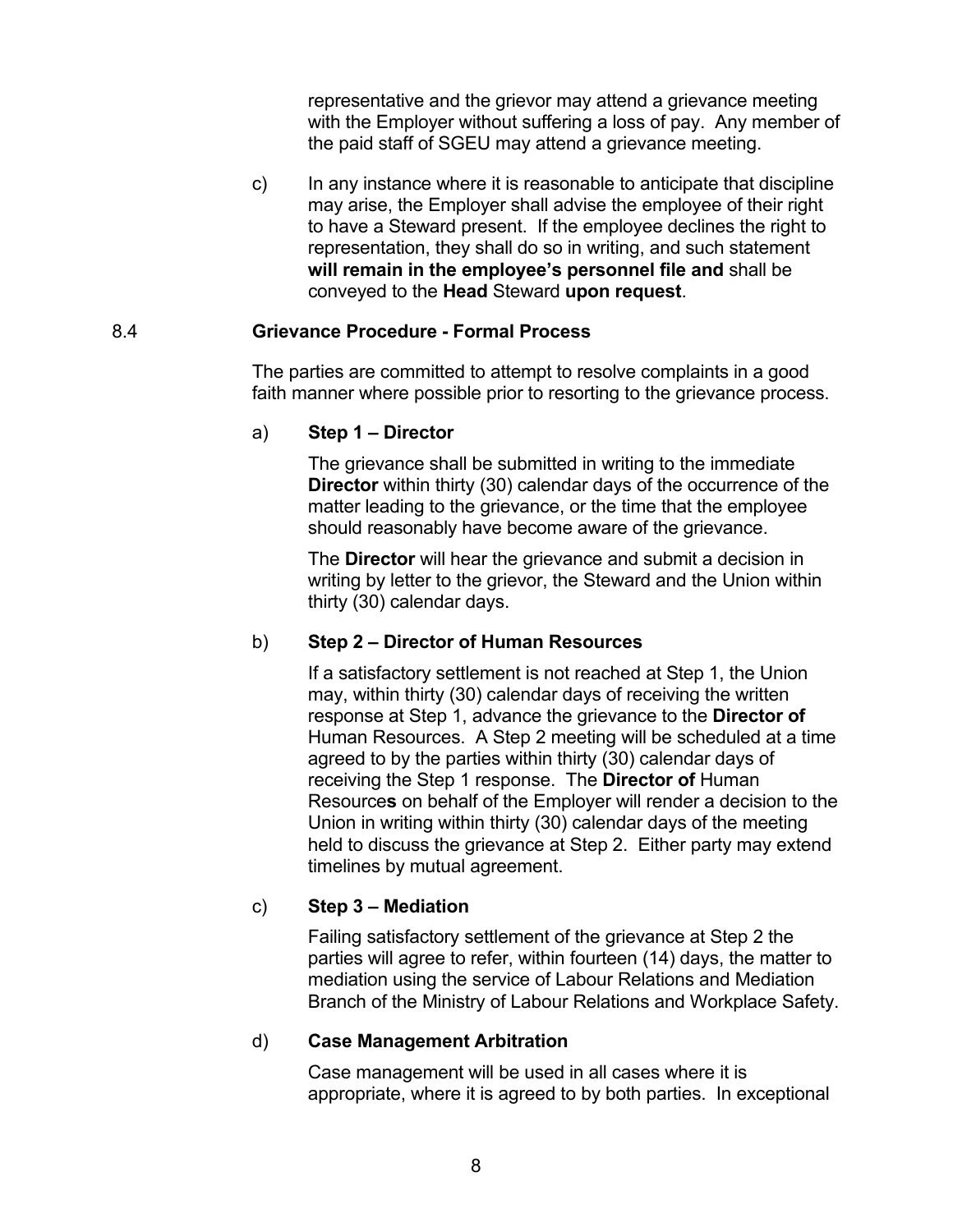cases, case management will be bypassed and proceed to Arbitration as per Article 8.5.

# <span id="page-14-0"></span>8.5 **Arbitration**

Provided the Union has within thirty (30) calendar days of receiving the response at Step 3 advanced the grievance to arbitration, the parties shall mutually agree upon an arbitrator who shall be appointed to hear and resolve groups of grievances.

#### a) **Procedure**

The Arbitrator shall fix a time and place of sittings, after consultation with the parties.

The Arbitrator shall determine the procedure, but shall give full opportunity to all parties to present evidence and make representations. The Arbitrator shall, as much as possible, follow a layperson's procedure and shall avoid legalistic or formal procedure.

# b) **Decision of the Arbitrator**

The Arbitrator shall render a final and binding decision within thirty (30) calendar days of the end of the hearings.

The Arbitrator shall not have the power to change this Agreement or to alter, modify, or amend any of its provisions. Subject to the foregoing, the Arbitrator shall have the power to dispose of the grievance by any arrangement which the Arbitrator deems just and equitable.

# c) **Expenses of the Arbitrator**

The fees and expenses of the Arbitrator and any other common expenses shall be shared equally by both parties.

# <span id="page-14-1"></span>8.6 **Employee Expenses**

In the event that an employee is called as a witness in an Arbitration Board, the Employer shall grant leave and expenses, which shall be applicable as follows:

- a) If called by the Employer, leave without loss of pay and expenses paid by the Employer. If called by the Union, union leave with pay. All expenses paid by the Union.
- b) If called by the Arbitrator, the parties shall share equally the costs.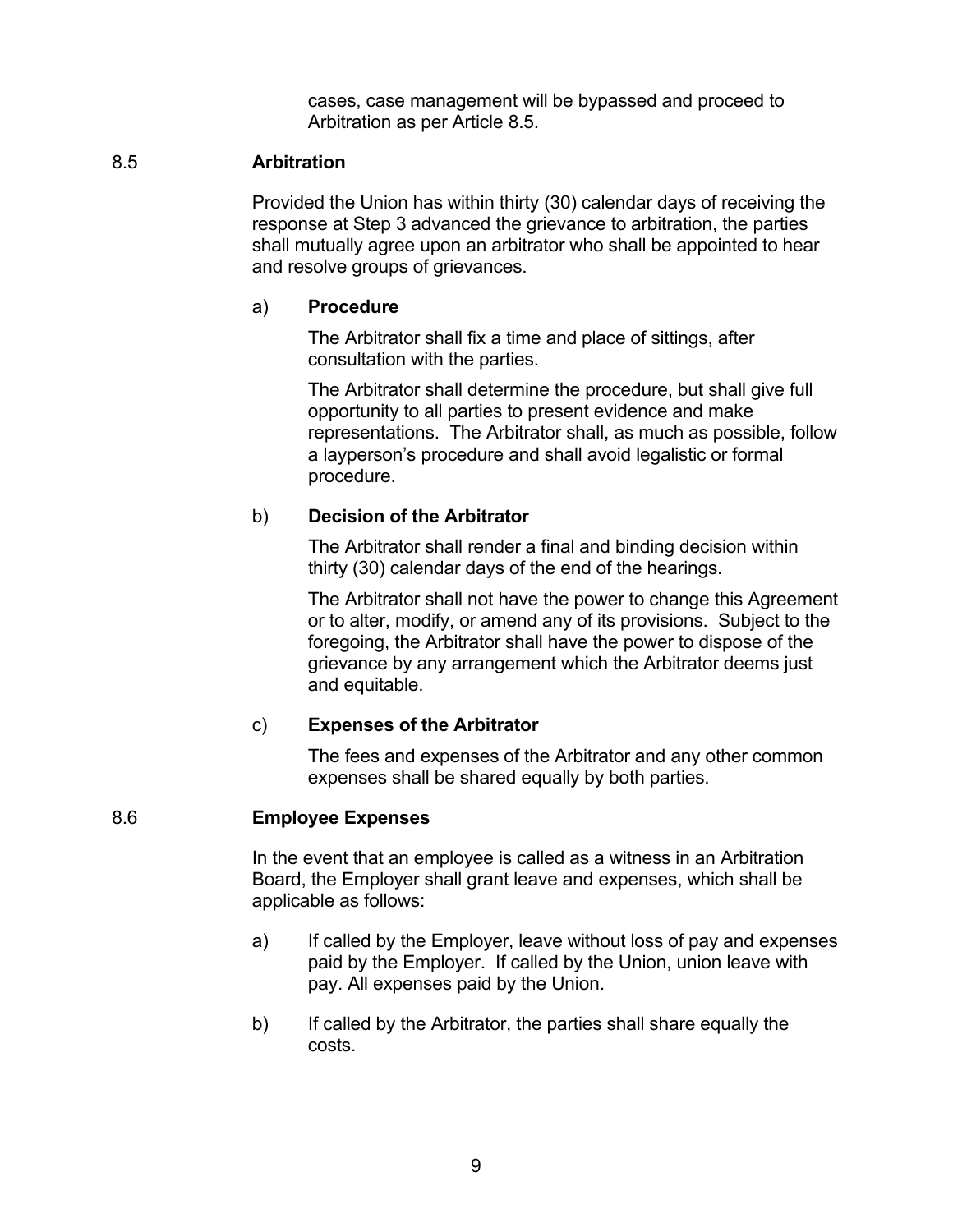# <span id="page-15-0"></span>8.7 **Time Limits**

The parties agree to abide by the time limits specified in Article 8 unless otherwise mutually agreed.

# <span id="page-15-1"></span>8.8 **Procedure**

No grievance shall be defeated by any formal or technical objection and the Arbitrator shall have the power to allow all pertinent information to the grievance and the power to waive formal procedural irregularities in the processing of a grievance, in order to determine the real matter in dispute and to render a decision according to equitable principles and the justice of the case.

# <span id="page-15-2"></span>8.9 **Full Disclosure of Information**

The parties to the grievance process shall provide full disclosure of information available regarding the grievance at each step of the grievance procedure.

# <span id="page-15-3"></span>8.10 **Union Grievance/Group Grievance**

The Union and its representatives shall have the right to initiate a grievance on behalf of the Union. **Due to unforeseen** circumstances **where the grievor is unable to initiate the grievance**, the Union **or LRO** may initiate a grievance on behalf of an employee **with his/her permission**.

#### <span id="page-15-4"></span>8.11 **Case Management Arbitration**

The purpose of this Agreement is in the interest of expediting grievance handling.

#### a) **Case Management Process**

- The parties will determine the grievances they wish to put forward to case management
- No legal counsel will be used by either party
- The agreed to Arbitrator will hear all Case Management presentations
- The Arbitrator used for this process will be agreed to on an annual basis
- Union Representation: Labour Relations Officer, and **Head**  Steward/Chair of the Bargaining Unit (if required)
- Employer Representation: **Director of** Human Resource**s**, **Human Resource Generalist**, **and the CEO (if required)**
- Other participants/observers as agreed to by the parties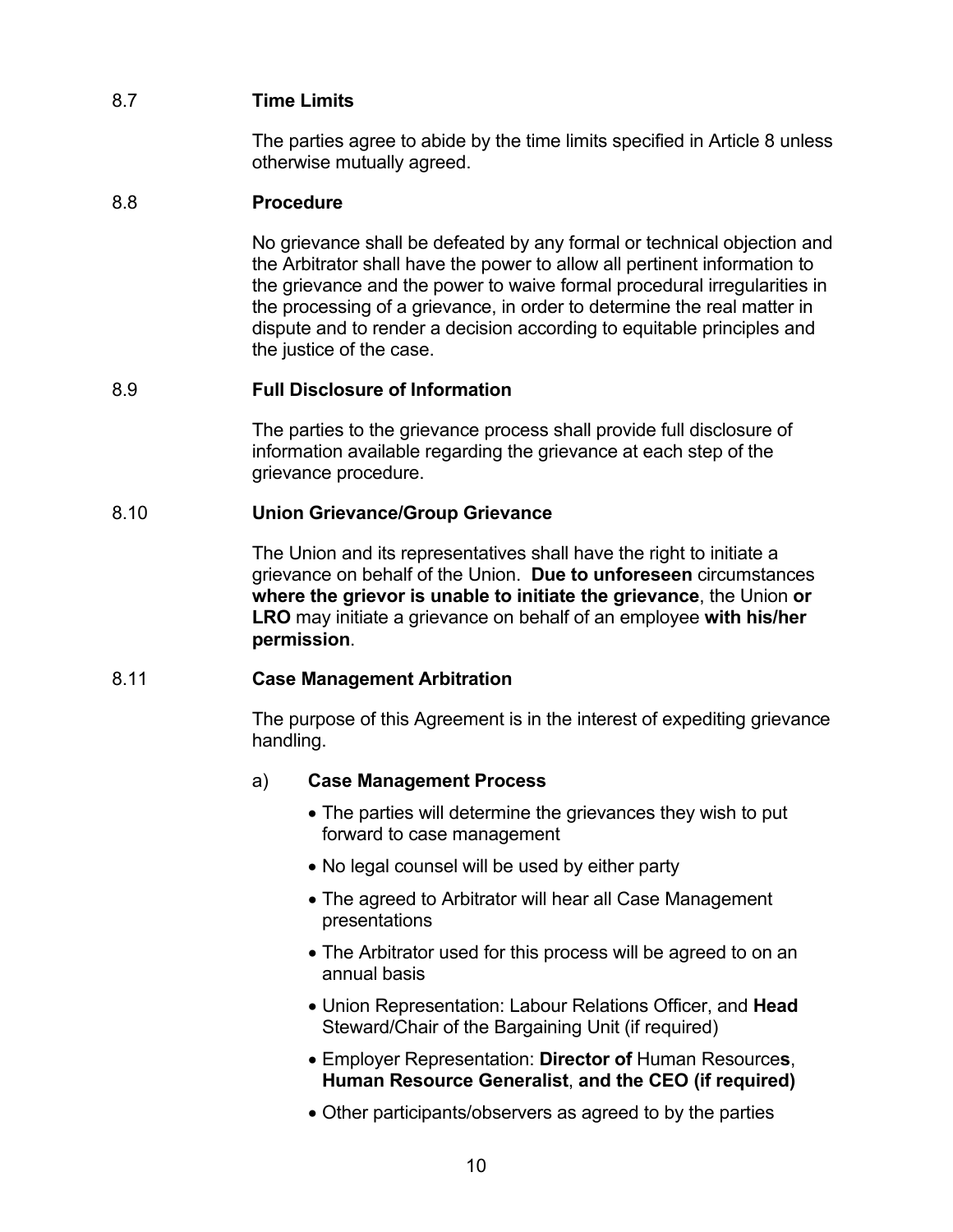# b) **Documents tabled with the Arbitrator**

- Relevant collective bargaining agreement
- Grievance statement and replies;
- Agreed to statement of facts
- Other relevant documentation
- Any case law that the parties intend to rely on.
- A Case management Document reflecting each party's position and argument. Typically one (1) to six (6) pages
- The exact Settlement Sought, and/or the issue the parties want decided
- Number of cases to be scheduled in one (1) day will be determined based on the complexity of each case

# c) **Procedure Guidelines**

- Document tabled
- Presentation of Case Management Document
- General rules of evidence are not strictly applied, except rules of "onus"
- Parties must discuss evidence prior to hearing, in order to expedite the hearing
- Arbitrator may propose a possible resolution to the parties prior to issuing an award
- The decision of the Arbitrator will be final and binding on the parties
- The parties will equally share the cost, fees, cancelation and expenses of the Arbitrator
- The grievance may be removed from the Case Management Process at any time prior to the hearing

#### **Agreed to Arbitrator**

**The parties agree that Anne Wallace QC and Scott Walsworth will serve as case management arbitrators on a rotational basis. If either Arbitrator is not available to hear the case within twelve (12) weeks of being asked, the other arbitrator will be asked to provide dates and the one with the earliest available dates will hear the case.**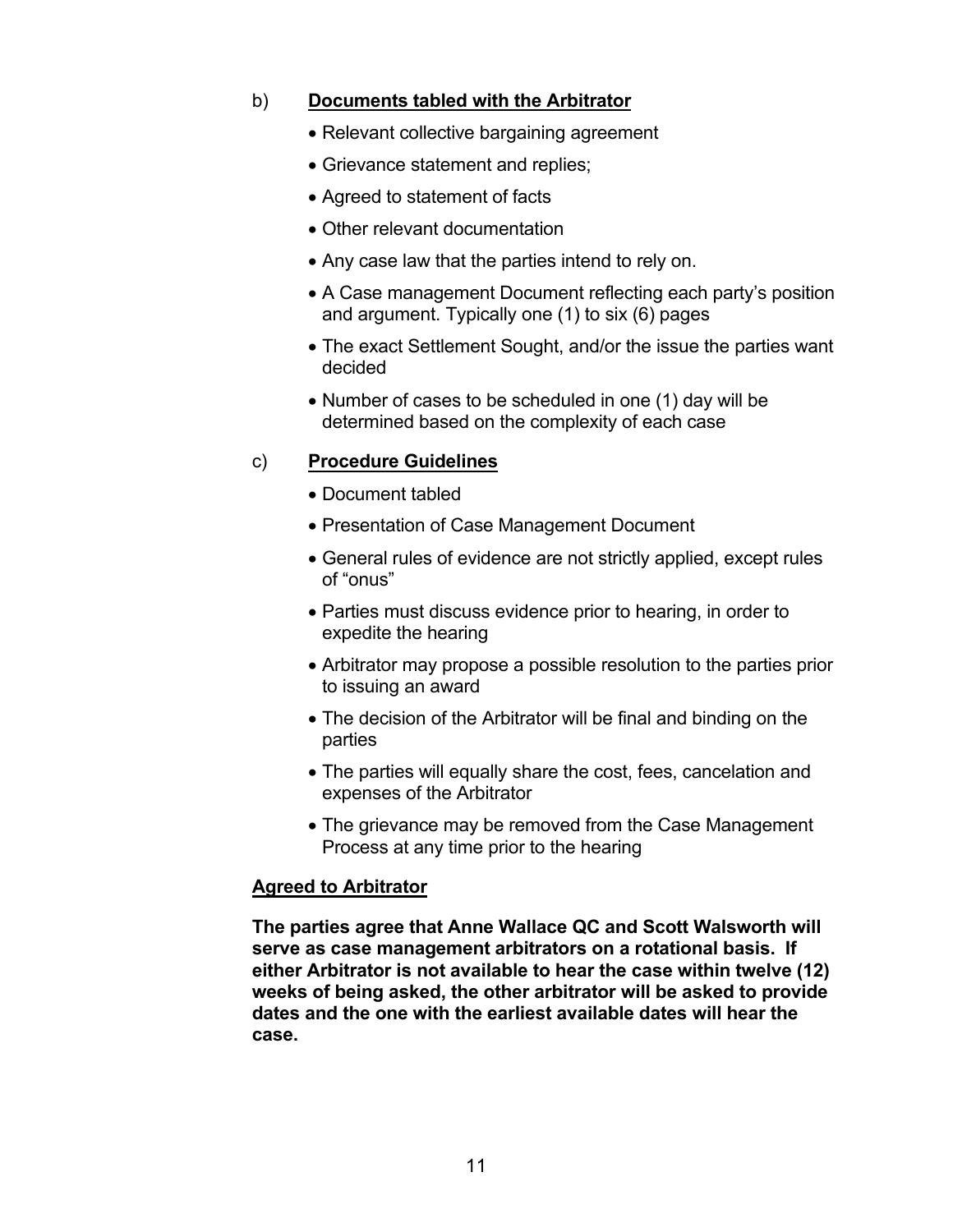# <span id="page-17-1"></span><span id="page-17-0"></span>**ARTICLE 9 PROGRESSIVE DISCIPLINE**

#### 9.1 **Preamble**

- a) **Notwithstanding Article 9.2,** both parties agree that the Employer will make **at least one (1) documented** effort **such as coaching** to resolve problems with respect to employee performance through discussion and consultation prior to the initiation of disciplinary action. The Employer will meet with the employee, and other employees it deems relevant, to gather sufficient comprehensive understanding of the issue. **Employees are entitled to Union representation at such meetings.**
- b) The Employer acknowledges the right of employees, including those employees on probation, to have any differences regarding disciplinary action or dismissal heard through the grievance and arbitration procedure.
- c) Where the Employer intends to formally discipline an employee; such action shall take place at a private meeting where the employee shall be accompanied by a Union Steward or staff representative of the Union, unless they refuse in writing. **Should the employee waive such** Union representation **they shall sign documentation to this effect**.
- d) Prior to implementing any disciplinary action, the Employer shall conduct a reasonable investigation. The Employer will meet with the employee to give them the opportunity to explain their actions or inactions prior to the disciplinary meeting. The employee shall have the right to be accompanied by a Union representative. Should the employee waive such Union representation they shall sign a document to this effect.
- e) The Employer recognizes that information gathering processes and disciplinary processes are different and are to be kept separate as outlined in Article 9.1.

#### <span id="page-17-2"></span>9.2 **Principles of Progressive Discipline**

The parties to this Agreement recognize the following steps:

- a) Verbal warning
- b) Written warning
- c) Suspension
- d) Dismissal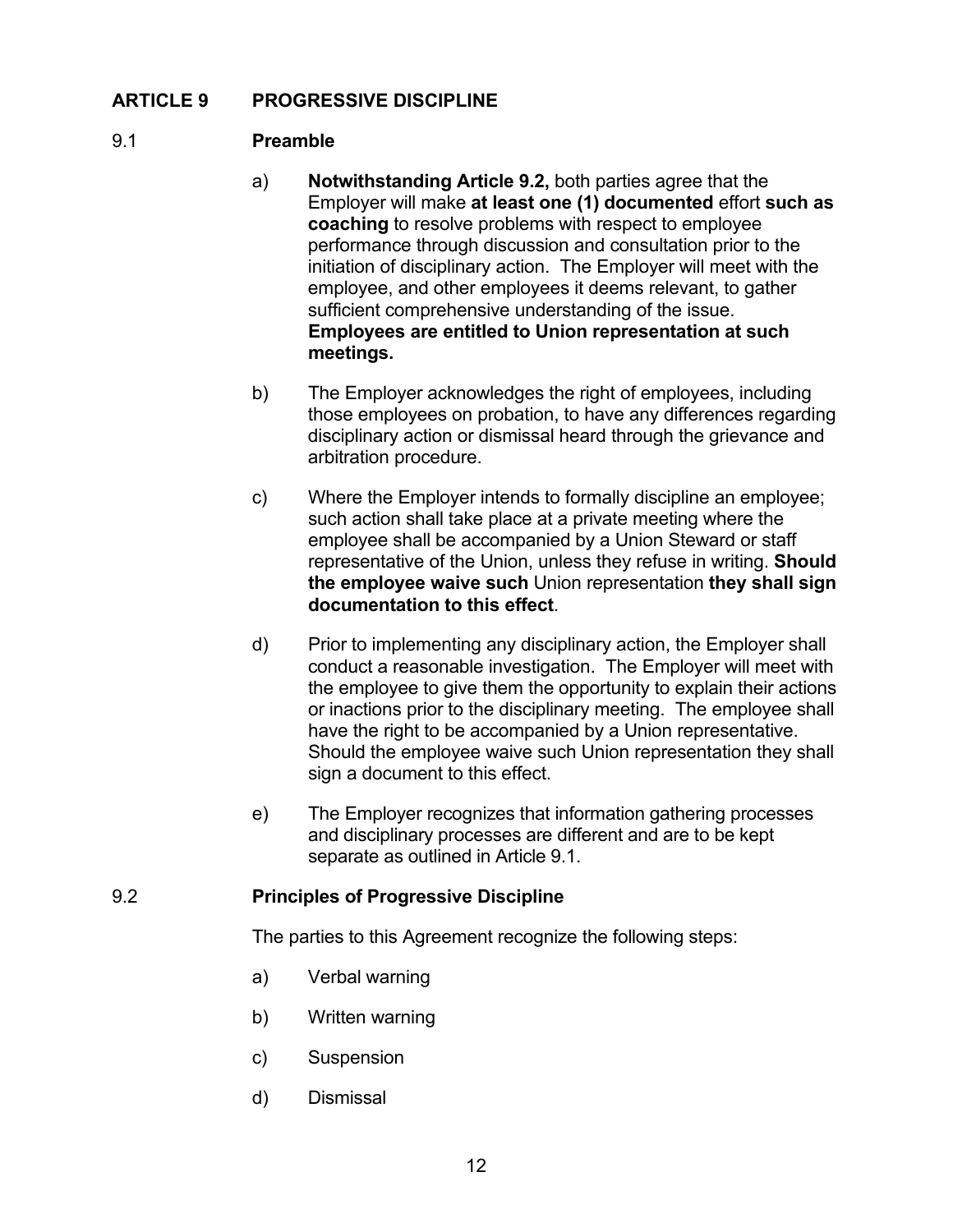However, in extraordinary circumstances, the Employer reserves the right to invoke disciplinary action commensurate with the circumstances.

# <span id="page-18-0"></span>9.3 **Records of an Employee**

- a) The Employer will provide the Union and the employee with a letter outlining the reasons for discipline or dismissal. A copy of said document or other information placed on any employee's file, which might at any time be the basis for disciplinary action or denial of promotion, shall be supplied concurrently to the employee and, upon request by the employee, to the Union.
- b) i) Employees have the right to view their personnel file in the presence of **any staff from the Human Resources department**.
	- ii) With written authorization for each viewing along with reasonable notice to the Employer, the employee and their union rep shall have access to view the employee's file.
- c) Two (2) years, excluding unpaid leaves of longer than one (1) week, following discipline, the Employer shall remove the written documentation regarding the specific incident that led to discipline from the employee's personnel file, if no further disciplinary action was noted. The employee will be informed in writing when documents are removed.
- d) Employee performance appraisals including probationary reviews will not be removed from the personnel file.

#### <span id="page-18-1"></span>9.4 **Demotion**

- a) When the Employer has just cause for dismissing an employee, the Employer may demote the Employee as an alternative to dismissal.
- b) If the demotion is at the employee's request, the employee shall put the request in writing.
- c) No demotions due to performance issues will take place until the Employer and Union have met and considered alternatives.

#### <span id="page-18-2"></span>9.5 **Notice of Dismissal**

Employees who are dismissed for just cause will not receive notice or payment in lieu of notice, unless otherwise negotiated between the parties in the settlement of a grievance.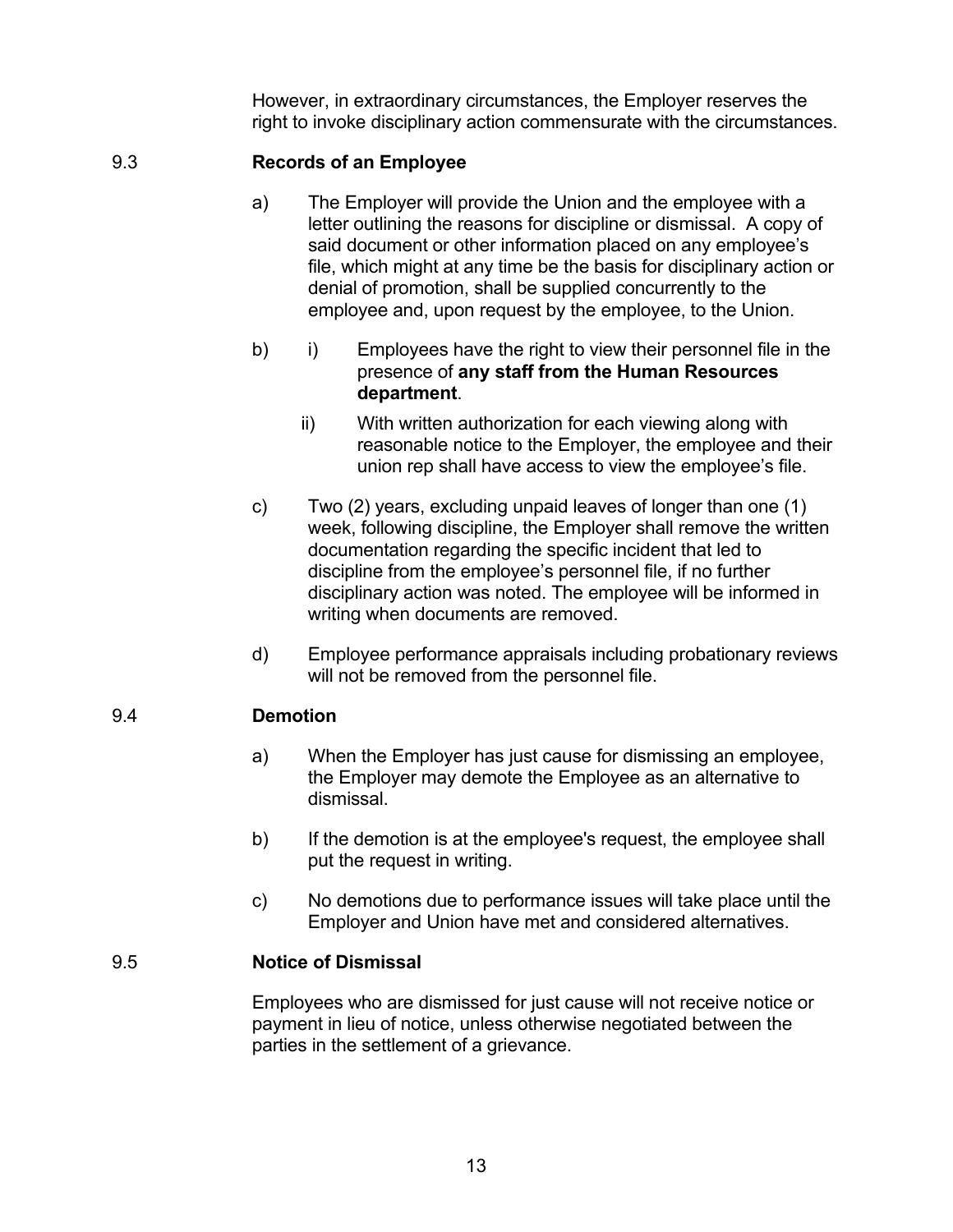# <span id="page-19-0"></span>**ARTICLE 10 SENIORITY**

Seniority is defined as the length of an employee's continuous employment within the Bargaining Unit.

Seniority shall be calculated from the initial date of hire, after successful completion of an initial probationary period, subject to the following:

- a) Article 10.1 Accrual and Maintenance of Seniority
- b) Article 10.2 Loss of Seniority

**No seniority is calculated during the probationary period.** Once the probationary period has been successfully completed, seniority shall be calculated retroactive to the date of hiring.

#### <span id="page-19-1"></span>10.1 **Accrual and Maintenance of Seniority**

Seniority shall be maintained and accrue during:

- a) All periods of paid and unpaid leave.
- b) Parental leaves.
- c) Appointment to an out-of-scope position temporarily.
- d) Full duration of Workers' Compensation Leave.
- e) Lay-off for twenty-four (24) consecutive months without being assigned work.
- f) Periods of unpaid leave for prolonged illness, in which case the employee will not earn sick leave, pressing necessity or vacation credits.

#### <span id="page-19-2"></span>10.2 **Loss of Seniority**

An employee shall lose seniority if the employee:

- a) Is dismissed for just cause, and not reinstated.
- b) Is laid-off for more than twenty-four (24) consecutive months without being reassigned work.
- c) Voluntarily terminates or abandons his/her job.
- d) Completes a term or temporary appointment and without renewal of the term or temporary employment within ninety (90) calendar days.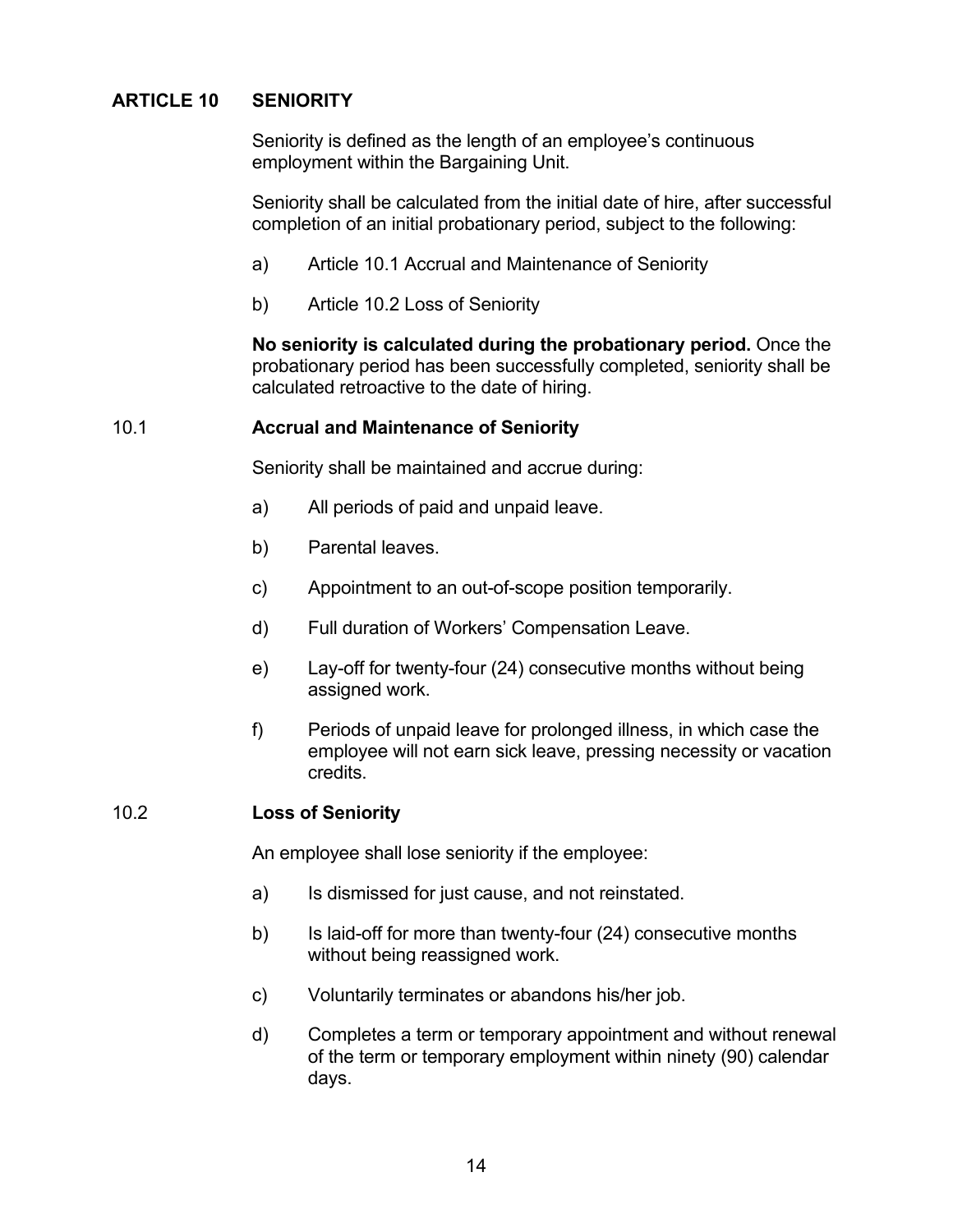e) Is absent from work for three (3) consecutive working days without authorization and fails to provide a satisfactory reason for such absence, bearing in mind circumstances that may be beyond the employee's control, may prevent him/her from contacting the Employer.

# <span id="page-20-0"></span>10.3 **Seniority Lists**

- a) The Employer shall prepare and post the seniority list by April 30<sup>th</sup> and October 31<sup>st</sup> of each year. A copy of the list shall be **placed in a shared documents where the Head Steward, Bargaining Chair, and all staff can access**.
- b) Employees will be allowed to challenge the accuracy of their seniority during the months of May and November. All challenges are to be submitted in writing to the **Director of**  Human Resources for an assessment and must provide satisfactory proof of error. Where satisfactory proof of error is provided, the error will be corrected and an updated list will be posted.

# <span id="page-20-1"></span>**ARTICLE 11 STAFFING**

# <span id="page-20-2"></span>11.1 **Position Designations**

All positions within the scope of this Agreement shall be designated as either:

- a) Permanent full-time, or
- b) Permanent part-time, or
- c) Term, or
- d) Casual

# <span id="page-20-3"></span>11.2 **Job Postings**

a) When a new position is created or when a vacancy occurs that the Employer wishes to fill which is for a duration of six (6) months or longer, the Employer shall post notice of the position internally for five (5) working days, unless the Employer and the Union agree to a longer or shorter period.

The Employer commits that all positions that are expected to last longer than six (6) months shall be posted, and that positions that initially are offered for less than six (6) months, but which are extended beyond six (6) months, shall be posted.

Where a qualified internal applicant is unlikely, the Employer will post externally simultaneously.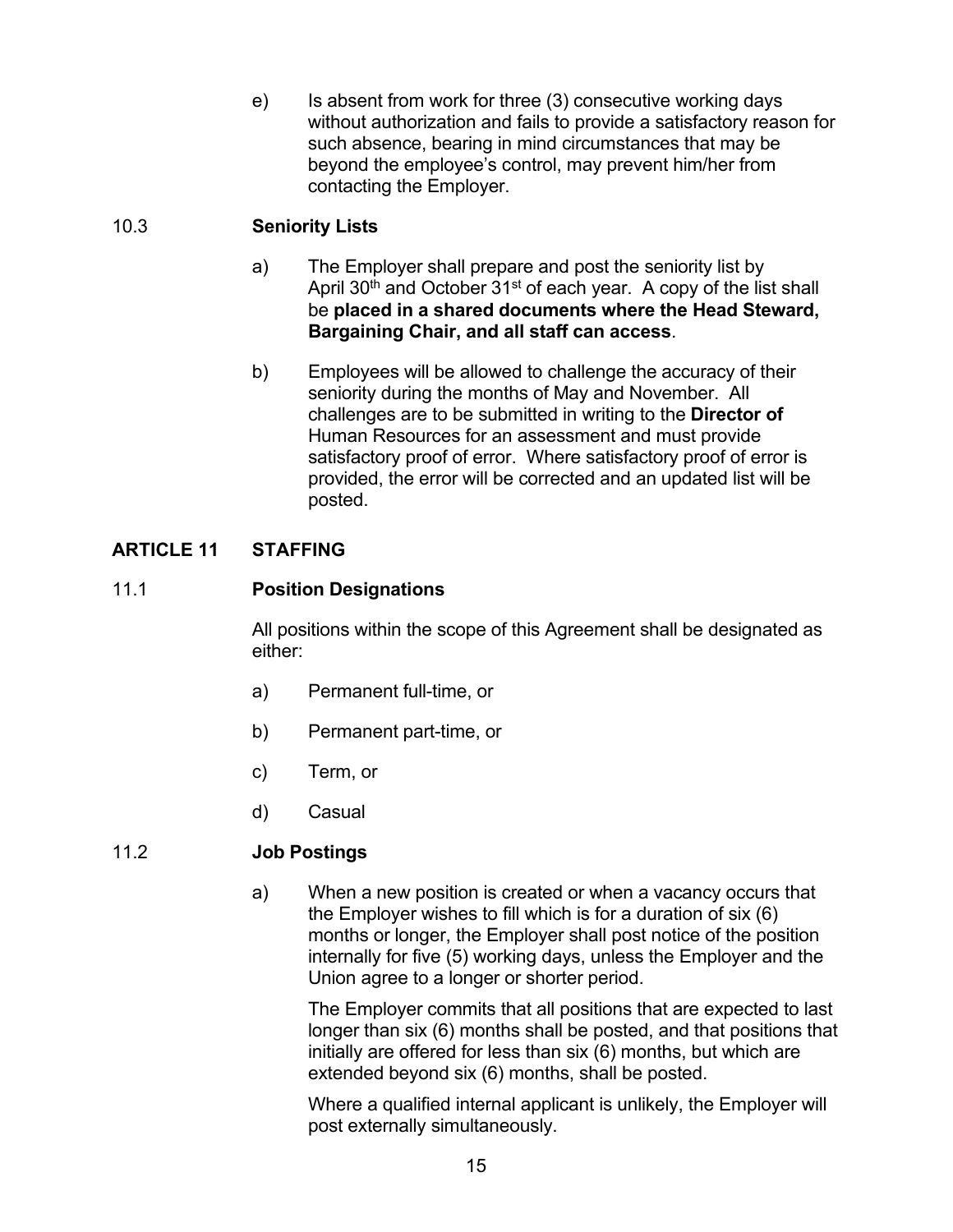- b) A copy of each posting will be posted **on** the workplace **website**  and a copy **will be emailed to all staff on the day** of posting.
- c) During the five (5) day period, the Employer will make every reasonable effort to inform employees by email of such postings where employees are temporarily absent from work for reasons of vacation, sick leave, leave of absence, on lay-off or because they are casual employees who are not scheduled to work during the posting period. It is the employee's responsibility to maintain a current email address with the Employer for such purposes.
- d) Information in Posting

Each posting shall contain the following, however, the information contained may be subject to change:

- i) Name of position,
- ii) Classification of position,
- iii) Brief description of core job results,
- iv) Knowledge, skills and abilities, qualifications and experience required,
- v) Salary range,
- vi) Hours of work,
- vii) Status of position,
- viii) Deadline for applications,
- ix) Expected start date,
- x) and any other pertinent information.

#### <span id="page-21-0"></span>11.3 **Qualifying for Positions**

The Employer will determine the necessary qualifications, experience, knowledge, skills and abilities (KSA's) required for each position to be filled, prior to posting.

#### **Selection Process**

- a) The Employer shall notify the **Head** Steward of the names and seniority of applicants for a position, **seventy-two (72) working hours** prior to the selection.
- b) **In the event where there are internal applicants,** the Employer shall invite the **Head** Steward to **observe and comment in** the screening. **When an internal candidate passes the screening process and is qualified to be interviewed, the Head Steward may observe and comment on the process and** shall be provided with a list of interview questions. **The Head Steward must return the list of questions to the Employer at the end**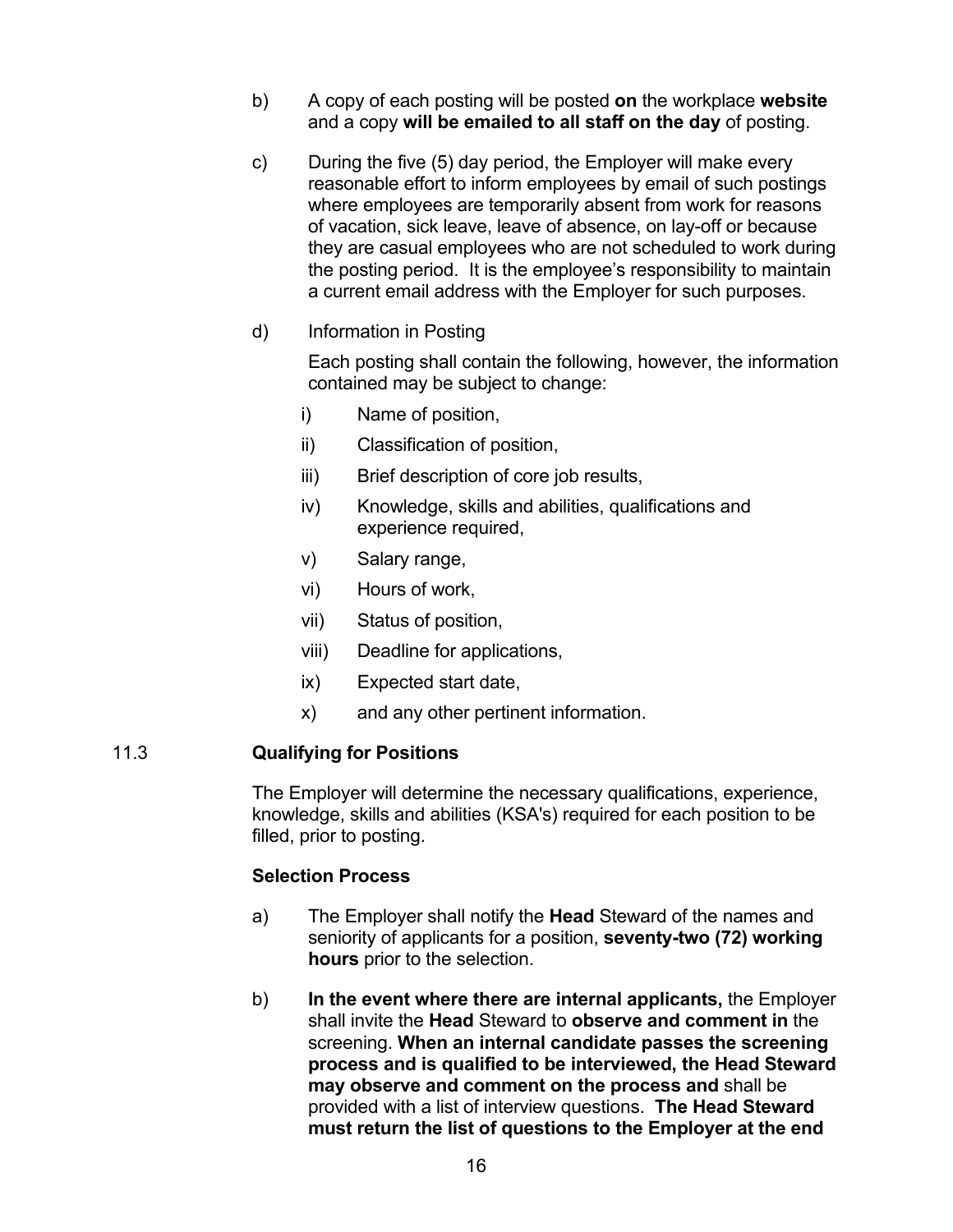**of the interviews.** The **Head** Steward may designate another Union rep to fulfill these functions in the event of absence or conflict.

c) The Employer will appoint the senior qualified applicant based on the Employer determined KSA's as per Article 11.3.

When a person is appointed to a position for a term that does not require a posting the Employer will do their due diligence to appoint one with minimum required KSA's for the position.

If circumstances force the Employer to hire a person for an appointed position who does not possess the required KSA's, then their services and seniority in the position will not count as experience toward filling the position if the position is extended and requires a posting.

- d) The Employer will provide the Chief Steward with the name of the successful applicant within five (5) days of the decision to appoint.
- e) **An employee must possess the required ECE Level before bidding on a posted ECE position.**
- 11.3.1 **When the Employer intends to hire a new employee with foreign credentials it will be a condition of employment that the new employee provide confirmation of their foreign credentials from an accredited Canadian Agency unless the accredited Canadian Agency confirms that due to unrest in certain countries that credentials can't be accessed and assessed.**

#### <span id="page-22-0"></span>11.4 **Employees Allowed Leave to Attend All Interview**

Employees shall be allowed to attend all interview processes conducted by the Employer without loss of pay.

#### <span id="page-22-1"></span>11.5 **Maximization of Part-Time Hours**

Notwithstanding the Employer's right to assign work, when there is an increase in work the Employer will give consideration to assigning hours to existing part-time employees, on a senior qualified basis, prior to hiring additional staff.

#### <span id="page-22-2"></span>**ARTICLE 12 PROBATION**

#### <span id="page-22-3"></span>12.1 **Probation on Initial Hiring**

a) Newly hired employees shall serve an initial probationary period of eighty (80) days worked (one hundred (100) days for Team Leader/Supervisors) from the date the employee commences employment.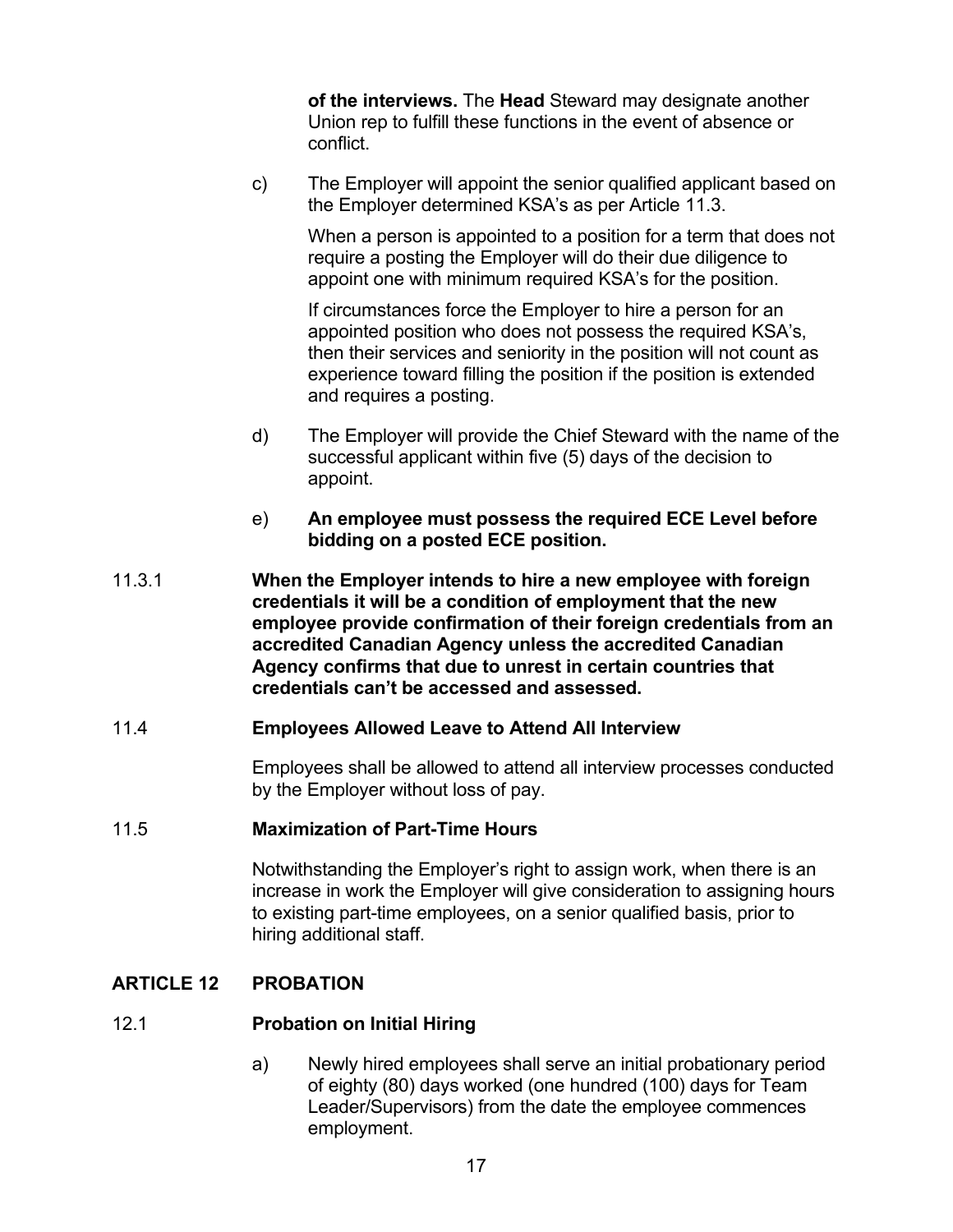- b) At the start of the probationary period, employees will be advised of expectations regarding standards of performance by their Unit **Director**, Team Leader or Supervisor. **During the probation period if employees are found not to be a right fit to the program and in the organization, the Employer will terminate the employee's contract.**
- c) By mutual agreement of the parties to this Agreement, the probationary period for any employee may be extended up to an additional sixty (60) days worked.
- d) Only one (1) probationary period shall be served in any one (1) position.
- e) Days worked shall be defined as days that the employee is paid not including leaves such as sick leave or vacation leave.

# <span id="page-23-0"></span>12.2 **Completion of Probation**

When the Employer does not terminate or extend the probation before the end of the probationary period, the employee will be deemed to have successfully completed the probationary period.

#### <span id="page-23-1"></span>12.3 **Subsequent Probation**

- a) An employee who has served an initial probationary period shall have a subsequent probationary period of sixty (60) days worked (seventy (70) days for Team Leader/Supervisor), when assuming a new position within the Organization.
- b) Only one (1) probationary period shall be served in any one (1) position.
- c) At any time during the subsequent probationary period, the Employer or the employee may terminate the appointment in writing for just cause, in which case the employee will revert to the most recently held position without loss of any benefits that may have been earned had the new position not been assumed. By mutual agreement, the employee may revert to a similar position at the same step in the salary range, subject to any increments that would have earned had the new position not been assumed.
- d) By mutual agreement of the parties to this Agreement, the subsequent probationary period may be extended up to an additional forty (40) days worked.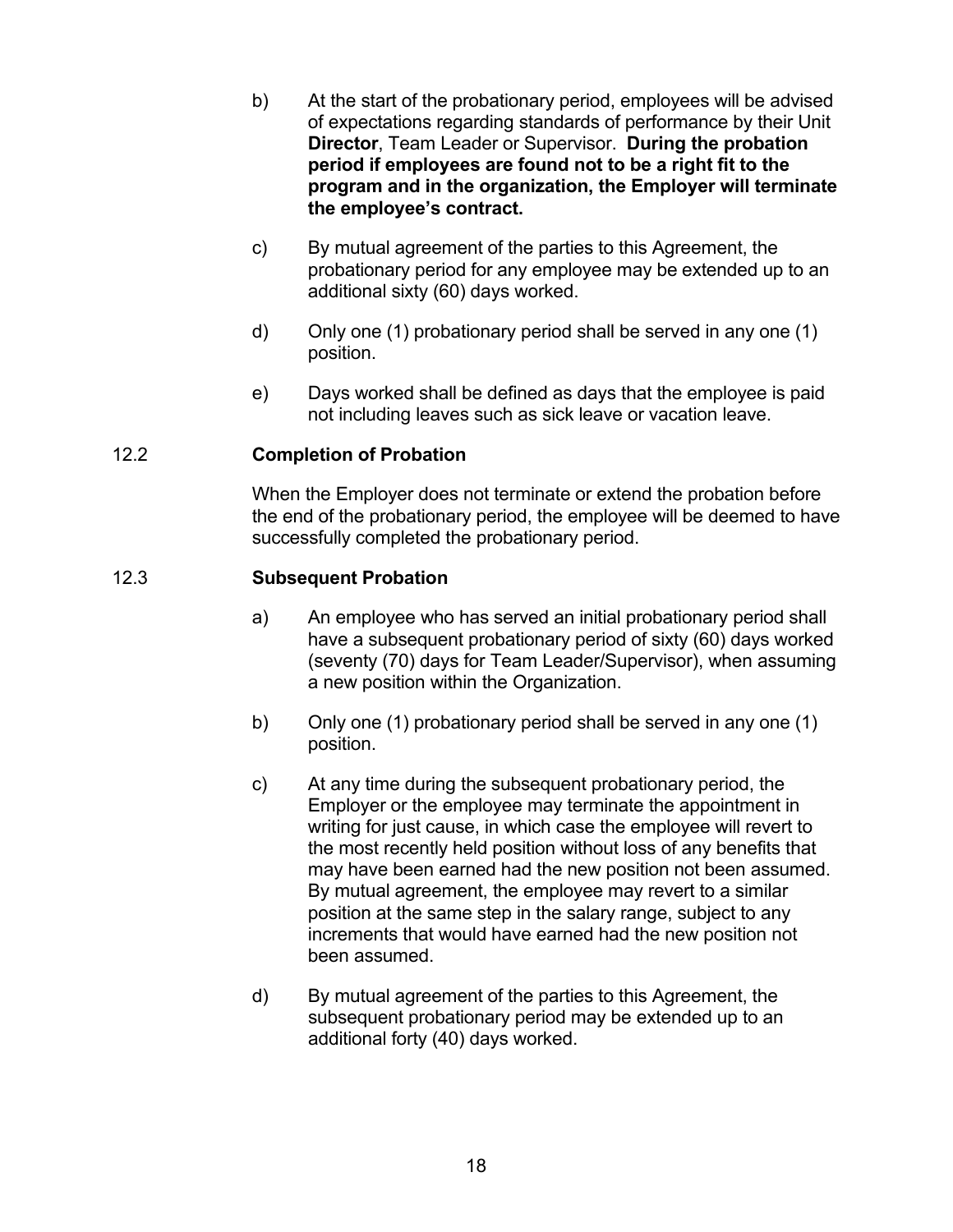# <span id="page-24-0"></span>**ARTICLE 13 JOB ABOLITION, LAY-OFF AND RECALL (Permanent Full-time and Permanent Part-time Employees)**

# <span id="page-24-1"></span>13.1 **Definition**

Lay-off shall be defined as the abolition of a position or a reduction in an employee's regularly scheduled hours of work subject to the following conditions:

- a) Any permanent abolition of a job; or
- b) Any reduction of ten percent (10%) or more, or four (4) hours per week, which ever is greater, that lasts more than three (3) calendar months.
- c) Programming breaks of less than nine (9) weeks in each fiscal year and the termination of term and temporary appointments do not constitute lay-off and are excluded from the provisions of this Article.
- d) Casual employees are not covered by this Article.

#### <span id="page-24-2"></span>13.2 **Lay-off in Reverse Order of Seniority**

In the event of job abolition or lay-off, the Employer will attempt to lay off employees in reverse order of seniority within their own classification; subject to the employees possessing the KSA's required to operate the Society. When lay-offs occur, the Employer shall take into consideration operational requirements with regard to specific skills as well as the employee possessing the required KSA's.

#### <span id="page-24-3"></span>13.3 **Employer to Inform Union**

The Employer shall inform the Union of possible lay-offs as far in advance as possible.

#### <span id="page-24-4"></span>13.4 **Notice of Lay-off**

Notice of lay-off or pay in lieu of notice where no work is available shall be given to permanent full-time and permanent part-time employees who have successfully completed their initial probation as follows:

- a) One (1) week written notice, if the period of employment is less than one (1) year.
- b) Two (2) weeks written notice, if the period of employment is one (1) year or more but less than three (3) years.
- c) Four (4) weeks written notice, if the period of employment is three (3) years or more but less than five (5) years.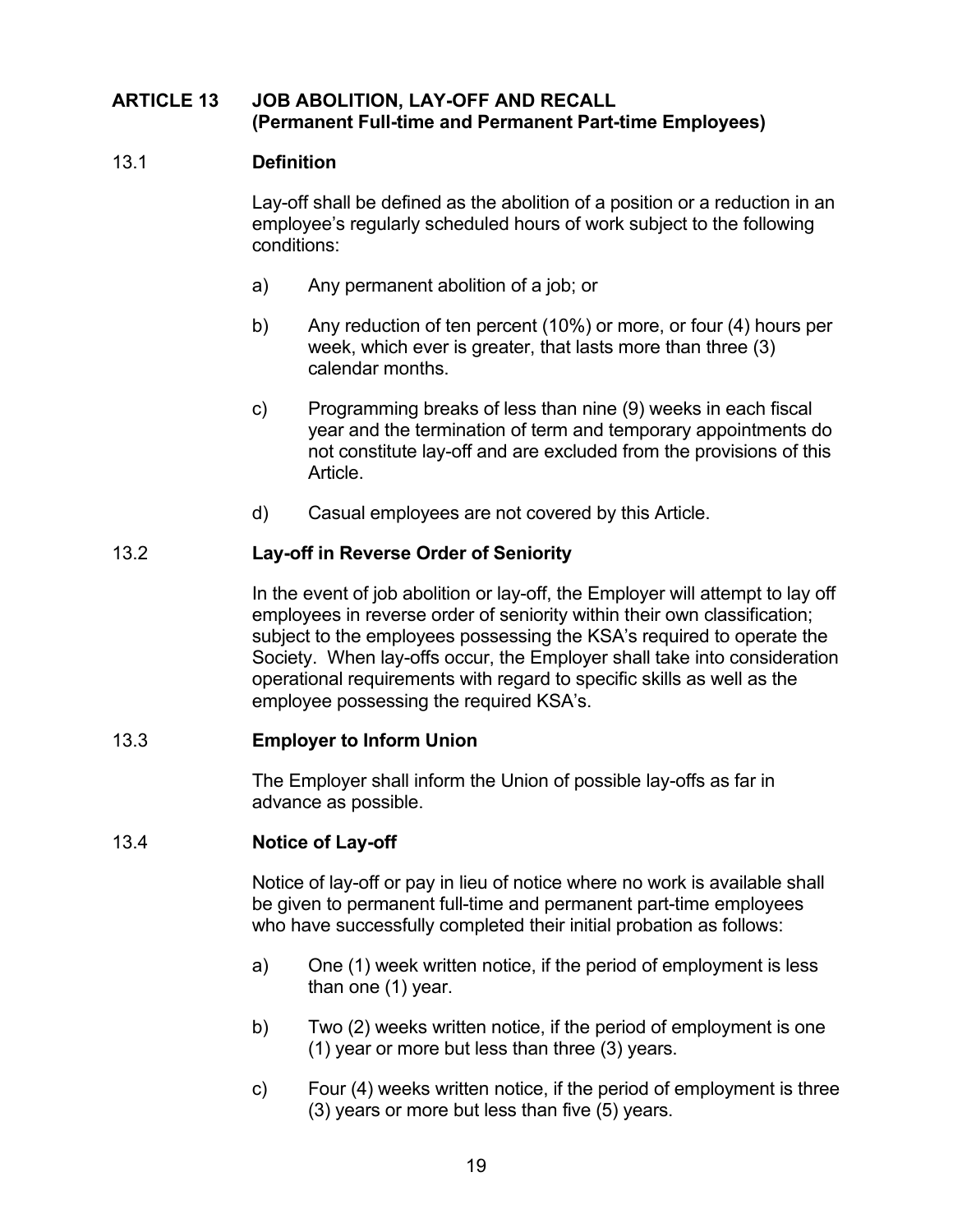- d) Six (6) weeks written notice, if the period of employment is five (5) years or more but less than ten (10) years.
- e) Eight (8) weeks written notice of the period of employment is ten (10) years or more.

The employee shall notify the Employer within seven (7) days of receiving their lay-off notice whether he/she decides to:

- f) Be laid off,
- g) Exercise his/her bumping rights,
- h) If no response is received within this period, the employee shall be deemed to have declined the option to bump.

# <span id="page-25-0"></span>13.5 **Method of Bumping**

- a) Upon receipt of notice of the employee's intention to bump, the Employer will, within three (3) working days, present the employee with an offer of a position to bump into.
- b) Bumping offers shall be made by the Employer first within the employee's own classification and status, subject to seniority provided the employee possesses the required KSA's for the position offered and the needs of the Society. Bumping is dependent upon operational requirements and consideration of specific skills. Where bumping is not possible within that classification the Employer shall make a determination of qualification for other classifications.
- c) In instances where a temporary position exists that represents a better bump option than the permanent options available, an employee may elect to bump into a temporary position. In these instances, when the temporary position ultimately terminates, the Employee shall be placed on the re-employment list in accordance with Article 13.6.
- d) An employee will have three (3) working days to consider the offer of a position. The three (3) day period shall be deemed to have commenced at 5:00 p.m. of the day the offer is formally made, or at the end of the employee's work period on the day the offer is made, whichever is later. If the employee does not accept the offer of the position within the three (3) day period, it will be deemed the employee has declined the offer. Once the employee accepts the position, the Employer will advise the employee of the commencement date in the new position and the lay-off notice will be deemed to have been rescinded.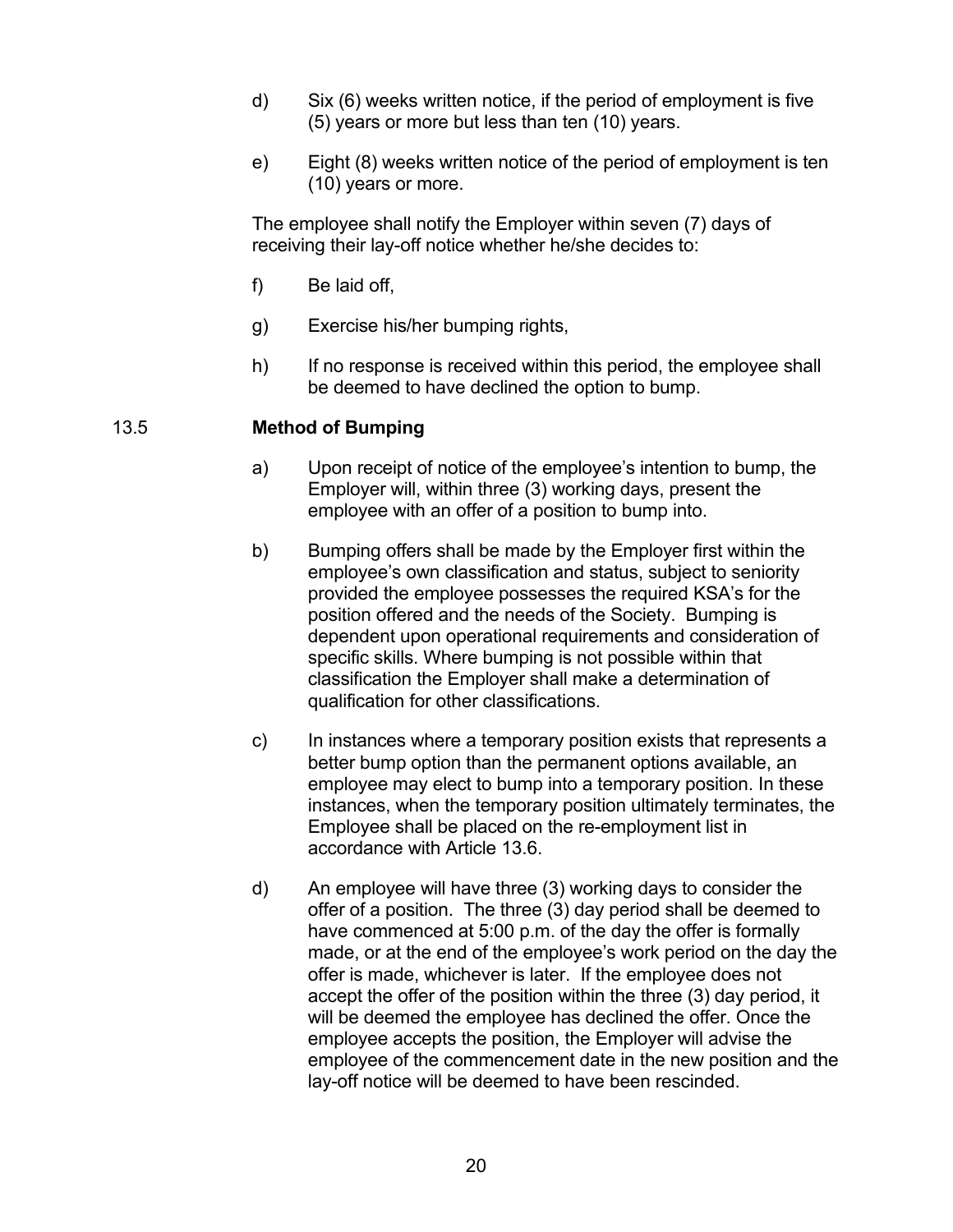e) If an employee does not accept an offer of a position in the bumping order, the employee will be deemed to have declined the option to bump.

# <span id="page-26-0"></span>13.6 **Recall Procedure**

- a) An employee who is laid-off shall be placed on a re-employment list according to seniority for twenty-four (24) months. If the employee is not re-employed after twenty-four (24) months, he/she shall be considered terminated and will lose all seniority and sick leave credits.
- b) Employees shall be recalled in the order of seniority in their former classification, or any classification for which their qualifications are sufficient to perform the required duties.
- c) Employees who have been laid off may refuse a recall, without having their name removed from the re-employment list. Employees who do not respond within ten (10) working days to a recall notice sent by **email** shall be deemed to have refused the offer.
- d) Employees shall notify the Employer of any change in address or phone number during the lay-off period.
- e) Employees who choose to take employment offered to them, which would constitute demotion or temporary employment shall not lose their right to re-employment to positions equivalent to those from which they were laid off even if the two (2) terms overlap.
- f) All employees on the re-employment list will be mailed or emailed a copy of all job postings for which they meet the qualifications.

# <span id="page-26-1"></span>**ARTICLE 14 HOURS OF WORK**

# <span id="page-26-2"></span>14.1 **Administrative Support Employees**

# 14.1.1 Full-time Employees

- a) The Employer will schedule full-time employees to work seven point five (7.5) hours per day exclusive of a one-half (1/2) hour unpaid meal break between the hours of 8:30 AM and 5:30PM Monday to Friday. Employees will be advised of changes to start and stop times one week in advance.
- b) Employees will be entitled to two (2) fifteen (15) minute paid rest breaks in each seven point five (7.5) hour day worked. One (1) break will be scheduled in mid-morning and one will be scheduled in mid-afternoon. Where operational requirements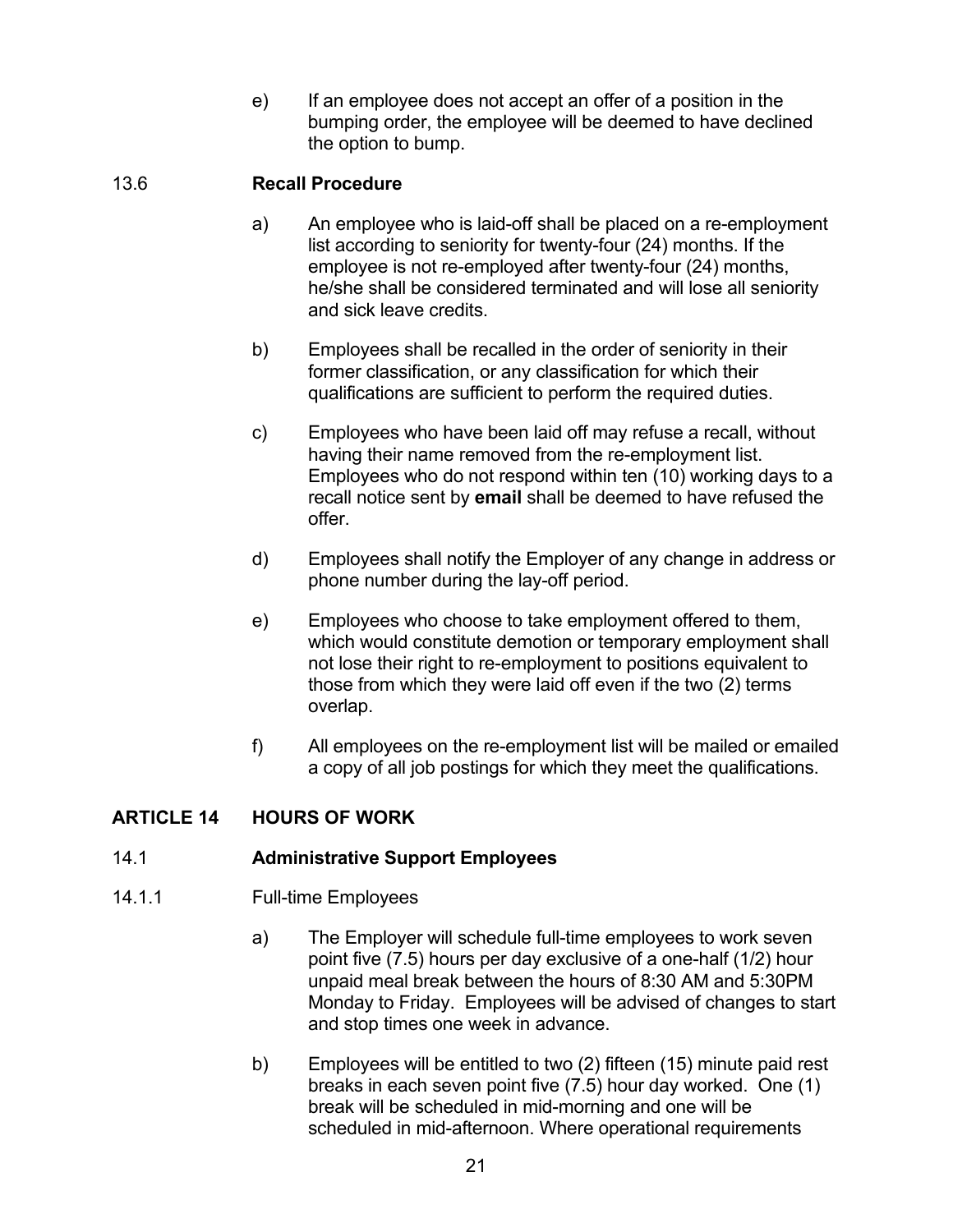permit, employees may combine the paid rest breaks with the unpaid meal break.

- c) Rest and meal breaks will be scheduled by the Employer to meet the needs of the Society.
- d) Notwithstanding a) above, the Employer may, on occasion, require full-time employees to work evenings and weekends, in which case the employee's schedule will be altered accordingly if possible. Schedules will be posted one (1) week in advance.
- e) Full-time employees who work more than six (6) consecutive months may elect to work seven (7) hours and fifty-three (53) minutes each day, exclusive of an unpaid meal break and inclusive of two (2) paid rest breaks, in which case, the employee will have one (1) scheduled day off in a four (4) week period without loss of pay. The day off will be scheduled in consideration of operational requirements. Employees must notify the Employer of their election in writing by January 1 of each year.
- f) Notwithstanding (e) above, the employee may request and the Employer may approve the banking of scheduled days off, to be taken at a mutually agreed upon time. Unless otherwise agreed, scheduled days off will be taken in the year earned.
- 14.1.2 Other Than Full-time Employees (OTFT)
	- a) OTFT employees will regularly work fewer than thirty-seven point five (37.5) hours per week, according to the schedule provided by the Employer based upon operational needs.
	- b) In accordance with a) above, the Employer may, on occasion, require other than full-time employees to work evenings and weekends, in which case the employee's schedule will be altered accordingly if possible. Schedules will be posted one (1) week in advance.
	- c) Where an employee works seven point five (7.5) hours in a day, they shall receive a one-half (1/2) hour unpaid meal break and two (2) fifteen (15) minute paid rest breaks, one (1) in midmorning and one (1) in mid-afternoon. Where operational requirements permit, employees may combine the paid rest breaks with the unpaid meal break.
	- d) Where an employee works five (5) hours consecutively, they will receive a one-half (1/2) hour unpaid meal break.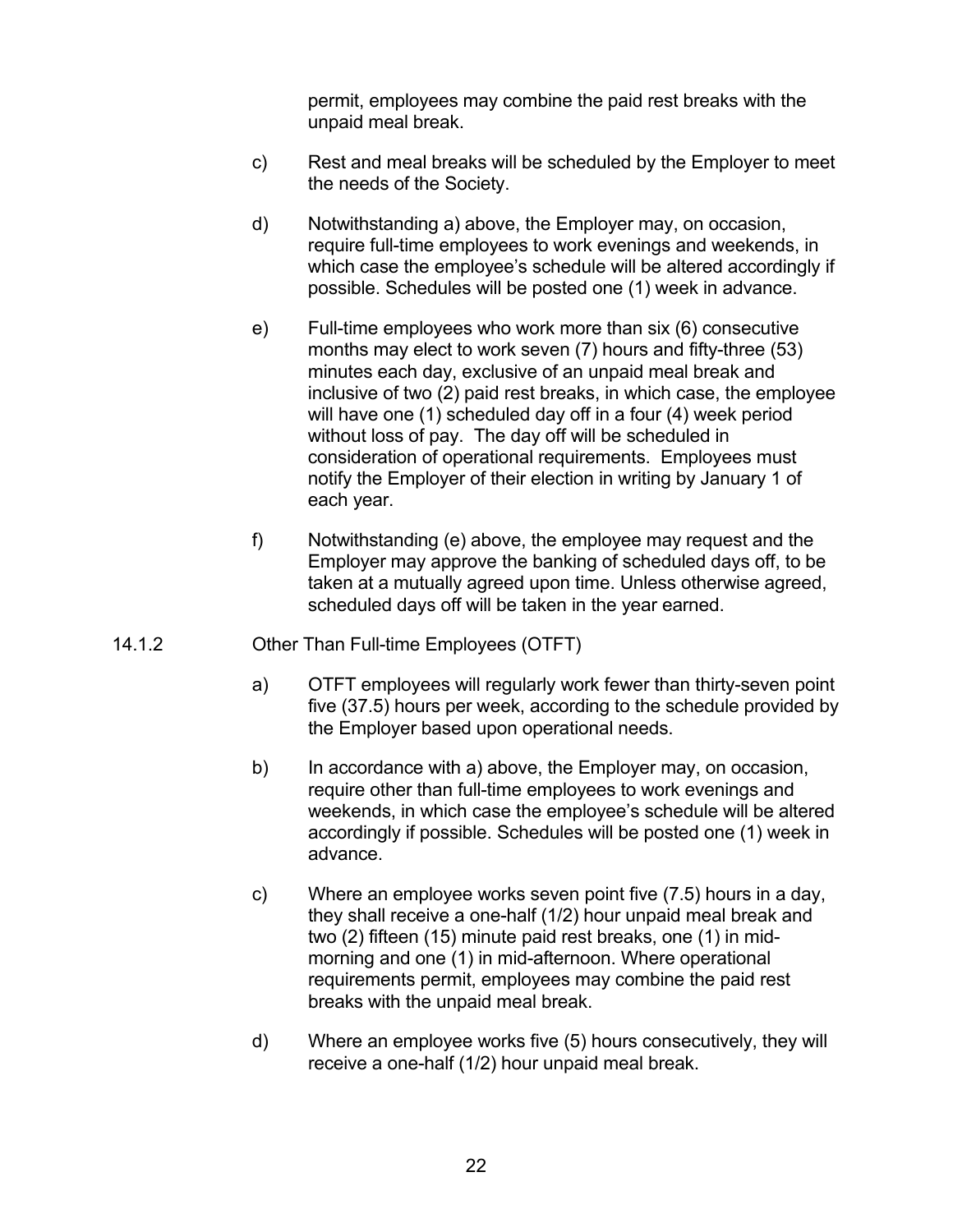- e) Where an employee works three (3) or more consecutive hours without an unpaid meal break they shall be entitled to a fifteen (15) minute paid rest break.
- f) Rest and meal breaks will be scheduled by the Employer to meet the needs of the Society.

# 14.1.3 Overtime

a) All overtime shall be approved by the **Director** in advance of the overtime worked. Hours worked excess of **one hundred and fifty (150) hours per four (4) week averaging period shall be banked as overtime worked as time and half (1.5). B**y mutual agreement with the Employer, the employee may take time off in lieu of overtime at a mutually agreed upon time.

**All or part of an employee's overtime bank will be paid out at the request of the Employee and when the Employee leaves the employ of the Employer.** 

**The Employer may also give notice to the Employee that they will pay out all or part of an Employee's overtime bank.** 

**All overtime banked must be used within twelve (12) months of being earned or it will be paid out by the Employer.**

- b) Under normal operating circumstances, employees shall not be required to work overtime against their wishes when other qualified employees are available.
- c) Where an employee elects to work under the alternate work arrangement as per Article 14.1.1 e) above, overtime shall apply to hours worked in excess of seven (7) hours and fifty-three (53) minutes per day or thirty-nine point four (39.4) hours per week.

# <span id="page-28-0"></span>14.2 **Early Childhood Educators**

# 14.2.0 Start-up and Closing Times

- a) The ECE designated by the Supervisor to open the **Centre** will be given fifteen (15) minutes of paid non child contact start up time;
- b) In each room, for each session (daytime, evening or weekend), the ECE designated by the Supervisor to close the room will be given fifteen (15) minutes of paid non child contact closing time.
- c) Article 14.2.0 a) and b) apply to all Early Childhood Educators, including Casuals.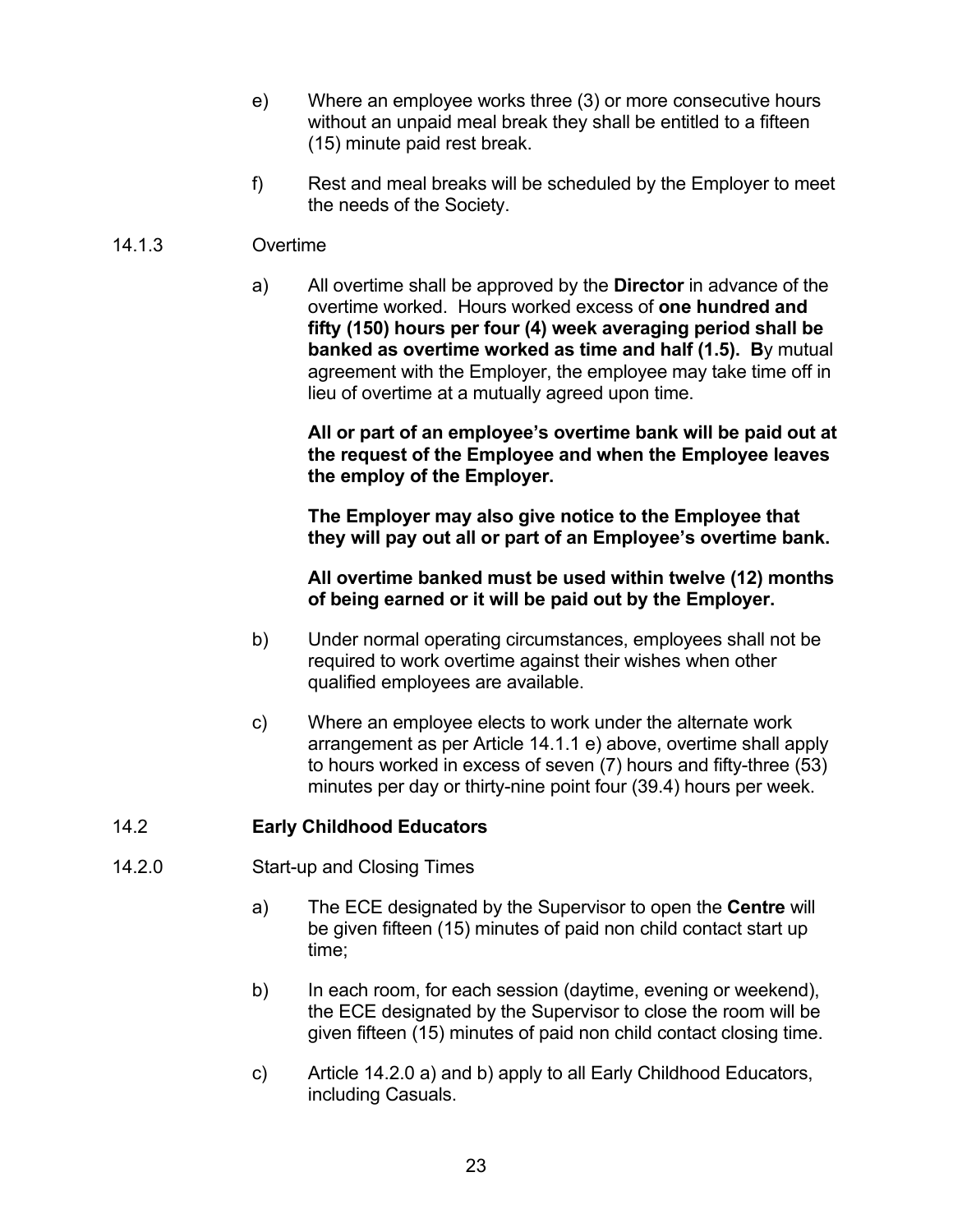# 14.2.1 Full-time Employees

- a) The Employer will schedule full-time employees to work seven point five (7.5) hours per day exclusive of one half (1/2) hour unpaid meal break between the hours of 7:00 a.m. and 6:30 p.m. Monday through Friday. This is inclusive of scheduled start-up and closing times and one-half hour non child contact paid preparation time. Preparation time is to be used for the purpose of planning, preparing, or professional development activities.
- b) Employees will be entitled to two (2) fifteen (15) minute paid rest breaks in each eight (8) hour day worked. One (1) break will be scheduled in mid-morning and one (1) will be scheduled in midafternoon.
- c) Rest and meal breaks will be scheduled by the Employer to meet the needs of the Society. In the event the Employer can not schedule rest breaks the employee's work day will be shortened accordingly.
- d) Notwithstanding a) above, the Employer may, on occasion, require full-time employees to work evenings and weekends, in which case the employee's schedule will be altered accordingly if possible. Schedules will be posted one (1) week in advance.

# 14.2.2 OTFT Employees

- a) OTFT Early Childhood Educators will regularly work fewer than thirty-seven point five (37.5) hours in a week, according to the schedule provided by the Employer based upon operational needs. For each session (daytime, evening or weekend), permanent part-time ECE workers' schedules will be inclusive of start-up and closing times and fifteen (15) minutes non child contact paid preparation time. Preparation time is to be used for the purpose of planning, preparing, or professional development activities.
- b) Where an employee works eight (8) hours in a day, they shall receive a one-half (1/2) hour unpaid meal break and two (2) fifteen (15) minute paid rest breaks, one (1) in mid-morning and one (1) in mid-afternoon.
- c) Where an employee works five (5) hours consecutively, they will receive a one-half (1/2) hour unpaid meal break.
- d) Where an employee works three (3) or more consecutive hours without an unpaid meal break they shall be entitled to a fifteen (15) minute paid rest break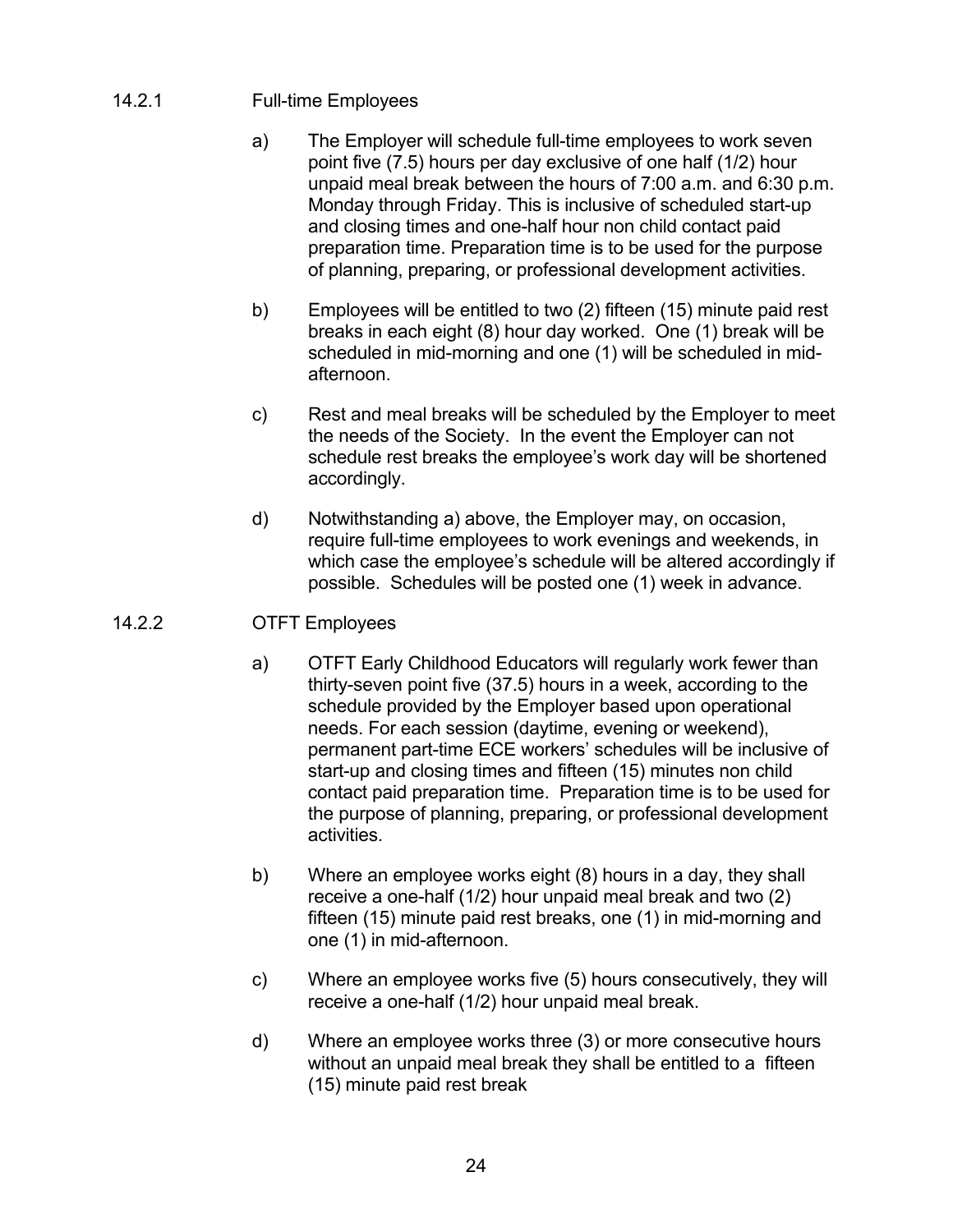- e) Rest and meal breaks will be scheduled by the Employer to meet the needs of the Society. In the event the Employer cannot schedule rest breaks, the employees' workday will be shortened accordingly.
- f) In accordance with a) above, the Employer may, on occasion, schedule other than full-time employees to work evenings and weekends, in which case the employee's schedule will be altered accordingly if possible. Schedules will be posted one (1) week in advance.
- g) The provisions of Article14.2.2 also apply to Casual Early Childhood Educators.

# 14.2.3 Overtime

a) All overtime shall be approved by the **Director** in advance of the overtime worked. Hours worked excess of **one hundred and fifty (150) hours per four (4) week averaging period shall be banked as overtime worked as time and half (1.5). B**y mutual agreement with the Employer, the employee may take time off in lieu of overtime at a mutually agreed upon time.

**All or part of an employee's overtime bank will be paid out at the request of the employee and when the employee leaves the employ of the Employer.** 

**The Employer may also give notice to the Employee that they will pay out all or part of an Employee's overtime bank.** 

**All overtime banked must be used within twelve (12) months of being earned or it will be paid out by the Employer.**

b) Under normal operating circumstances, employees shall not be required to work overtime against their wishes when other qualified employees are available.

#### <span id="page-30-0"></span>14.3 **Counsellors, Team Leaders and Supervisors**

- 14.3.1 Full-time Employees
	- a) Full-time employees will work one hundred and fifty (150) hours in a four (4) week averaging period.
	- b) One (1) week in advance of the averaging period, the employee will prepare and submit to their Supervisor for approval a schedule subject to operational needs. The schedule shall be based on seven point five (7.5) hours per day and core hours of 8:30 AM to 5:30 PM Monday to Friday with a thirty (30) minute unpaid meal break and two (2) fifteen (15) minute paid rest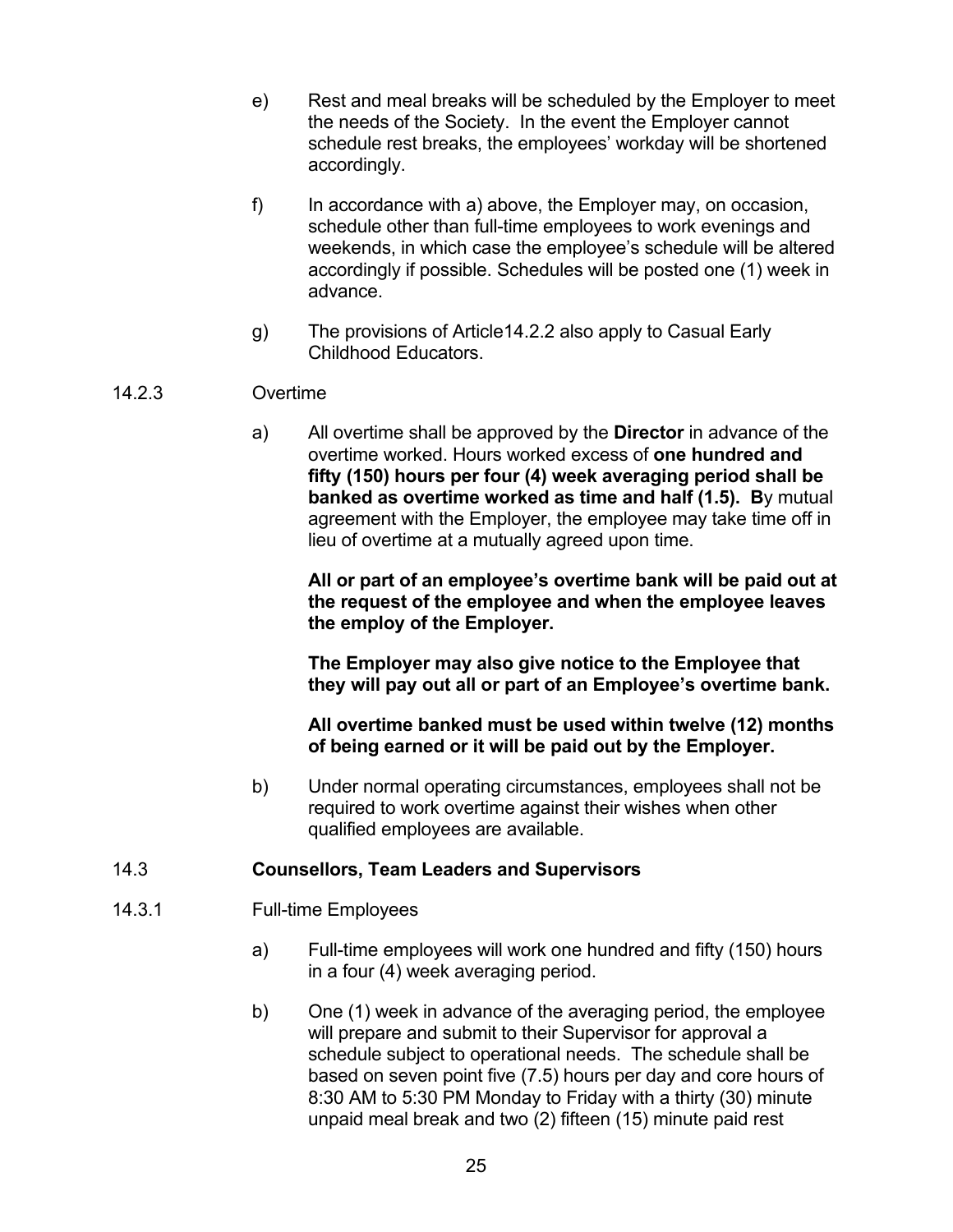breaks daily, for the designated four (4) week averaging period and shall include any known deviations from the core hours. The Supervisor will review the schedule and make any modifications necessary to ensure adequate coverage.

- c) Employees in conjunction with their Supervisors/Team Leader shall manage the four (4) week period in such a manner as to eliminate any overtime. Therefore, employees and/or the Supervisor/Team Leader will reduce the number of hours in a day or days in a week where possible to ensure the averaging period is not greater than one hundred and fifty (150) hours. The employee must advise the Supervisor/Team Leader whenever the employee is not available to ensure proper coverage is arranged.
- d) The Employer may make changes to the schedule based on operational need. Employees shall submit any requests for schedule changes to the Employer one (1) week in advance. The **Director** may grant the request based on operational requirements. Any changes to the schedule requested by the employee must be made by mutual agreement and will not incur overtime.
- e) In the event an employee has worked one hundred and fifty (150) hours prior to the end of the averaging period, the employee shall call the **Director** for either authorization to work additional hours or for approval to schedule the rest of the averaging period off.
- f) Rest and meal breaks will be scheduled by the Employer to meet the needs of the Organization.

#### 14.3.2 OTFT Employees

- a) OTFT employees will work less than one hundred and fifty (150) hours in a four (4) week averaging period
- b) One (1) week in advance of the averaging period, the employee will prepare and submit to their Team Leader/**Director** for approval a schedule subject to operational needs. The schedule shall be based on the number of hours specified by the Employer and may include evenings, weekends or days. The Team Leader/**Director** will review the schedule and make any modifications necessary to ensure adequate coverage.
- c) Employees in conjunction with their Team Leader/ **Director** shall manage the four (4) week period in such a manner as to eliminate any hours in excess of the hours specified by the Employer. Therefore, employees and/or the Team Leader/ **Director** will reduce the number of hours in a day or days in a week where possible to ensure the averaging period is not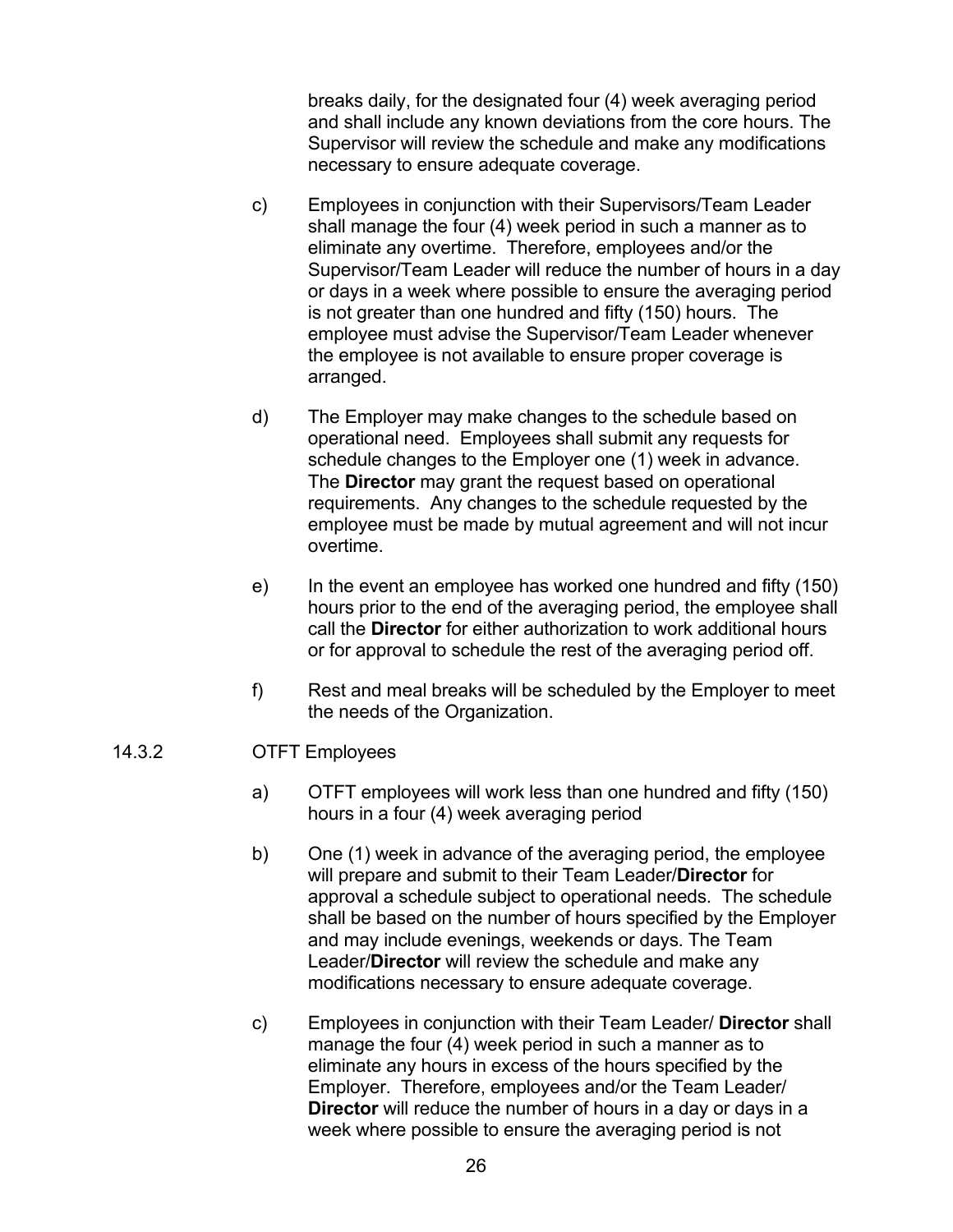greater than the hours specified by the Employer. The employee must advise the Team Leader/ **Director** whenever the employee is not available to ensure proper coverage is arranged.

- d) Where an employee works seven point five (7.5) hours in a day, they shall receive a one-half (1/2) hour unpaid meal break and two (2) fifteen (15) minute paid rest breaks, one (1) in midmorning and one (1) in mid-afternoon.
- e) Where an employee works five (5) hours consecutively, they will receive a one half (1/2) hour unpaid meal break.
- f) Rest and meal breaks will be scheduled by the Employer to meet the needs of the Organization.
- g) Where an employee works three (3) or more consecutive hours without an unpaid meal break they shall be entitled to a fifteen (15) minute paid rest break.

# 14.3.3 Overtime

a) All overtime shall be approved by the **Director** in advance of the overtime worked. Hours worked excess of one hundred and fifty (150) hours in a four (4) week averaging period shall be **banked as overtime worked as time and half (1.5). B**y mutual agreement with the Employer, the employee may take time off in lieu of overtime at a mutually agreed upon time.

**All or part of an employee's overtime bank will be paid out at the request of the employee and when the employee leaves the employ of the Employer.** 

**The Employer may also give notice to the employee that they will pay out all or part of an employee's overtime bank.** 

**All overtime banked must be used within twelve (12) months of being earned or it will be paid out by the Employer.**

b) Under normal operating circumstances, employees shall not be required to work overtime against their wishes when other qualified employees are available.

#### <span id="page-32-0"></span>14.4 **Teachers**

14.4.1 Teachers are required to complete a variety of preparation, reporting, and administrative duties throughout the year. These duties are compensated for in the inclusive rate. In addition, the Employer will make two (2) working days per year (of up to five (5) hours) at the noninclusive rate available to all teachers for the performance of these tasks. Teachers will be paid for hours worked on this day at their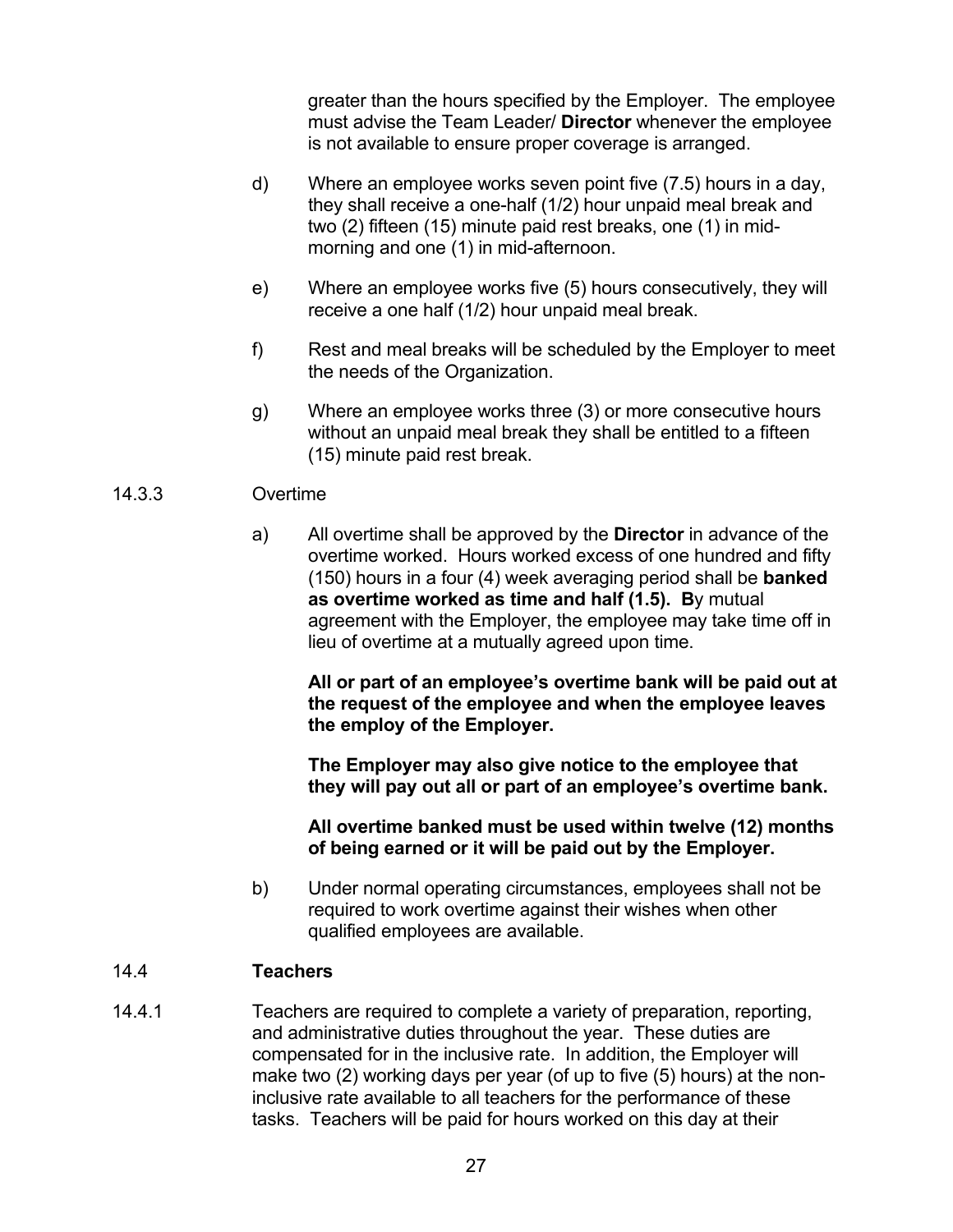assigned work locations and may be required to account for their use of this time. These hours are considered a complementary function and are outside programming hours.

14.4.2 Teachers are expected to perform related responsibilities. The Employer recognizes the right of teaching employee to exercise professional discretion with their time other than assigned classroom hours. Both parties recognize that a reasonable amount of time will be dedicated to associated non teaching duties such as preparation, start up and closing time, evaluation and reporting on student progress and program results. In addition, both parties recognize the need for complementary functions including meetings, and other assigned work required to provide a quality program. Both parties recognize the possibility of changes in provincial or federal funding for both the Inclusive Rate and Noninclusive Rate. Both parties by mutual agreement may change the rates as required.

In this regard, there will be two (2) wage rates:

- a) Inclusive Rate to be applied to all teaching hours, doing away with separate hours for all activities related to teaching, which are to be done by the teacher. In addition to the teaching hours, Inclusive Rate for eight (8) minutes of preparation per teaching hour will be included.
- b) Non-inclusive Rate, to be applied to meetings, complementary functions such as professional development, hours used for special projects, and all other non-teaching work hours.
- 14.4.3 Regular Teachers
	- a) The Employer will schedule the teaching and preparation hours of Regular Teachers in accordance with program demands.
	- b) An all-inclusive consolidated wage will be paid for every scheduled instructional hour.
	- c) All complementary functions will be scheduled by Employer. The employee will be paid at a Non-inclusive rate.
	- d) Where the employee is required to work a seven point five (7.5) hour day, the provisions of Article 14.1 hours of work will apply.
	- e) Meal and rest breaks will be in accordance Article 14.1.1 or 14.1.2 depending on the hours worked.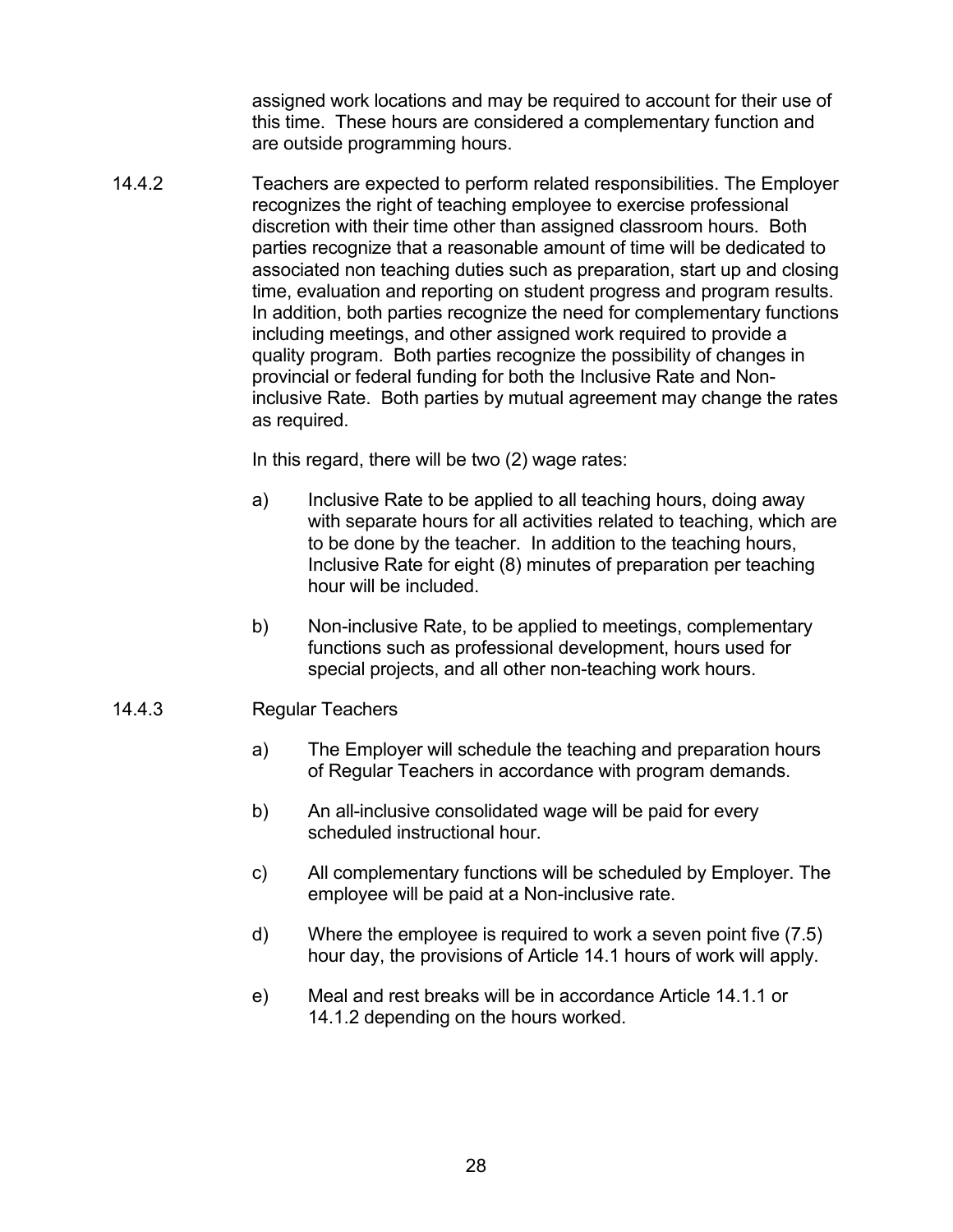#### 14.4.4 Other Than Regular Teachers

- a) The Employer will schedule other than regular teachers according to program demands. Employees may work evenings, weekends or days. The number of hours will be specified by the Employer.
- b) For Substitute teachers, every scheduled teaching hour will be paid the inclusive wage. Ordinarily, the preparation will be completed by the regular teacher. However, at the discretion of the regular teacher, the preparation may be assigned to the substitute. In those instances it is the responsibility of the parties to ensure that the preparation is done.
- c) For any complementary functions, the employee will be paid for actual time scheduled by the Employer at the non-inclusive rate.
- d) Where the employee is required to work a seven point five (7.5) hour day, the provisions of Article 14.1 Hours of Work will apply.
- e) For other program unit teachers, the Non-inclusive rate will apply.
- f) For Resource Teachers, the Non-inclusive rate will apply.
- g) Meal and rest breaks will be in accordance Article 14.1.1 or 14.1.2 depending on the hours worked.

# 14.4.5 Overtime

a) All overtime shall be approved by the **Director** in advance of the overtime worked. Hours worked excess of **one hundred and fifty (150) hours per four (4) week averaging period shall be banked as overtime worked as time and half (1.5). B**y mutual agreement with the Employer, the employee may take time off in lieu of overtime at a mutually agreed upon time.

**All or part of an employee's overtime bank will be paid out at the request of the employee and when the employee leaves the employ of the Employer.** 

**The Employer may also give notice to the employee that they will pay out all or part of an employee's overtime bank.** 

**All overtime banked must be used within twelve (12) months of being earned or it will be paid out by the Employer.**

b) Under normal operating circumstances, employees shall not be required to work overtime against their wishes when other qualified employees are available.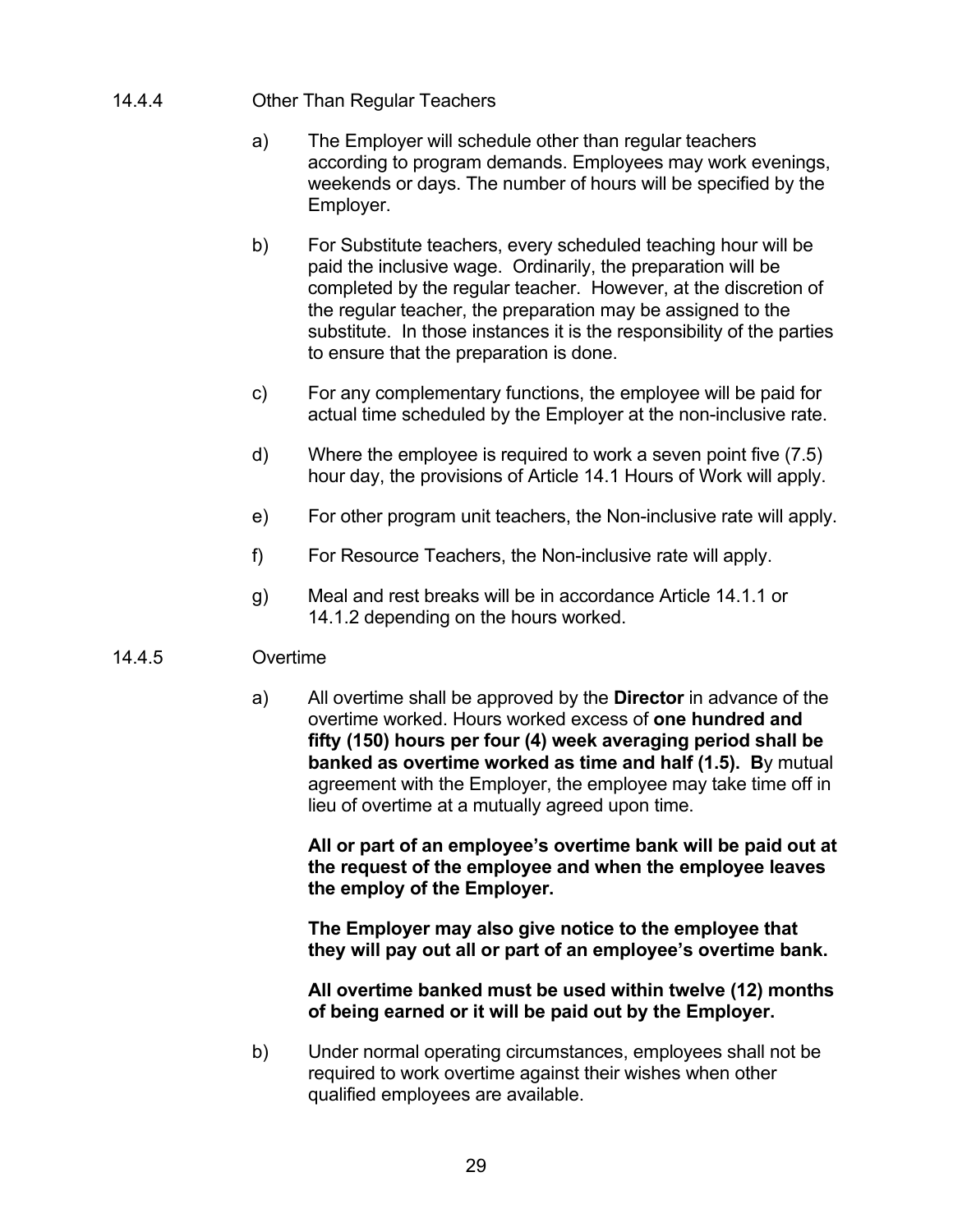# <span id="page-35-0"></span>14.5 **Call-back**

An employee who is called back to work by the Employer, outside the regular scheduled working hours will be paid for a minimum of three (3) hours of work as per the Saskatchewan Employment Act. Counselors, Community Developers and Supervisors are excluded from this Article.

- 14.6 The Employer agrees that adequate time in the reporting period will be provided to allow employees to complete reporting functions.
- 14.7 Employees will not be denied the opportunity to work due to the absence of other staff who are attending professional development.

# 14.8 **Casuals**

The terms and conditions of their employment are as follows:

- a) Casual employees **including substitute teachers** will accrue sick leave. They will be eligible to use the sick leave when they attain full or part-time, permanent or temporary status where sick leave applies.
- b) The provisions of Article 16 Leaves of absence, do not apply.
- c) The provisions of Article 14 Hours of Work do not apply, except for overtime provisions for the casual employee's class.
- d) Increments are earned after the completion of each nineteen hundred and fifty (1950) hours worked.
- e) The provisions of Article 13 Layoff do not apply.
- f) The Employer may cancel hours with twenty-four (24) hours notice without penalty; if less than twenty-four (24) hours notice is given, the employee shall be paid in accordance with the **Saskatchewan Employment** Act. The employee may refuse to accept the hours.
- g) **It is understood that a casual employee does not accumulate seniority.**
- h) **Casual employees may achieve part-time and/or full-time regular status only by successfully bidding into a term or permanent vacancy through the posting procedure.**
- i) **Casual employees who are successful in competition for a regular position shall be subject to a probationary period as outlined in the Collective Agreement.**
- j) **In the event that a casual employee is converted to full-time or part-time status, and they successfully passed their**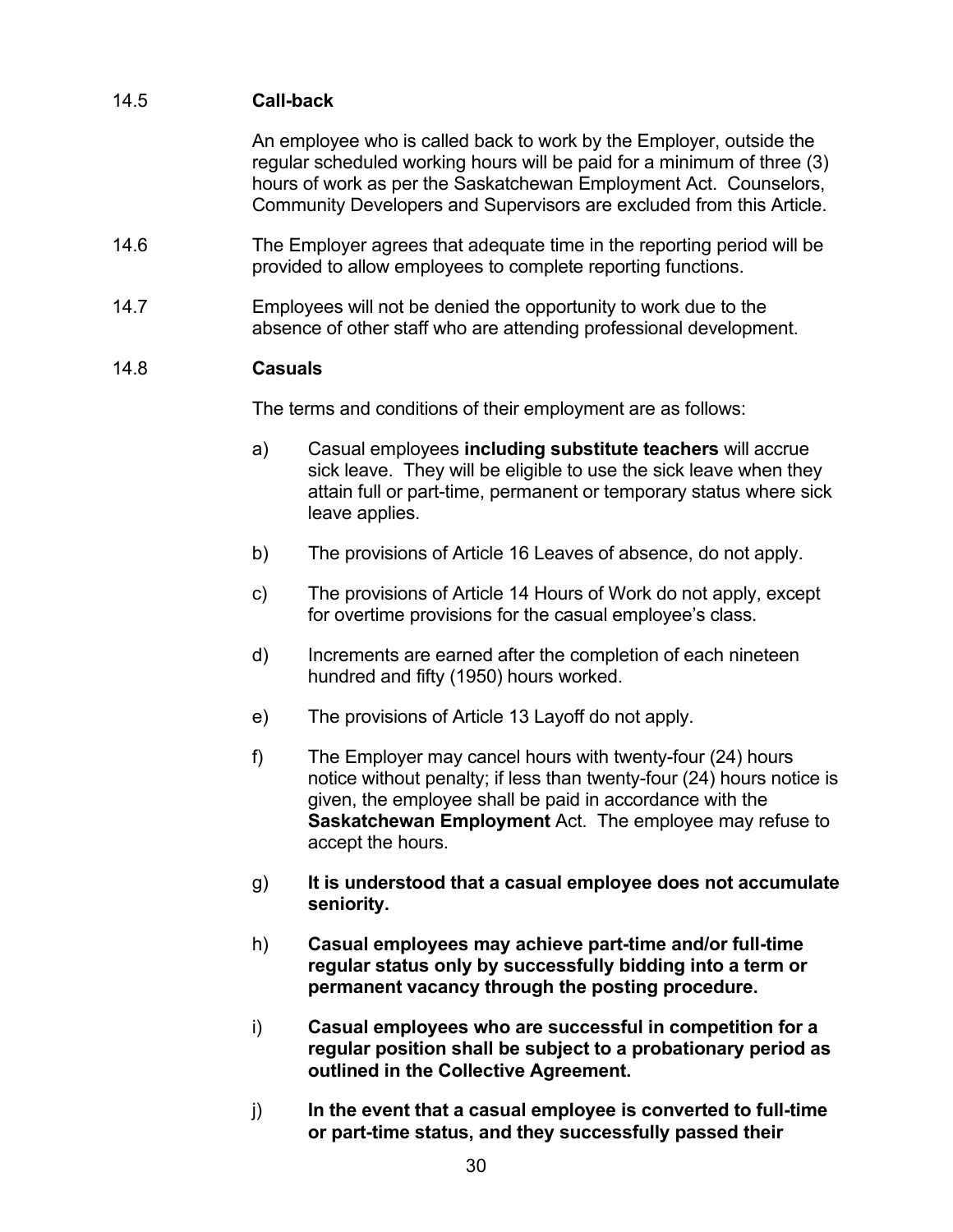**probation, their seniority date of hire, shall be established based on the equation of 1950 hours for one (1) full year of service.**

- k) **Casual employees are entitled to accumulate benefits but are not entitled to use those benefits until they achieve a part-time or full-time status of employment.**
- l) **Casual employees' vacation is paid out on their paycheques.**
- m) **Casual employees are entitled to unpaid personal days.**
- 14.8.1 Where casual employees work a regularly scheduled shift for a period of one hundred and eighty (180) days or more, they shall automatically be deemed permanent part-time employees.

# <span id="page-36-1"></span><span id="page-36-0"></span>**ARTICLE 15 DESIGNATED HOLIDAYS**

#### 15.1 **Designated Holidays**

Designated holidays shall mean:

New Year's Day Labour Day Family Day Thanksgiving Day Good Friday **Remembrance Day** Victoria Day Christmas Day Canada Day **Boxing Day** Saskatchewan Day

One (1) additional day per year as agreed to by the Union and the Employer. The date of which is to be determined no later than May 31<sup>st</sup>.

#### <span id="page-36-2"></span>15.2 **Designated Holiday on a Day of Rest**

When a designated holiday falls on a Saturday or Sunday, the Employer will designate the holiday to be taken on a working day either immediately prior to or immediately following the weekend.

#### <span id="page-36-3"></span>15.3 **Work on a Designated Holiday**

An employee who is assigned to work on a designated holiday shall be entitled to their regular pay plus one and one-half (1 and 1/2) times their regular rate of pay for each hour worked. This shall be paid out or taken as time in lieu by mutual agreement.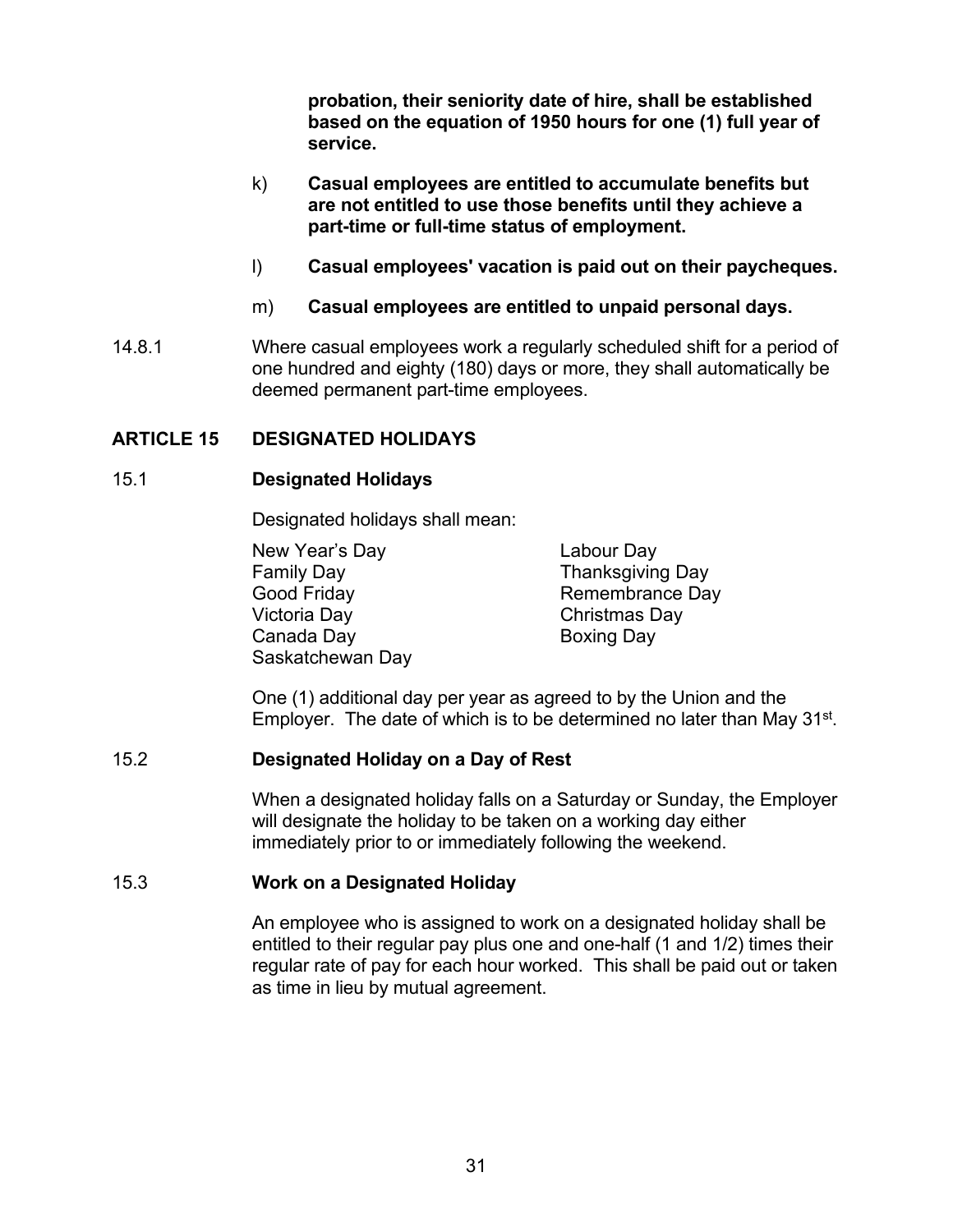15.4 **All full-time employees who are actively at work at least one (1) day in each week of the four (4) weeks preceding a designated holiday, will be paid seven point five (7.5) hours pay for such designated holiday.** 

#### <span id="page-37-0"></span>**ARTICLE 16 VACATION AND LEAVES OF ABSENCES**

Employees must complete their probationary period prior to accessing any vacations, leaves, or benefits other than sick day accruals.

16.1 Vacation credits will be earned at the rate of:

After one (1) year up to three (3) years of employment 15 days After three (3) years up to five (5) years of employment 18 days After five (5) years up to ten (10) years of employment 20 days After ten (10) years up to fifteen (15) years of employment 23 days After fifteen (15) years of employment 25 days

OTFT Employees shall earn vacation credits on a pro-rated basis. Vacation shall be accrued in the current year of service to be used in the following year.

# 16.1.1 Childcare Educators and Teachers

- a) Early Childcare Educators and Teachers may choose to earn vacation credits as per Article 16.1 or receive vacation pay on each cheque in accordance with the above formula.
- b) Employees who are not assigned to work as a result of a program closure will not be subject to lay-off provisions in accordance with Article 13.

# <span id="page-37-1"></span>16.2 **Vacation Year**

Vacation year means the twelve (12) month period corresponding to the Employer's fiscal year.

#### <span id="page-37-2"></span>16.3 **Carry-Over of Vacation**

Employees' vacation entitlement will normally be taken by the end of the fiscal year. Employees may request to carry over no more than five (5) days vacation entitlement, which must be used by the end of the next fiscal year. The Employer will approve the request based upon operational requirements. Such approval shall not be unreasonably withheld. If employees decide to carry-over their vacation, the request form must be submitted to their **Director**, no later than January 31st.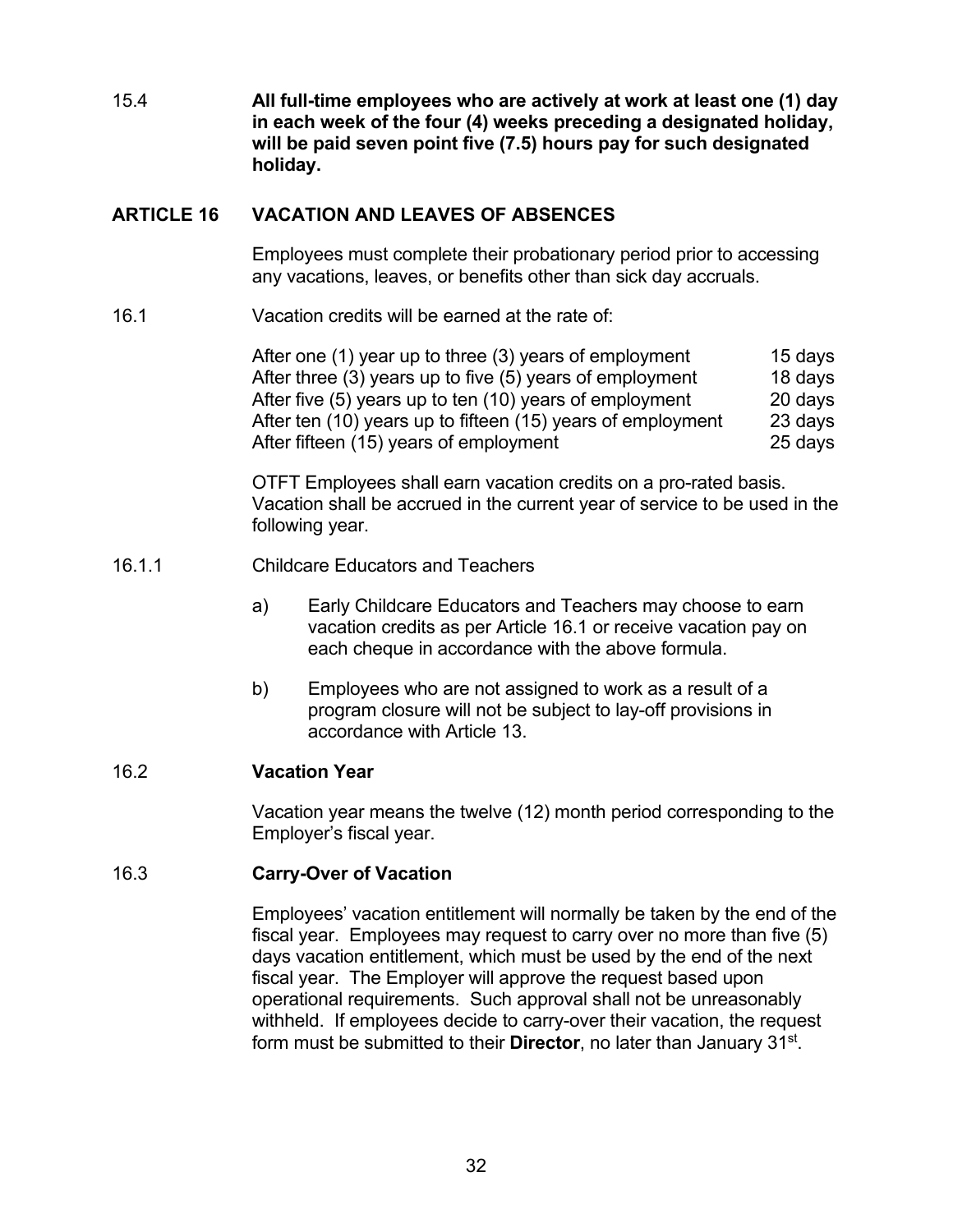# <span id="page-38-0"></span>16.4 **Vacation Schedule**

Where in respect of any period of vacation leave, an employee is:

- a) Granted other paid leave, or
- b) Granted sick leave of three (3) consecutive work days or more. The Employer reserves the right to request that an employee provide a medical assessment to be completed on a form prescribed by the Employer.
- c) When a statutory holiday falls on a day during an employee's vacation period.
- d) An employee who is called into work during approved vacation shall be paid at overtime rates. The Employer shall compensate a recalled employee for any financial loss that they might incur as a consequence of the recall.

The period of vacation that is displaced by any of the above shall be credited to the employee's vacation account. Should an employee wish to access a) or b) above, they must notify the Employer immediately so that the leave may be granted.

# <span id="page-38-1"></span>16.5 **Vacation Pay on Termination**

An employee leaving the Employer at any time in the vacation year or taking an extended leave of absence before the employee has taken vacation shall be paid for any outstanding earned vacation. In the event the employee has taken vacation prior to earning it, the Employer will deduct the amount from the employee's last cheque.

#### <span id="page-38-2"></span>16.6 **Vacation Assignment**

Vacation leave will be awarded on a first come first served basis. Where two or more employees simultaneously request vacation leave for the same or overlapping periods, the senior employee shall be awarded first choice.

If an employee enters the  $4<sup>th</sup>$  quarter (Jan-Mar) and does not have a vacation plan, they shall be directed to schedule the remainder of their vacation. If they have not scheduled their vacation within two (2) weeks of being requested to do so, Management reserves the right to schedule a vacation period in consultation with the employee, ensuring that no more than five (5) vacation days are carried over.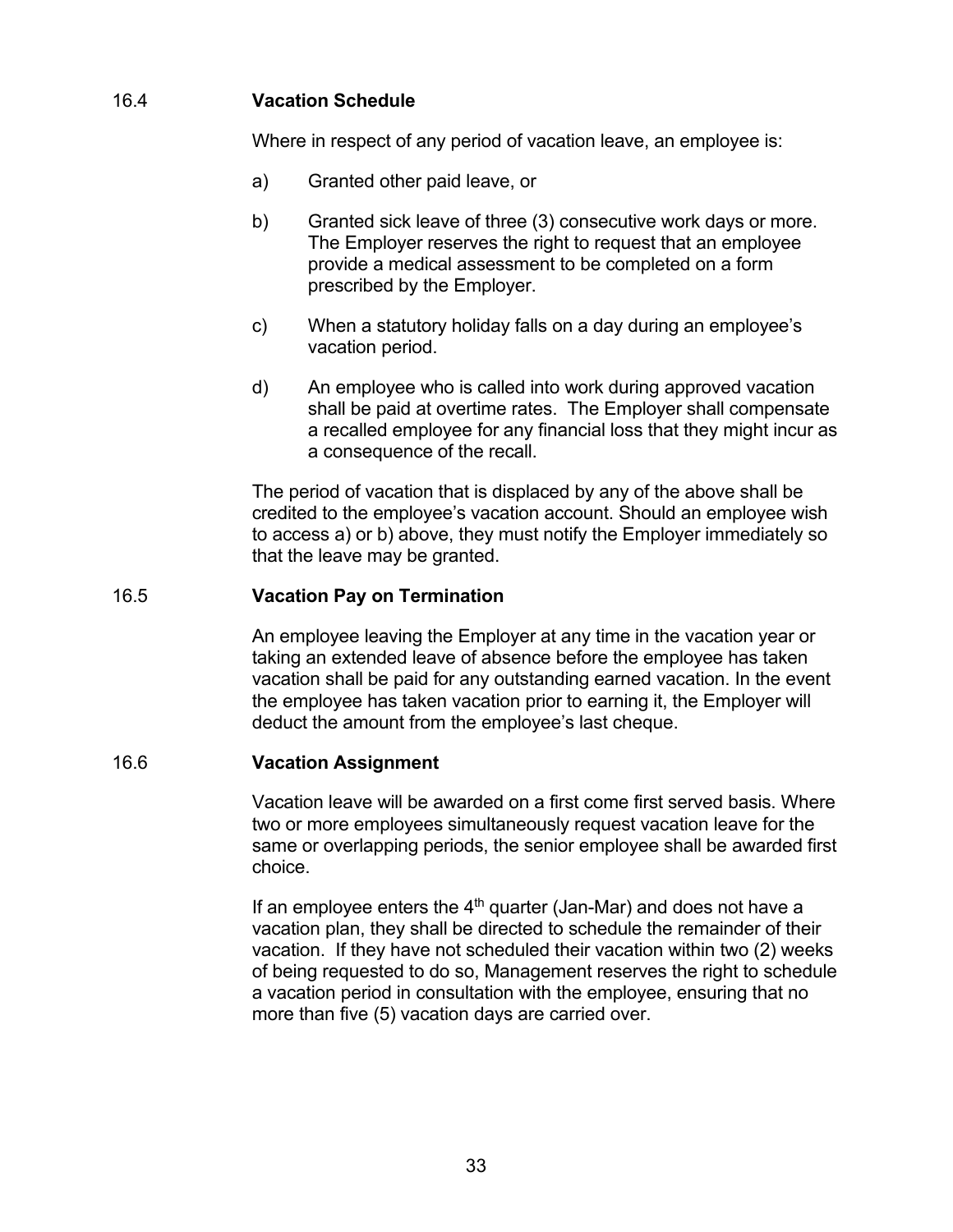# <span id="page-39-0"></span>16.7 **Application for Vacation Leave**

Notice for vacation shall be provided to the Employer by the employee a minimum of one (1) month in advance. If an employee requests vacation leave with less than one (1) months' notice, it may be denied for bona fide operational reasons. Vacation shall be approved in consideration of operational requirements. A minimum of twenty-five percent (25%) of employees per unit will be permitted to take vacation at any one time.

# <span id="page-39-1"></span>16.8 **Personal Days**

a) Employees shall be granted three (3) paid personal days per fiscal year to be taken either in full, half, or quarter days at the discretion of the employee subject to the following: Employees shall submit requests for personal days to their **Director** at least one (1) week in advance. Approval for such days shall be based on operational requirements and shall not be unreasonably denied.

Casual employees are entitled to unpaid personal days.

- b) Notwithstanding 16.8 a) employees, during their first fiscal year of employment will only be entitled to only one (1) personal day. Employees must complete their probationary period prior to accessing personal days.
- c) Non-Permanent employees will receive their personal days as follows: one (1) day as of April 1, one (1) day as of August 1, and one (1) day as of December 1.

#### <span id="page-39-2"></span>16.9 **Bereavement Leave**

Employees may request up to five (5) days with pay in the case of the death of an employee's domestic partner, brother, sister, parent, child, grandparents, grandchild, in-laws, aunt or uncle. At the Employer's discretion, bereavement leave may be granted with respect to the passing of a person with whom the employee has experienced a very close personal relationship. Additional leave of up to five (5) days with pay may be granted for actual time spent traveling. This Article shall be administered in accordance with the jointly agreed to policy.

# <span id="page-39-3"></span>16.10 **Wellness Benefits**

Full-time, Part-time, **and** Term employees shall accumulate **wellness leave** at the rate of point zero **one five four (.0154) hours** per hour worked. **Wellness benefits shall** be accumulated to a cap of **thirty (30)** hours. **Wellness leave can be taken in either half or full day increments. Wellness leave can be used for any reason. Employees are not required to provide a reason but are expected**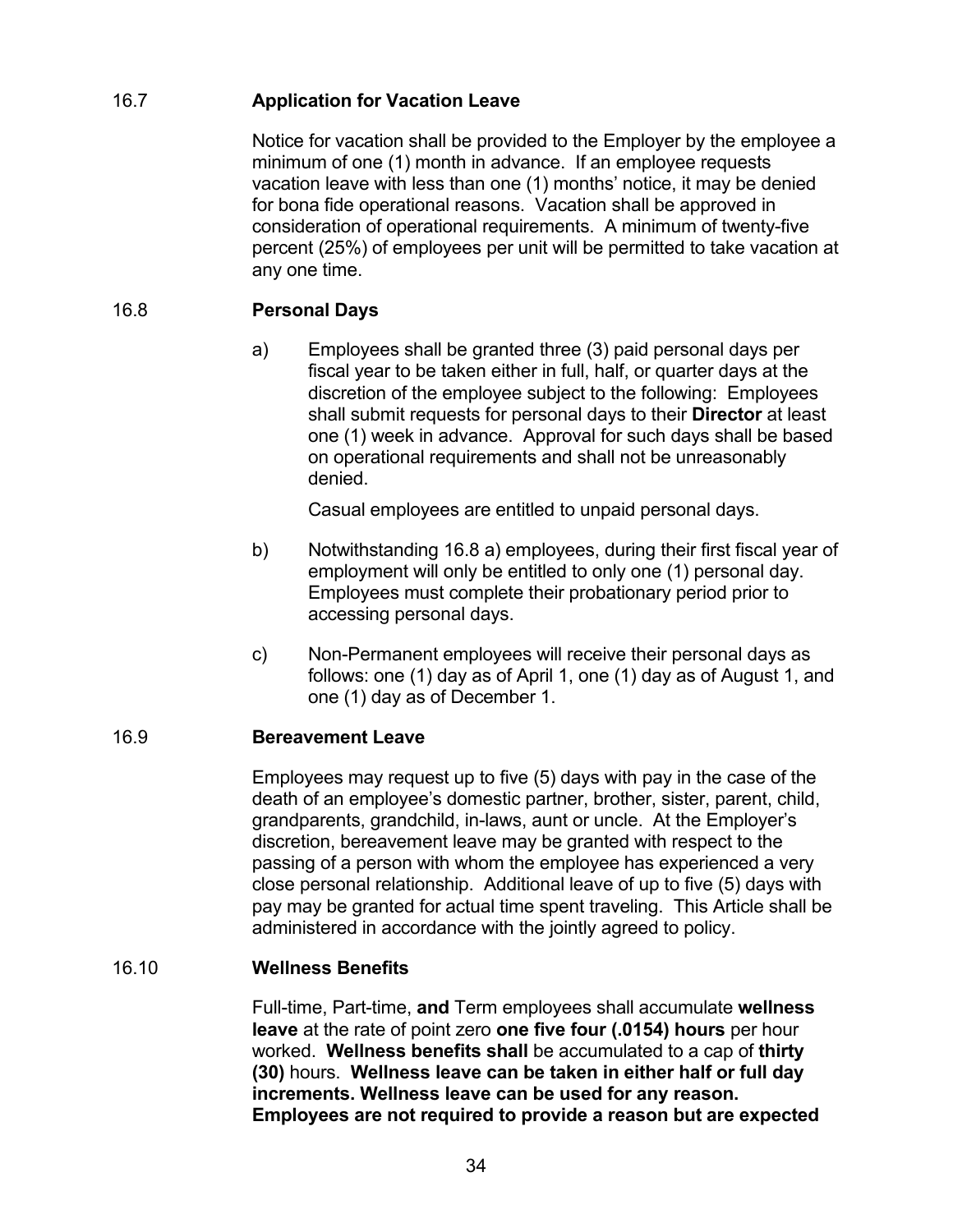**to request for the Wellness benefit with as much advance notice as is reasonably possible using phone, email or through the employer's online payroll system.**

# <span id="page-40-0"></span>16.11 **Unpaid Parenting Leave**

An employee requesting unpaid parenting leave should apply as far in advance as possible stating the date the leave is anticipated and the length of the leave requested. Unpaid parenting leave will be granted for a period of up to **eighteen (18)** months and shall be for reasons associated with the birth or adoption of a child. Any additional leave may be requested in accordance with Article 16.13.

#### <span id="page-40-1"></span>16.12 **Union Leave**

- a) The Employer agrees employees will from time to time require leave of absence for Union business.
- b) Employees on leave for Union business shall be compensated on the same basis as a normal workday.
- c) Leaves of absence with pay shall be granted subject to reimbursement by the Union and in accordance with the following provisions:
	- i) the employee requests leave for Union business in writing, on a union authorized form;
	- ii) leave shall not unreasonably interfere with the operation of the Employer nor shall it be unreasonably withheld;
	- iii) the Union agrees to provide forty-eight (48) hours notice of request for Union leave of five (5) consecutive days or less;
	- iv) the Union agrees to provide at least two (2) weeks notice of request for union leave of more than five (5) consecutive days; and
	- v) upon reasonable notice to the Employer, the employee shall be able to return to his/her position, prior to the expiration of the approved leave, provided the return does not result in additional expenditure to the Employer.

#### <span id="page-40-2"></span>16.13 **Unpaid Leave of Absence**

Any employee that has completed one thousand nine hundred and fifty (1950) hours of employment is eligible to apply for unpaid leave of absence of up to one (1) year. Application shall be made in writing on the prescribed forms to their **Director** with as much advance notice as possible. The application will be considered in light of operational requirements. Such leaves will not be unreasonably withheld. An employee may make application for two (2) extensions of a leave of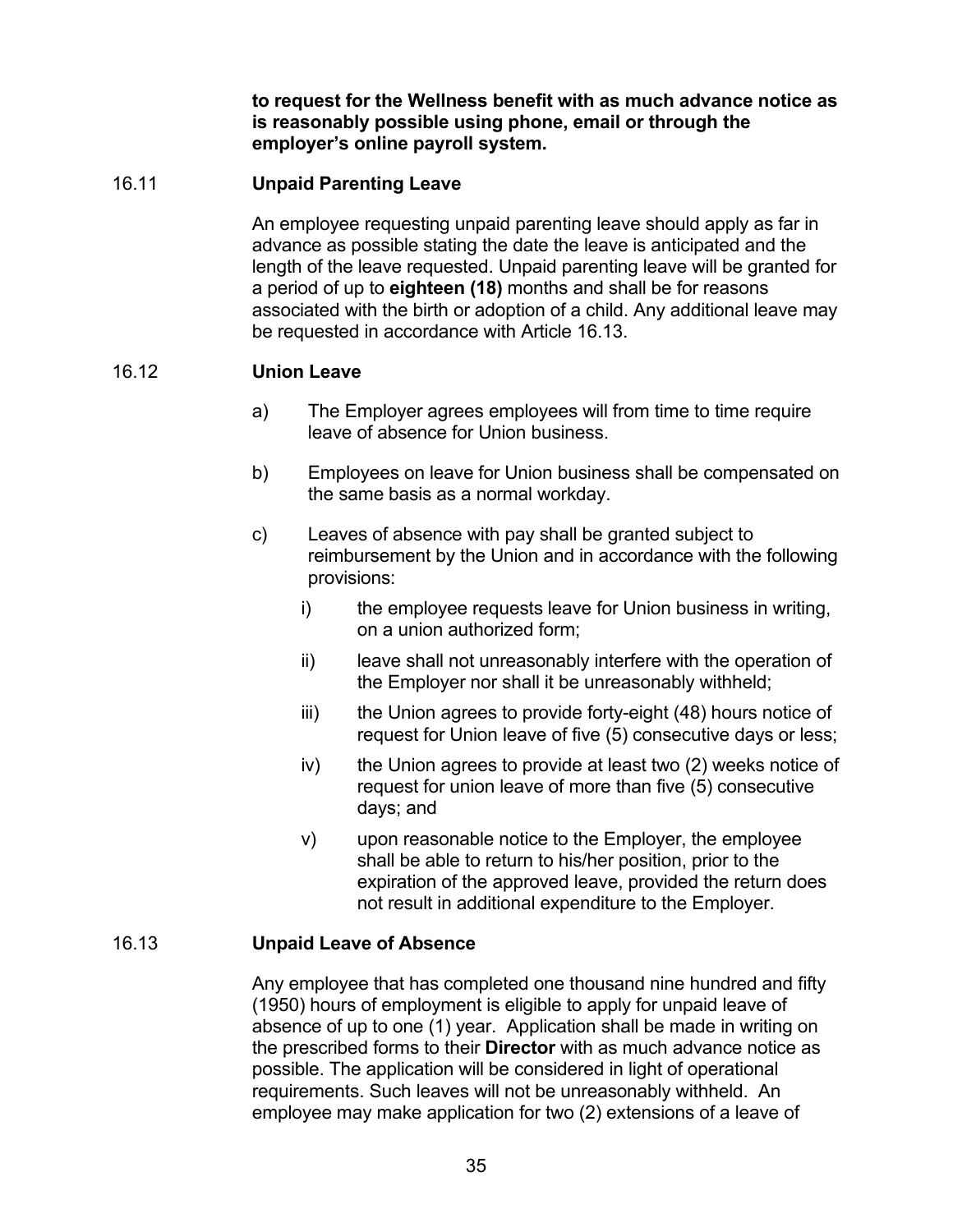absence no later than thirty (30) days prior to the expiration of the original leave. The maximum period of an unpaid leave of absence, including extension(s), is one (1) year.

#### **Employee must work four (4) months before they qualify for another leave of absence.**

#### **Employee must use their vacation leave prior to requesting an unpaid leave of absence.**

The length of leave will not extend beyond the end of the term or temporary employment, unless the position is renewed for another term.

The parties agree that employees may not be granted a leave of absence for the purpose of working for another employer.

#### <span id="page-41-0"></span>16.14 **Interpersonal Violence Leave**

- a) **The Employer will grant employees who have suffered interpersonal violence leave of absence with pay up to five (5) days per year. An Additional five (5) days per year will be drawn from an employee's sick leave credits. Where no sick leave credits are available these days may be taken without pay. Both the number of days and when the days are used will be at the discretion of the affected Employee. Acceptable proof of interpersonal violence includes, but not limited to, written statements that constitute proof authorized by the Saskatchewan Employment Act.**
- b) **It is agreed that claims of interpersonal violence will be dealt with in a confidential manner on a need to know basis.**

# <span id="page-41-1"></span>16.15 **Extended Leave**

Employees shall be granted Extended Leave without pay from their positions upon request for reasons of prolonged illness, injury, or disability. The employee's name shall be placed on extended leave. The Employer may then post and fill that position on a permanent basis. Employees on extended leave will be required to apply for extensions annually. Upon conclusion of the leave, the employee's name shall be placed on a re-employment list for up to two (2) years, and the employee shall have the rights of a seniority-rated employee to apply for and be considered for any position for which they qualify.

#### <span id="page-41-2"></span>16.16 **Reinstatement from Leave**

An employee granted any leave of absence, with the exception of prolonged illness (Article 17.4), shall, at the end of the leave or at an earlier date agreed to by the Employer, be reinstated in their position or a similar position in the same classification. It will be the employee's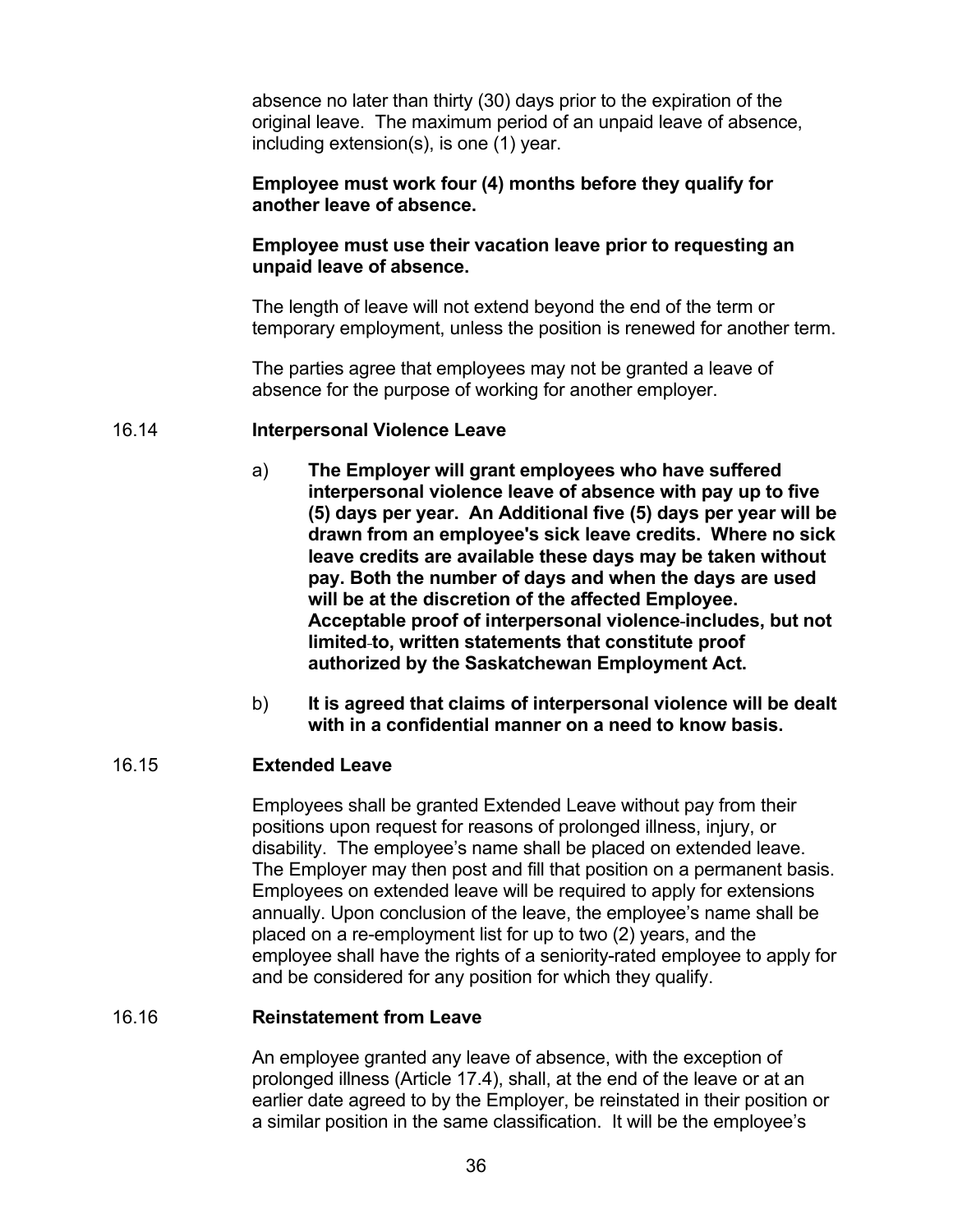responsibility to keep the Employer informed as to the date of return no less than two (2) weeks prior to the return date. Should the employee fail to provide the proper return notice, the Employer shall not be required to place the employee until such proper notice is given.

#### <span id="page-42-0"></span>16.17 **Benefits While on Leaves of Absence**

Unpaid Leave of Absence

Employees who are approved for an unpaid leave of absence:

- a) Shall earn seniority in accordance with Article 10 Seniority;
- b) Shall not earn credits for sick leave, pressing necessity, vacation, designated holidays, or pay for designated holidays;
- c) Where the leave of absence exceeds three (3) months, the employee will have the increment date adjusted in accordance with the length of the leave of absence;
- d) May continue on the group benefit plans, provided the employee prepays all premiums, subject to provisions of the plan text.

# <span id="page-42-1"></span>**ARTICLE 17 SICK LEAVE**

17.1 Employees may request and may be granted sick leave only for periods of time when the employee is sick or disabled as to render the employee incapable of performing any of the functions of the job, or to attend personal medical appointments.

> An employee shall not be entitled to use sick leave because of an illness or disability paid by *The Workers' Compensation Act* or for which Income Replacement Benefits are paid under *The Automobile Accident Insurance Act* or when the employee is receiving wage replacement from any other agency.

Full-time, Part-time, Term and Temporary employees shall accumulate sick leave at the rate of point zero five eight (.058) hours per hour worked. Sick leave may be accumulated to a cap of **one hundred and thirty (130)** hours.

Casual employees shall accumulate sick leave at the rate of point zero five eight (.058) hours per hour worked. Sick leave may be accumulated to a cap of **one hundred and thirty (130)** hours.

Casual employees will use sick leave in accordance with **Article 14.8 a).**

In accordance with Article 10.2 Loss of Seniority, employees shall lose all accrued sick leave credits.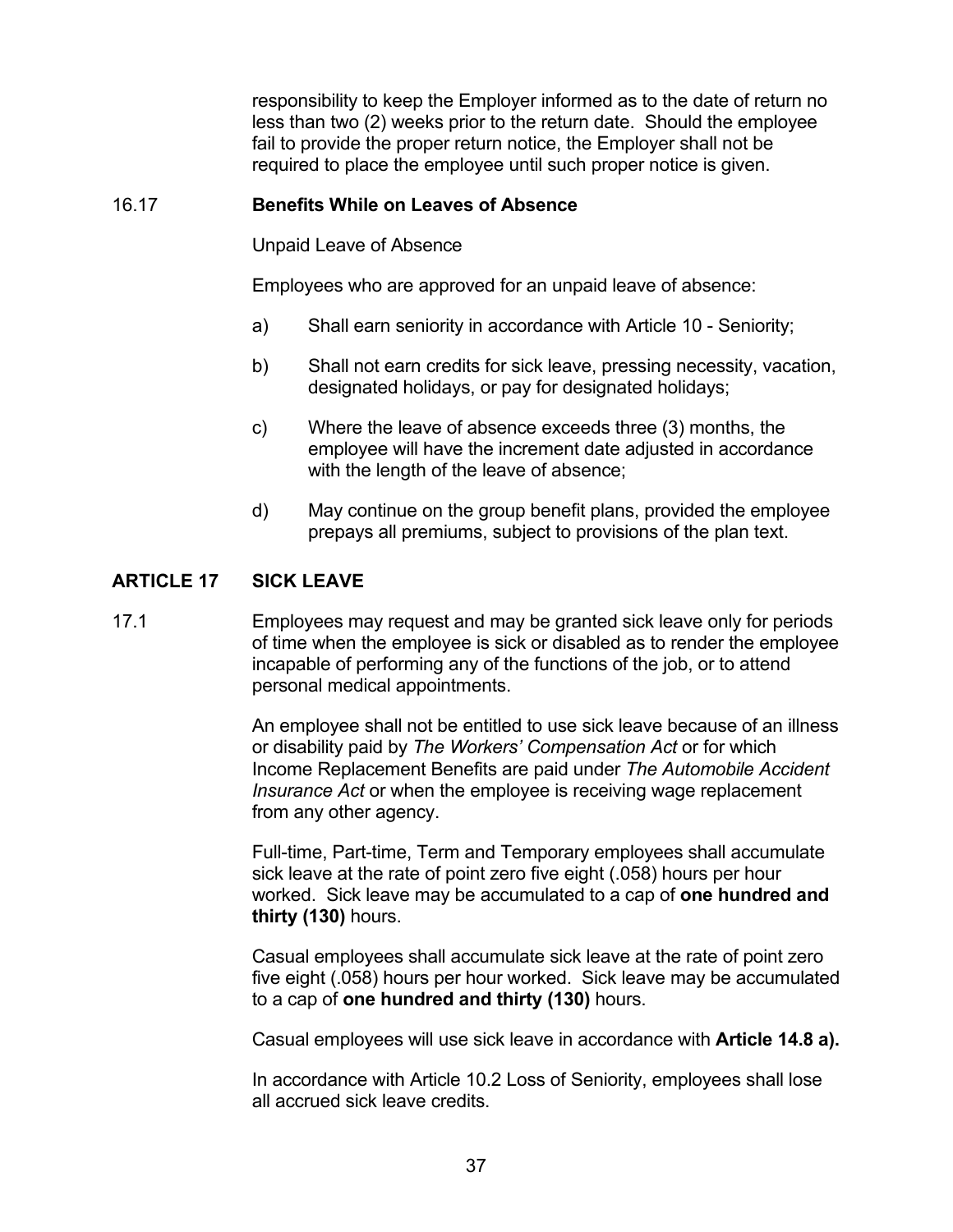# <span id="page-43-0"></span>17.2 **Notification of Illness**

- a) Any employee who will be absent due to illness or disability shall notify, by phone, **e-mail** their Team Leader/**Director**/Supervisor no later than their assigned start time.
- b) The employee will advise their Team Leader/ **Director**/ Supervisor of the nature of the leave requested, the anticipated length of absence and any accommodation the employee may require to reduce the period of absence. In the case of prolonged absence due to illness or Workers' Compensation, the employee is expected to keep the Employer regularly apprised of the anticipated date of return and any accommodation that might be necessary in order for the employee to return to work.
- c) The employee will then be granted sick leave providing the employee possesses sufficient sick leave. Employees who do not have sick leave will be considered on unpaid leave of absence.

# <span id="page-43-1"></span>17.3 **Medical Certificate**

- a) For absences longer than three (3) consecutive days or in circumstances where verification of the absence is justified, the Employer reserves the right to request that an employee provide a medical certificate from their doctor. The employee is responsible to pay for the certificate.
- b) The Employer reserves the right to request a medical assessment form completed by the employee's doctor for medical leaves longer than five (5) consecutive work days or requests for accommodation. The Employer will cover the cost of the assessment.

Employees who do not produce a form upon request will be considered to be on unpaid leave of absence.

\*Note: A medical certificate is a note supplied by the doctor. A medical assessment form is a form provided by the Employer for the doctor to fill out.

c) All long term Doctor's recommendations and accommodations should be reviewed and reassessed every six (6) months.

# <span id="page-43-2"></span>17.4 **Unpaid Leave for Prolonged Illness**

The Employer and the Union agree to work together to minimize the cost of sick leave as much as possible. Where an employee's return to work can be facilitated by altering the work environment, the Employer, the employee and the Union shall meet to discuss: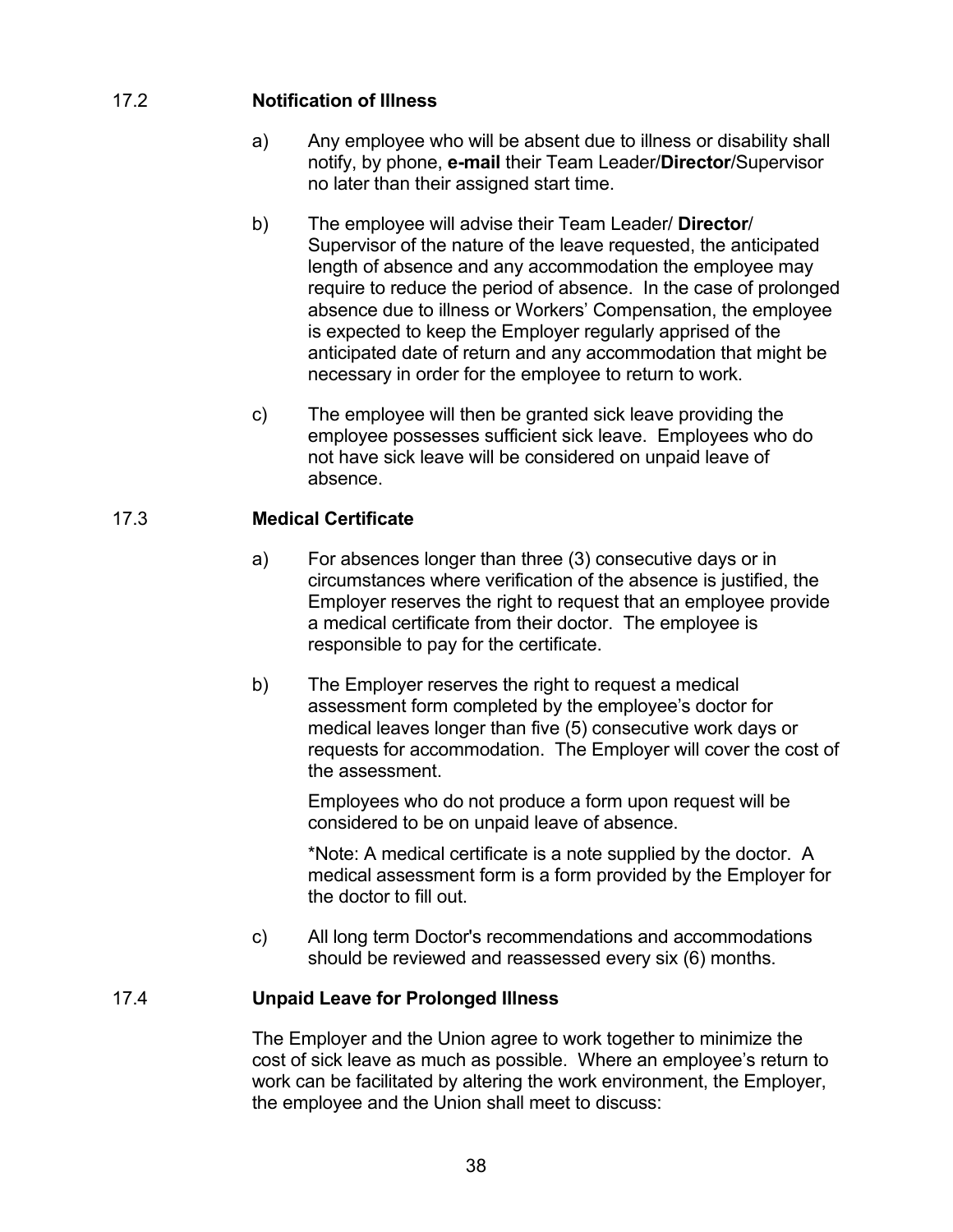- a) Possible modification of the workplace to reduce or eliminate the length of the employee's absence. Should the modification be possible the employee shall be expected to return to work; or
- b) Where an employee is no longer able to perform the functions of his/her job, by reason of illness or disability, the Union and Employer may agree to waive certain provisions of this Agreement to transfer the employee into a more suitable position. If this is not possible, the employee will be removed from the position held and placed on extended leave.
- c) Employees who have been absent from work due to illness or injury for a period of two (2) years will have the circumstances of their absence reviewed at the end of the two (2) year period. Such review shall include both a medical review and a review by the Employer and the Union.
- d) If at the time of the review it is determined the employee will be fit to return to work within the next six (6) months, the employee will be granted a leave of absence for the duration, not to exceed six (6) months. The employee will be returned to a similar position at the same salary step. If the employee is not capable of returning after the six (6) month period, the employee's position will be posted and filled permanently and the employee's name will be placed on extended leave.
- e) If at the time of the review it is determined the employee will not be able to return to work in the next six (6) months, the employee's position will be posted permanently and the employee's name will be placed on extended leave.
- f) Employees who are incapable of performing a job within the Organization and whose names are placed on extended leave will maintain their seniority for a period of two (2) years and may apply for positions should the employee become fit to return to work.
- g) Where a temporary employee is filling the position of the employee absent due to illness, the employee must give at least twenty-one (21) calendar days notice of their return to work.

# <span id="page-44-0"></span>17.5 **Recognition of Social Illness**

The Employer and the Union recognize that mental illness, alcoholism, and drug abuse are health problems. Where necessary, accumulated sick leave benefits will be granted for treatment on the same basis as now apply for other health problems. Employees whose partner or dependent(s) is undertaking a rehabilitative program for alcoholism or drug abuse may apply for vacation time or leave of absence without pay to participate in such rehabilitative program. It is recognized by both the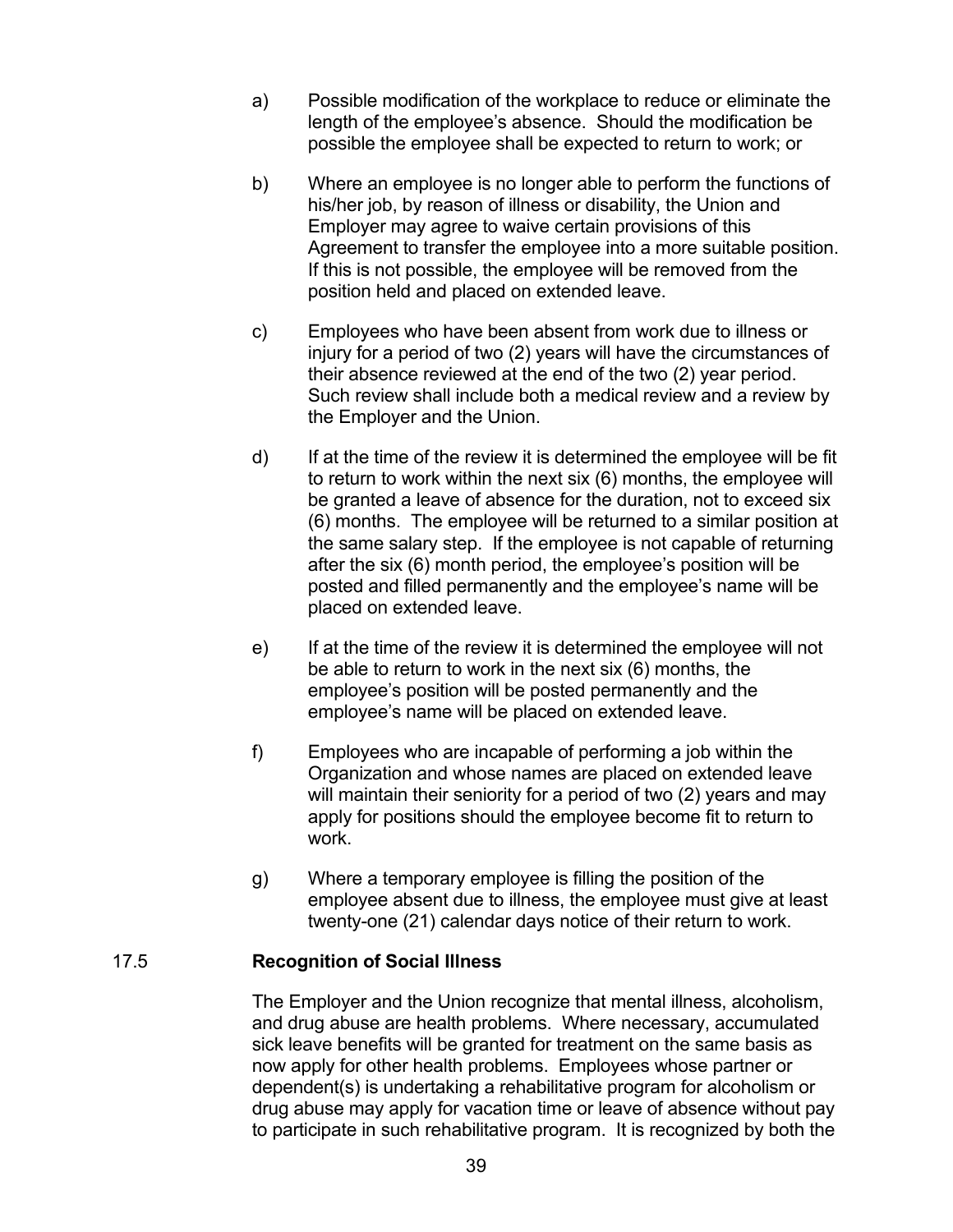Employer and the Union that it is the personal responsibility of the individual to accept treatment. The acknowledgement of the above is not to be interpreted as constituting a waiver of management's responsibility to maintain discipline, or the right to take disciplinary measures within the framework of the Collective Bargaining Agreement.

# <span id="page-45-0"></span>**ARTICLE 18 WORKERS' COMPENSATION**

- 18.1 When an employee is injured in the performance of work-related duties, or incurs an industrial illness and the injury or illness is compensable under the provisions of The Workers' Compensation Act, the employee will receive payment directly from the Workers' Compensation Board for the entire period of absence.
- 18.2 The employee will keep the Employer informed of the anticipated duration of illness and will agree to comply with any reasonable accommodation or graduated return to work program the Employer and the Workers' Compensation Board may develop.
- 18.3 The provisions of Article (Prolonged Illness Article 17.4) will apply to employees who are absent on Workers' Compensation for an extended period of time.
- 18.4 From and including the day of injury, until not more than two (2) years, the employee will accrue seniority. The employee will not earn vacation or sick leave.
- 18.5 In the event the employee does not return to work within a sixty (60) day period, an employee receiving Workers' Compensation benefits will be paid for all accumulated vacation, except a maximum of five (5) days, which may be carried over.
- 18.6 Employees who are off work and receiving Workers' Compensation benefits may continue to be enrolled in the benefit plans provided the employee prepays all premiums, subject to the benefits plan text.

# <span id="page-45-1"></span>**ARTICLE 19 PAY ADMINISTRATION**

#### <span id="page-45-2"></span>19.1 **Wage Schedule**

The wage schedule covering employees occupying positions in the classification plan shall be set out in Appendix A, forming part of this Agreement.

#### <span id="page-45-3"></span>19.2 **Pay Calculation**

19.2.1 For the purpose of pay calculation, approved vacation, sick leave or any other leave with pay shall be included as total hours worked, subject to the following: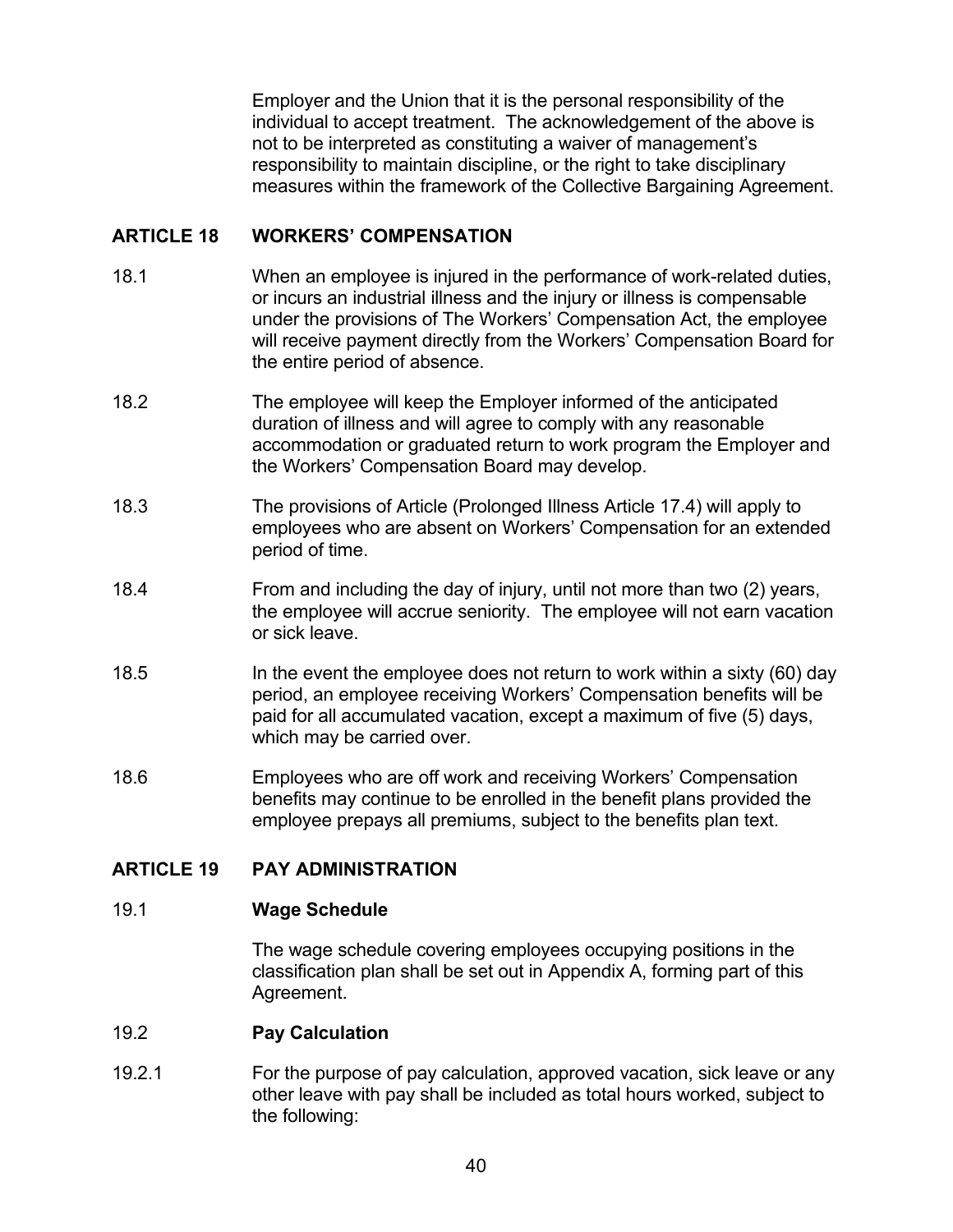- a) All employees shall be paid for the hours worked times the hourly rate as contained in Appendix "A."
- b) The combination of actual hours worked and paid leave of any type cannot exceed the approved scheduled daily hours, weekly hours, or averaging period hours.
- c) Leave without pay shall not be included as hours actually worked.
- d) Employees working less than full-time shall have their pay and benefits pro-rated. Their designated holidays and paid leave of absence days shall be paid to them on the basis of their work pattern for the preceding two (2) pay periods.
- 19.2.2 Notwithstanding Article 19.2.1 above, Teachers and Early Childhood Educators are not paid for scheduled program breaks unless work has been assigned by the Employer during that period.

# <span id="page-46-0"></span>19.3 **Hiring Rates**

Employees will be placed at a step in the wage schedule commensurate with their previous related qualifications and experience.

# <span id="page-46-1"></span>19.4 **Pay Periods**

Employees shall be paid on a bi-weekly basis on the Friday following the last day of the pay period.

#### <span id="page-46-2"></span>19.5 **Statement of Earnings**

**Statement of earnings are available to be viewed on the ADP app in the Employer's mobile phone or on the employees work computer**.

#### <span id="page-46-3"></span>19.6 **Pay on Movement to a New Position**

#### a) **Assuming a Higher Paid Position**

When an employee assumes a position with a higher rate of pay, the employee's rate of pay shall be adjusted to the minimum of the new range except that the rate will not be less than eight percent (8%) above current salary and not more than the maximum of the new range. If the addition of eight percent (8%) produces a rate between two (2) steps in the range of the higher paid position, the salary shall be adjusted to the higher of these two (2) rates.

When an employee assumes a position with a higher rate of pay the new increment date shall be the date upon which the employee assumes the new position.

Whenever an employee's increment date or an adjustment in salary occur on the same date as a promotion or reclassification,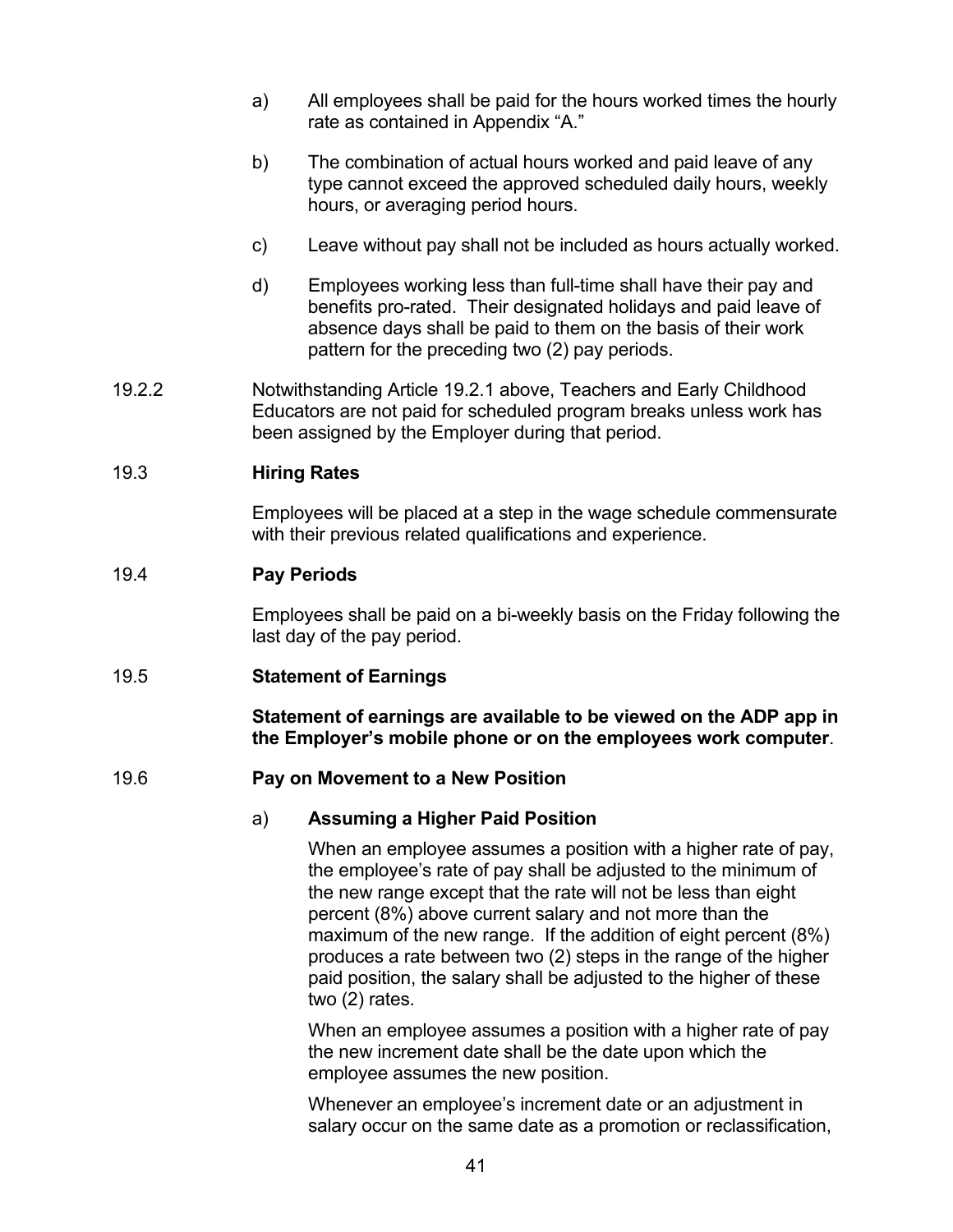the employee shall receive the increment or adjustment before the promotional formula is applied.

# b) **Assuming a Lower Paid Position**

In the event an employee assumes a position with a lower rate of pay, the employee will be placed at the step of the new salary range that is the closest to the employee's current rate of pay. The employee's increment date will not be adjusted.

# c) **Re-employment in the Same Classification Level**

When an employee is appointed from the reemployment list to a position in the same classification as he/she held prior to placement on the reemployment list, he/she shall be paid at the same step on the grid as he/she was at when the lay-off occurred.

# <span id="page-47-0"></span>19.7 **Temporary Performance Of Higher Duties**

- a) At the discretion of the Employer an employee may be temporarily assigned to perform the duties of a higher paid position.
- b) In the event the employee is assigned to perform the duties of a higher paid position for one (1) full day or more, the employee will be paid a five percent (5%) increase, based on the employee's current rate of pay or at the bottom rate of the higher classification whichever is greater, from the first hour of the assignment.
- c) In instances where the movement to temporary higher duties results in a pay increase (as per Article **19.6 a**) of greater than twenty percent (20%) and where the Employer is not assigning the full range of higher duties, the increase shall be fifty percent (50%) of the difference between the base of the range of the temporarily assigned position and the incumbent's current rate of pay. This premium shall be payable on all hours of the assignment.
- d) Should the employee book off sick while filling in temporary duties at a higher rate of pay, sick pay shall be paid at the same rate that is was recorded in the previous position.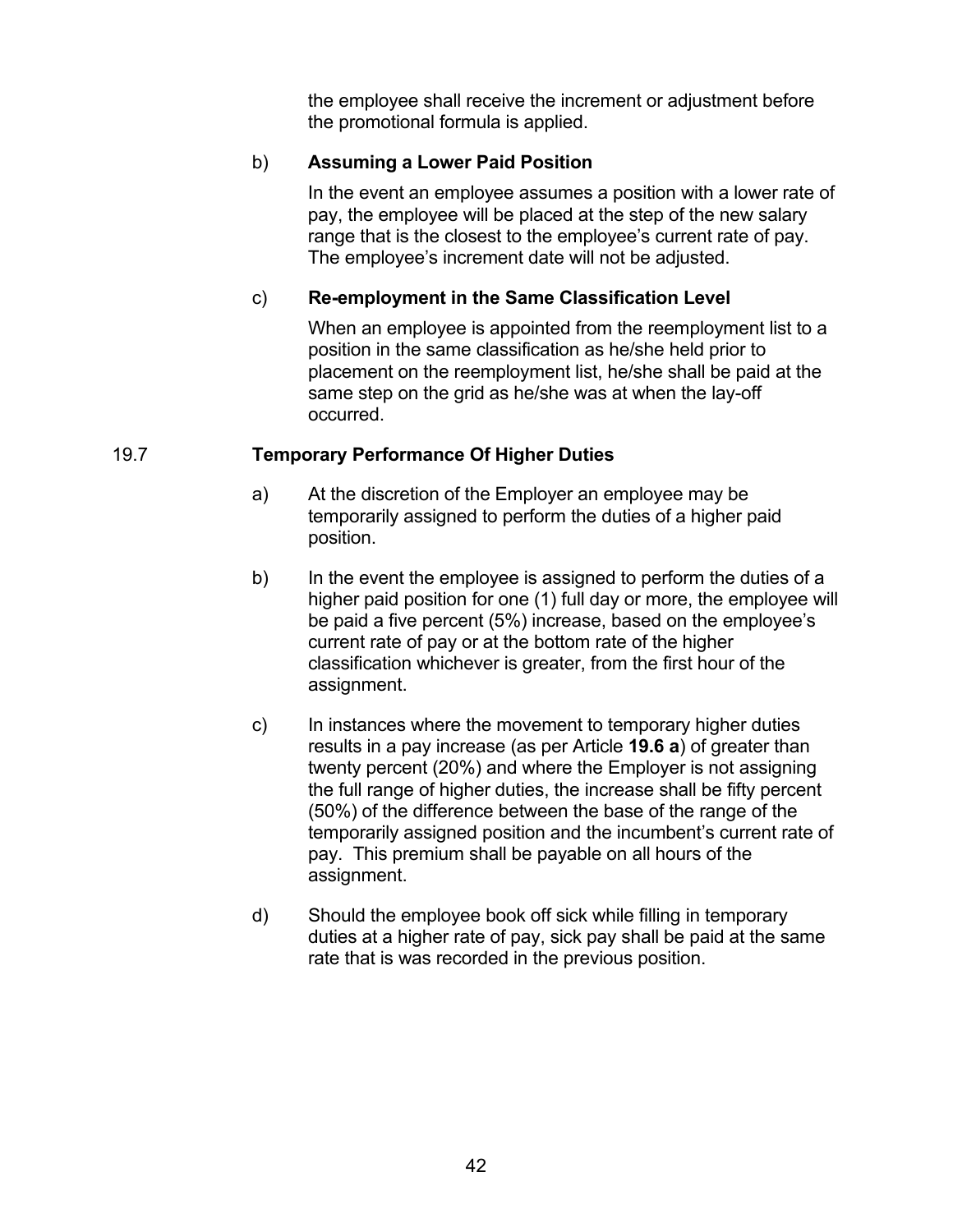#### <span id="page-48-1"></span><span id="page-48-0"></span>**ARTICLE 20 JOB CLASSIFICATION**

#### 20.1 **Maintaining a Classification Plan**

a) The Employer shall establish and maintain a gender neutral classification specification plan in which positions of similar kind and responsibility are included in the same classification. Each classification specification will specify the qualifications, training, competencies, knowledge, skills, abilities and experience required for each job.

Employees will be consulted prior to the review of their job descriptions. The employee will be provided with a copy of their job description at the time of the change is made.

b) All jobs shall be allocated to one of the classifications set forth in Appendix "A".

#### <span id="page-48-2"></span>20.2 **Changes in Classification New Classes of Positions**

The Employer shall give written notice to the Union of the intent to implement a new classification, including the Employer's determination as to the exclusion or inclusion in the Bargaining Unit, along with the rate of pay of the new classification. If the Union does not indicate in writing an objection to the rate of pay within fifteen (15) calendar days, the Employer will implement the new classification and rate of pay without further challenge from the Union. In the event of a disagreement over the exclusion of a new class of positions from the Bargaining Unit, the Employer may fill the position as an out-of-scope position and the parties will refer the matter to the Labour Relations Board for determination.

The rate or range of pay when finally decided will be retroactive to the date the employee commenced work in the new classification.

#### <span id="page-48-3"></span>20.3 **Changes to Existing Classifications/Positions**

- a) Where the Employer makes a substantive change to the nature of the job duties or where the Employer requires a reclassification, or where the employee considers the job duties to have changed substantively so as to warrant placing the employee in a new classification, the employee may request a review of the classification and adjustment to the rate of pay.
- b) The employee must submit the request in writing to the **Director** outlining the nature in the substantive change in duties.
- c) The Executive Director will consider the request and will render a decision to the employee within sixty (60) calendar days.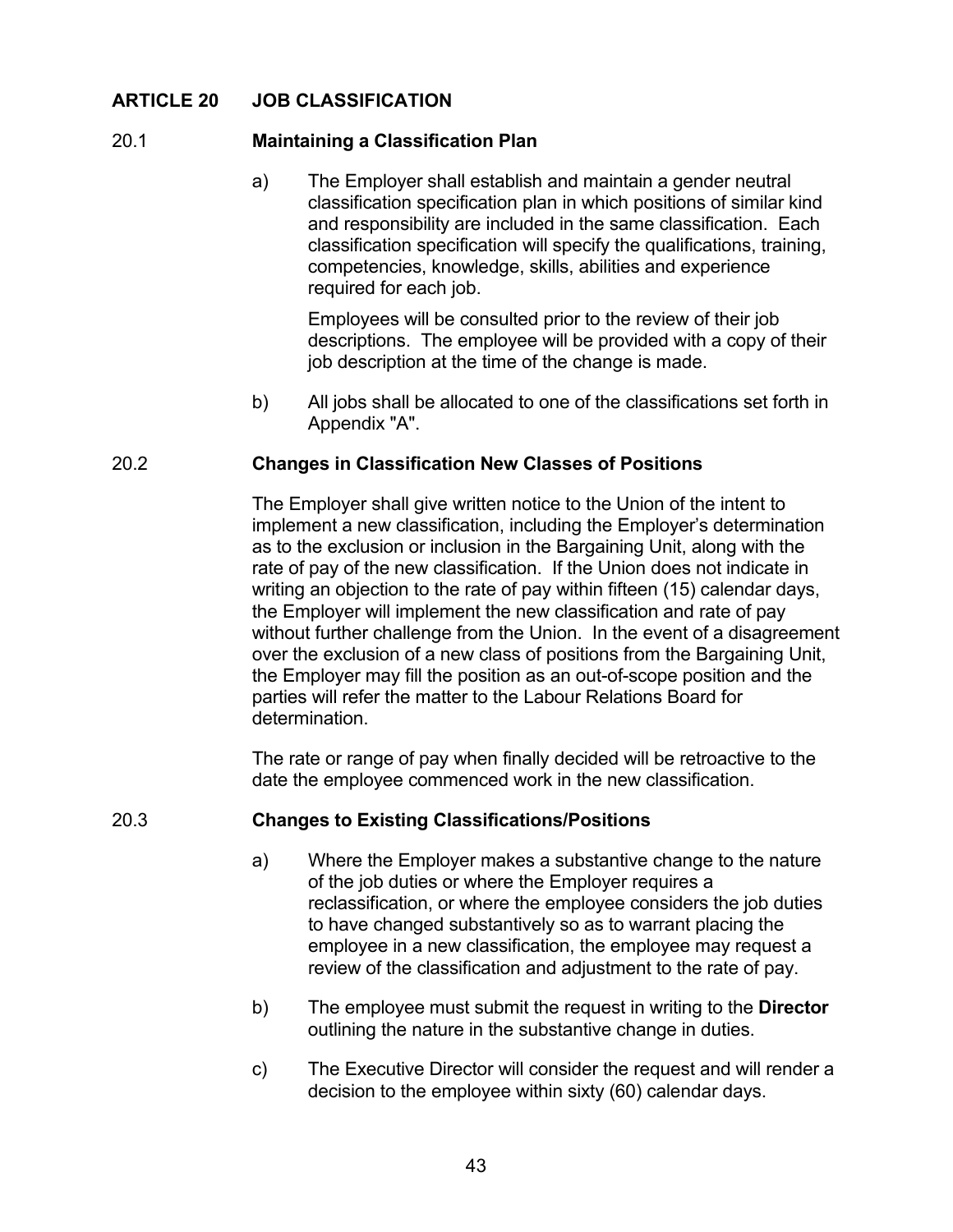- d) The employee may file an appeal with the Employer no later than thirty (30) calendar days from receipt of the Employer's decision.
- e) The Union and the Employer will meet to negotiate the matter to determine whether the duties have been substantively changed. Should a satisfactory resolution not be possible, the parties will refer the matter to the adjudication process in accordance with Article 20.5.
- f) In the event of a reclassification, which results in a higher rate of pay, the employee's pay will be adjusted accordingly and shall be retroactive to the date of application.

#### <span id="page-49-0"></span>20.4 **Downward Classification**

In the event the Union and the Employer negotiate a classification downward, or where an adjudicator decides a classification warrants a reduction in pay, the incumbent will have his/her rate of pay red-circled and will not be given wage increases until the rate of pay for the classification is equal to the red-circled salary. All newly hired or appointed employees will be paid in accordance with the new wage schedule.

#### <span id="page-49-1"></span>20.5 **Resolution of Disputes**

- a) If agreement is not reached on the rate of pay, the Employer may assign a rate of pay, and proceed to fill the position in accordance with Article 11, and the dispute shall be resolved through an adjudication process.
- b) The rate or range of pay when finally decided will be retroactive to the date the employee commenced work in the new classification.
- c) Within three (3) weeks of the parties determining there is a dispute, a mutually agreed upon adjudicator will be appointed. The adjudicator will set a hearing within three (3) weeks to hear the dispute and will render a written decision within five (5) working days to finally decide the rate of pay of the new position. The parties will split the cost of the adjudication process equally; assuming neither party will employ the services of legal counsel. A party employing legal counsel will pay the entire cost of their own legal counsel.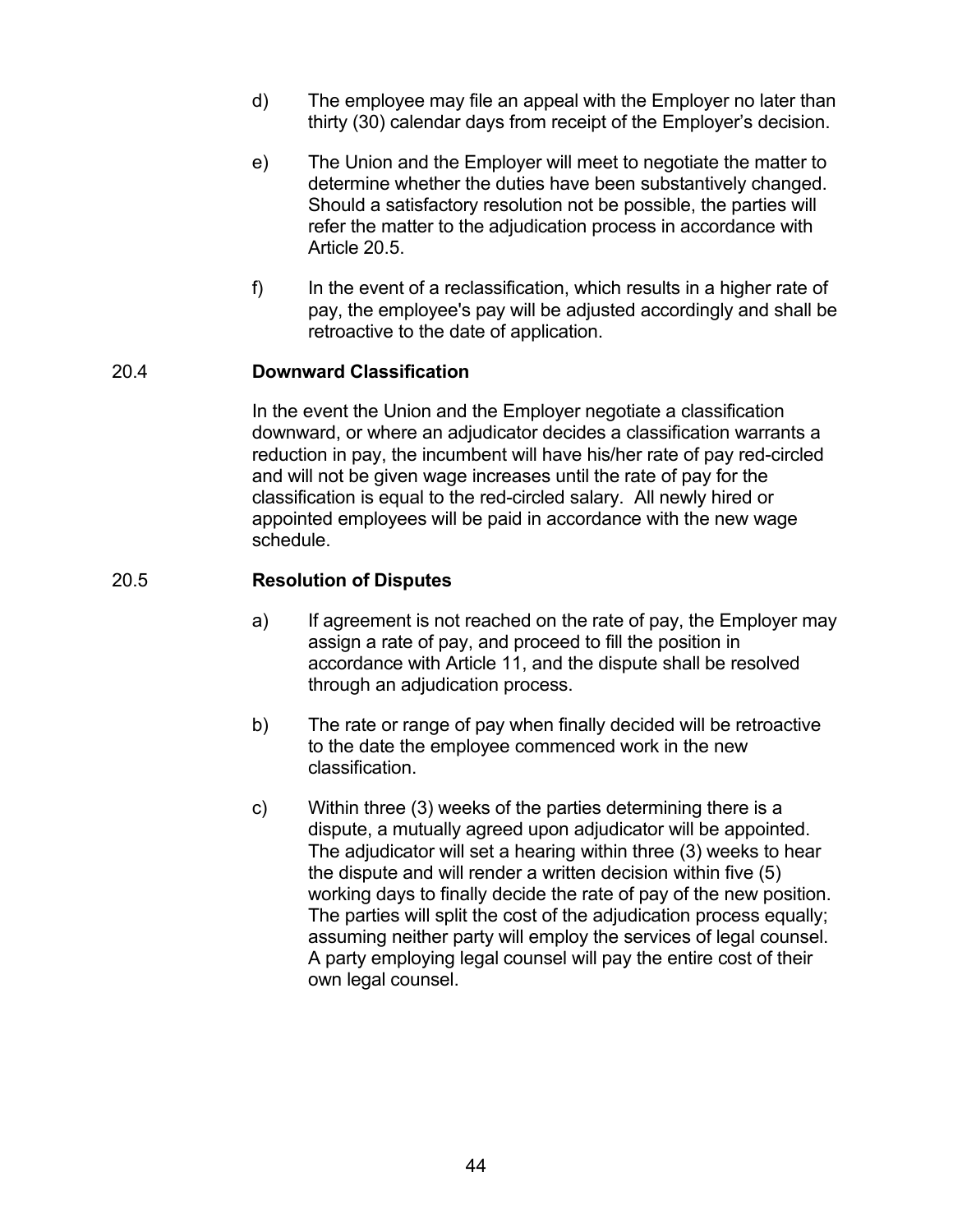# <span id="page-50-0"></span>**ARTICLE 21 BENEFITS**

The Employer will continue to look for the best available health care plan within market options. The options will be shared in a UMC meeting.

Only those employees with a minimum of fifteen (15) hours of work per week and a contract of one (1) year or more will qualify for the extended health benefit.

21.1 The Employer will continue to assume one hundred percent (100%) of the single cost of the basic health plan.

#### <span id="page-50-1"></span>21.2 **Professional Development**

- 21.2.1 The Employer and the Union agree that professional development is of value for both the Employer and the employee. In accordance with this principle, we agree that both the Employer and the employee shall contribute to the cost of professional development.
	- a) Employees participating in professional development will do so with no loss of pay. There will be no additional pay for travel time or time spent in professional development outside of regular hours of work.
		- i) All professional development required by the employer shall take place during work hours. Any prerequisite training or certification required for the position shall be maintained by the employee.
		- ii) The employer may support the employees maintaining professional qualifications required for the position.
		- iii) Employees are required to maintain all prerequisite certification for their position subject to i) and ii) above.
	- b) Registration, travel, accommodation and incidental costs associated with professional development that has been required by the Employer shall be paid by the Employer.
	- c) In the event an employee wishes to participate in professional development not required by the Employer, the employee may apply on forms provided by the Employer for assistance with registration, travel, accommodation and incidental costs. The Employer will assess each application on a case by case basis.
	- d) All part-time and fulltime employees who have worked more than six (6) months are eligible for professional development subject to availability of funds.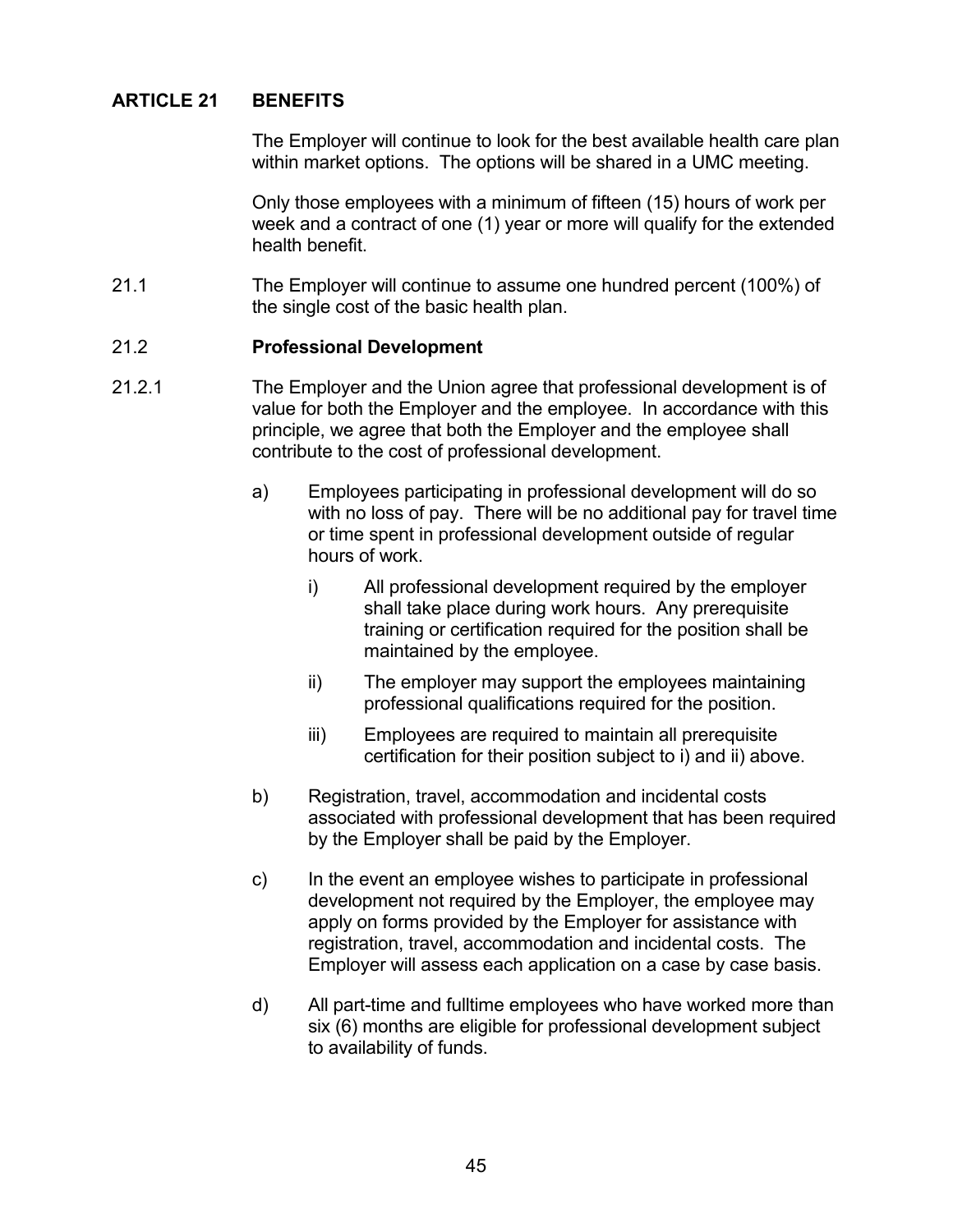# 21.2.2 **Early Childhood Education Professional Development**

Both parties agree that all ECE staff are encouraged to obtain further ECE qualifications including but to limited to level advancement. The Employer agrees to support staff with the costs of further training. The Employer will purchase required texts for use by staff in these courses and in the workplace.

#### <span id="page-51-0"></span>21.3 **Registered Savings Plan (RSP)**

The Employer will maintain a group RSP based upon the following principles:

- a) Participation in the plan is mandatory for all Permanent Full-Time and Permanent Part-Time Employees who have completed a minimum of one (1) year of service.
- b) The Employer will match employee contributions. Each employee will contribute two percent (2%) of their current rate of pay, which will be matched by the Employer.

#### <span id="page-51-1"></span>21.4 **Criminal Records Check**

Current employees who are required to obtain a criminal record check to obtain a new position with the Employer shall have the cost of obtaining such check reimbursed by the Employer. This does not apply to employees on initial hire.

#### <span id="page-51-2"></span>21.5 **Long Term Service Appreciation Award**

Employees will be paid a monetary long term service appreciation award as follows: after five (5) years, ten (10) years, and increments of five (5) years thereafter.

#### <span id="page-51-3"></span>**ARTICLE 22 SUSTENANCE/MILEAGE/EXPENSES**

#### 22.1 The following table establishes the daily maximum allowance for Society pre-authorized business while out of the City of Saskatoon:

|   | <b>Breakfast</b> | \$10.00 |  |  |
|---|------------------|---------|--|--|
| റ | Lunch            | \$16.00 |  |  |

|    |               | .       |
|----|---------------|---------|
| 3. | Supper        | \$20.00 |
|    | Miccollonoous | 0.400   |

| <b>Miscellaneous</b> | \$10.00 |
|----------------------|---------|
| <b>TOTAL</b>         | \$56.00 |
|                      |         |

Miscellaneous can only be applied when the applicant spends the whole day out of town.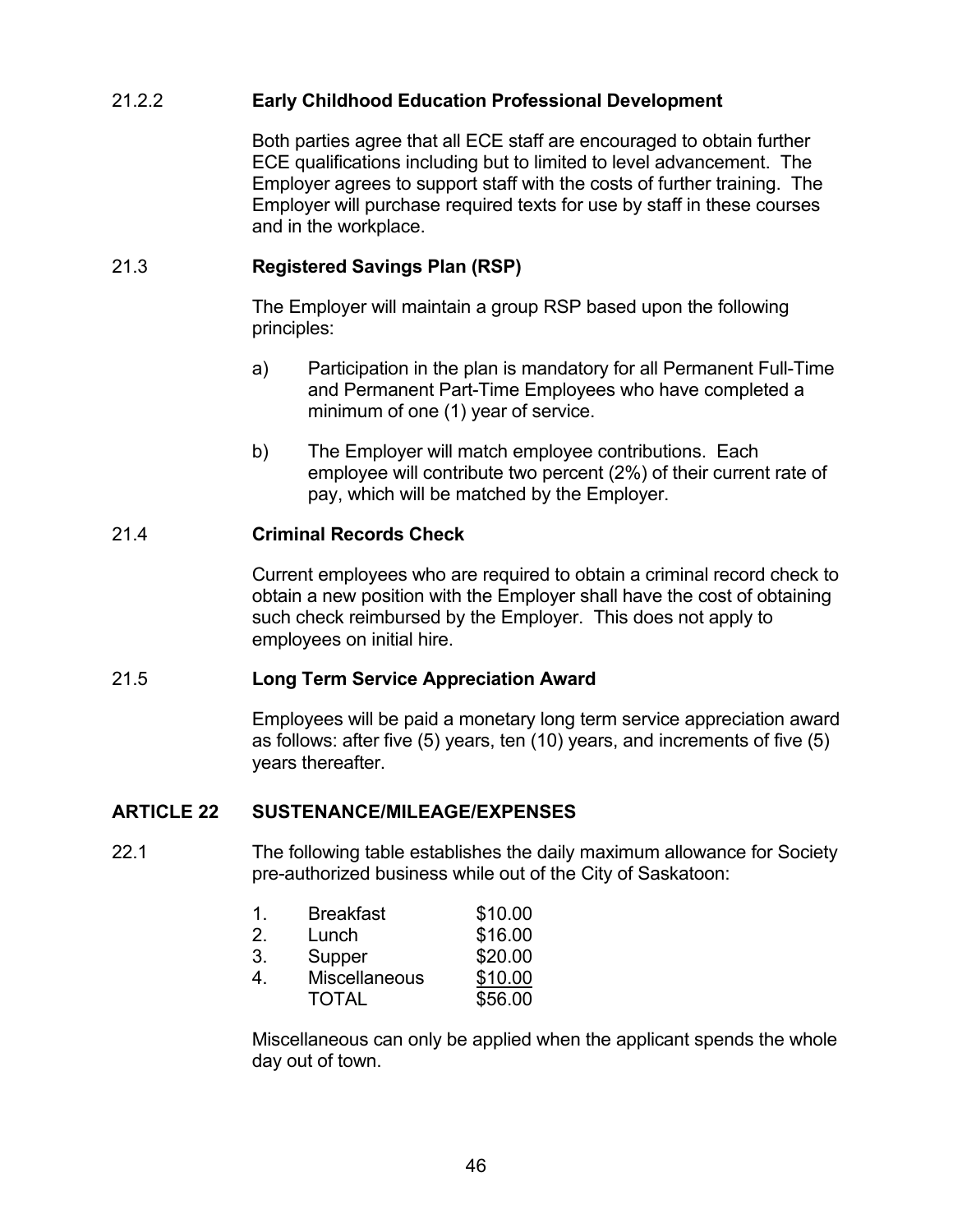# <span id="page-52-0"></span>22.2 **Use of Private Vehicles on Employer Business**

Employees who are authorized to use a private vehicle for Society business shall be paid a kilometre allowance of equal to the rate set by the Public Service Agreement (PS/GE) for Saskatchewan as of April 1st and October 1st of each year.

#### <span id="page-52-1"></span>**ARTICLE 23 TECHNOLOGICAL CHANGE**

<span id="page-52-2"></span>23.1 The parties agree to abide by the **Saskatchewan Employment Act**.

#### **ARTICLE 24 OCCUPATIONAL HEALTH AND SAFETY**

- 24.1 The Employer and the Union have a shared interest in the health and safety of employees. The Employer and the employees will operate in accordance with the **Saskatchewan Employment Act and Regulations**.
- 24.2 A joint Employer/Employee Occupational Health and Safety Committee shall be established in accordance with *The Act*. The Committee shall consist of the following: two (2) members appointed by the Employer, and two (2) members from each work location appointed by the Union.

#### <span id="page-52-3"></span>**ARTICLE 25 HARASSMENT IN THE WORKPLACE**

- 25.1 The Union and the Employer have a shared interest in:
	- a) Preventing harassment in the workplace;
	- b) Promoting a safe, abuse-free working environment, and
	- c) Upholding the philosophy of zero tolerance with respect to harassment and discrimination in the workplace.
- 25.2 The Employer will in accordance with **the Saskatchewan Employment Act**, develop a policy **regarding** harassment in the workplace which will be distributed to all employees and posted in the Staff Room.

#### <span id="page-52-4"></span>**ARTICLE 26 PRO-RATA CLAUSE**

26.1 All benefits of this Agreement shall, unless otherwise specified, accrue on a pro-rata basis to employees who work less than full-time.

#### <span id="page-52-5"></span>**ARTICLE 27 JOB SHARING**

27.1 Job sharing is the voluntary sharing of at least forty percent (40%) of a permanent full-time position in a structured manner by two (2) persons, one (1) of whom is the permanent incumbent of the position. Job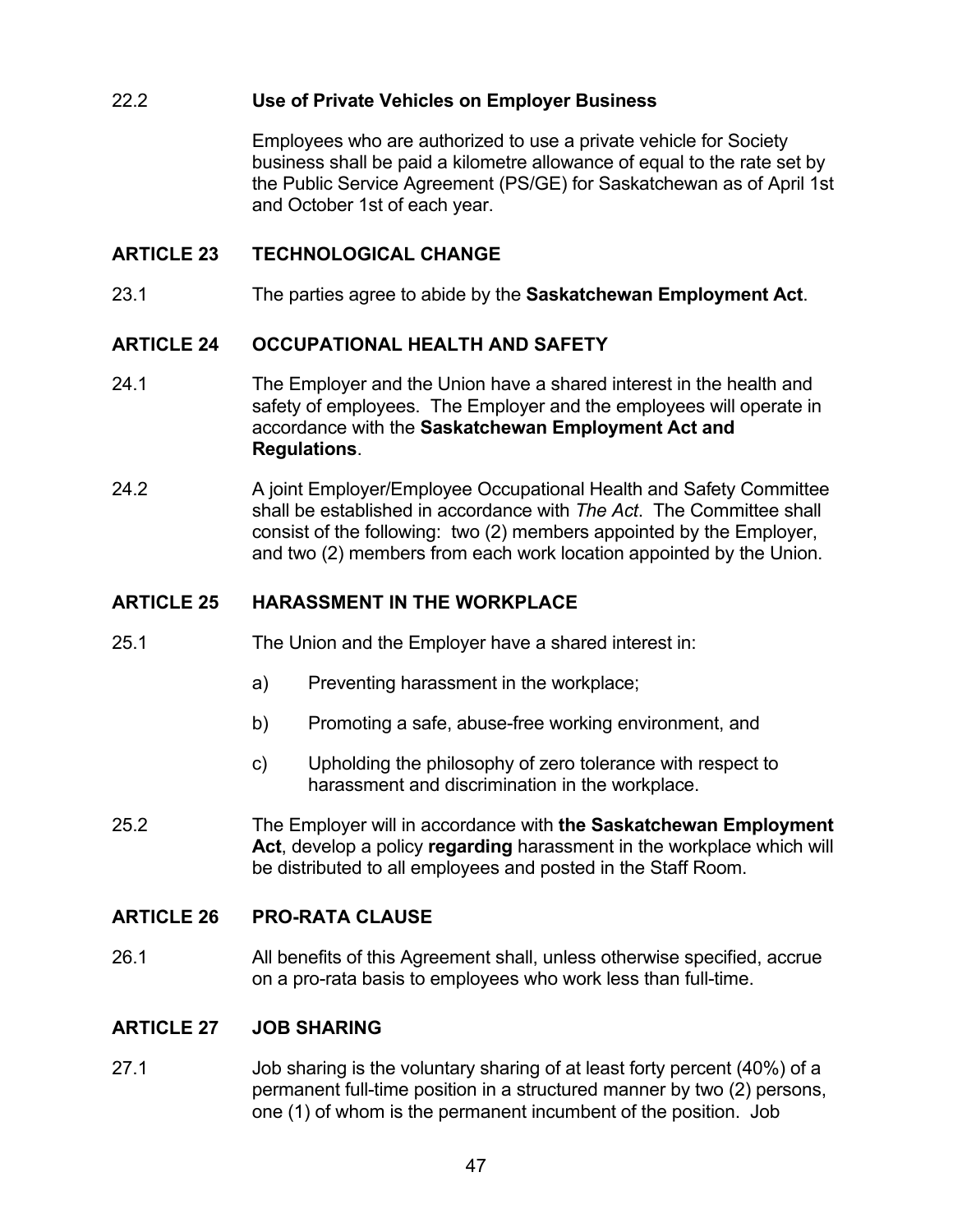sharing requires that another employee be appointed to backfill the remaining half of the position. Job sharing is intended to provide permanent full-time employees with an opportunity to balance their hours of work with their personal needs.

- 27.2 A request to establish a job-share can only be initiated by the permanent incumbent of a position through application to their **Director**. Management will review feasibility of a request against operational needs. Approval will not be unreasonably denied.
- 27.3 The first term of a job share shall be in place for a minimum of three (3) months and shall not exceed twelve (12) months. The permanent incumbent shall commence the arrangement on the first working day of a pay period.
- 27.4 Subsequent terms of a job share may be requested by the permanent incumbent in writing thirty (30) calendar days prior to termination. In the absence of a request to renew, the existing arrangement will terminate at the end of the term.
- 27.5 The Employer or the permanent incumbent may, on thirty (30) calendar days written notice, terminate an agreement. Notice will concurrently be given to the back-filling employee. By mutual agreement of the parties, the notice period may be shortened.
- 27.6 On termination of the job share arrangement, the permanent incumbent will revert to full-time hours of the position occupied. The back-filling employee will have rights under Article 28 **or Article 14 as applicable**.
- 27.7 The filling of the back-fill for a job share arrangement shall be in accordance with Articles 11.5 and 11.3.
- 27.8 If an employee is unable to continue in the back-filling of the job share position, the permanent incumbent may be required to resume full-time hours until the back-fill can be re-filled. Consideration should be given for the permanent incumbent's circumstances to allow for the making of appropriate arrangements prior to returning to full-time hours.

#### <span id="page-53-0"></span>27.9 **Conditions of Employment**

Notwithstanding Article 26, permanent incumbents shall:

- a) Retain all benefits accumulated prior to the commencement of the arrangement;
- b) Earn and expend vacation leave on a pro rata basis;
- c) Earn and expend sick leave on a pro rata basis;
- d) Earn seniority as per Article 10;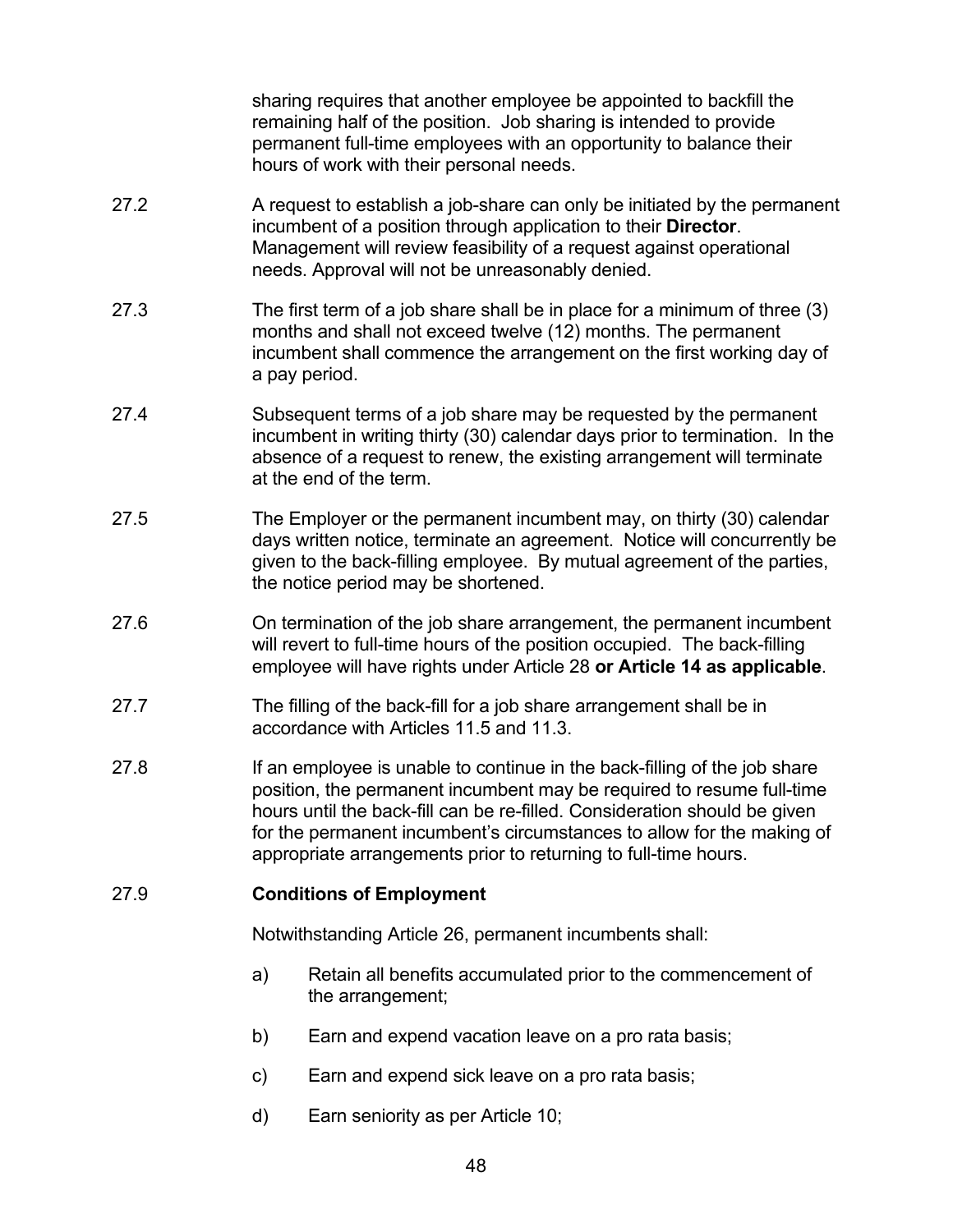- e) Be entitled to maintain an EDO, where applicable, if they so request;
- f) Be entitled to access the full provisions of Article 21.1;
- g) Continue to contribute, and receive matched contributions, at a rate of two percent (2%) of pay, into the group RSP;
- h) Receive designated holiday pay on their pay cheques at a rate corresponding to their proportion of work; and
- i) Not be required to work in excess of their stated agreement except in extraordinary circumstances.
- 27.10 Back-filling employees shall be entitled to those terms of the Agreement applying to Temporary employees.

# <span id="page-54-0"></span>**ARTICLE 28 TERM EMPLOYEES**

28.1 Term employees are employees who are hired on a temporary basis to an unencumbered position and have a specific fixed term. Temporary employees are employees who are hired on a temporary basis to an encumbered position. They may be appointed to a specific fixed term or until the incumbent returns to work, whichever is less.

> Where permanent employees are appointed to Term or Temporary positions, they shall be allowed to revert to their permanent position upon the completion of their appointment and retain all rights and benefits. Where Term or Temporary positions are filled by a person who is not a permanent employee, the following terms and conditions apply:

- a) The probationary period will be eighty (80) days worked. Days worked in any given appointment will carry over to the next appointment provided there has been less than a one (1) year break between appointments in the same job. Where the new appointment is in a different job or the break between appointments is greater than one (1) year, the probationary period will start again. When a term or temporary employee begins an appointment in a job they have not held before, a new probationary period must be served.
- b) Seniority, Sick Leave and Pressing Necessity Leave credits shall be carried over from appointment to appointment providing that the break between appointments is less than ninety (90) calendar days. In cases of Unpaid Parenting Leave, the employee will not lose their credits for a twelve (12) month period. If the employee is not employed within ninety (90) calendar days of the end of their unpaid parenting leave, they lose their seniority, sick leave and pressing necessity leave.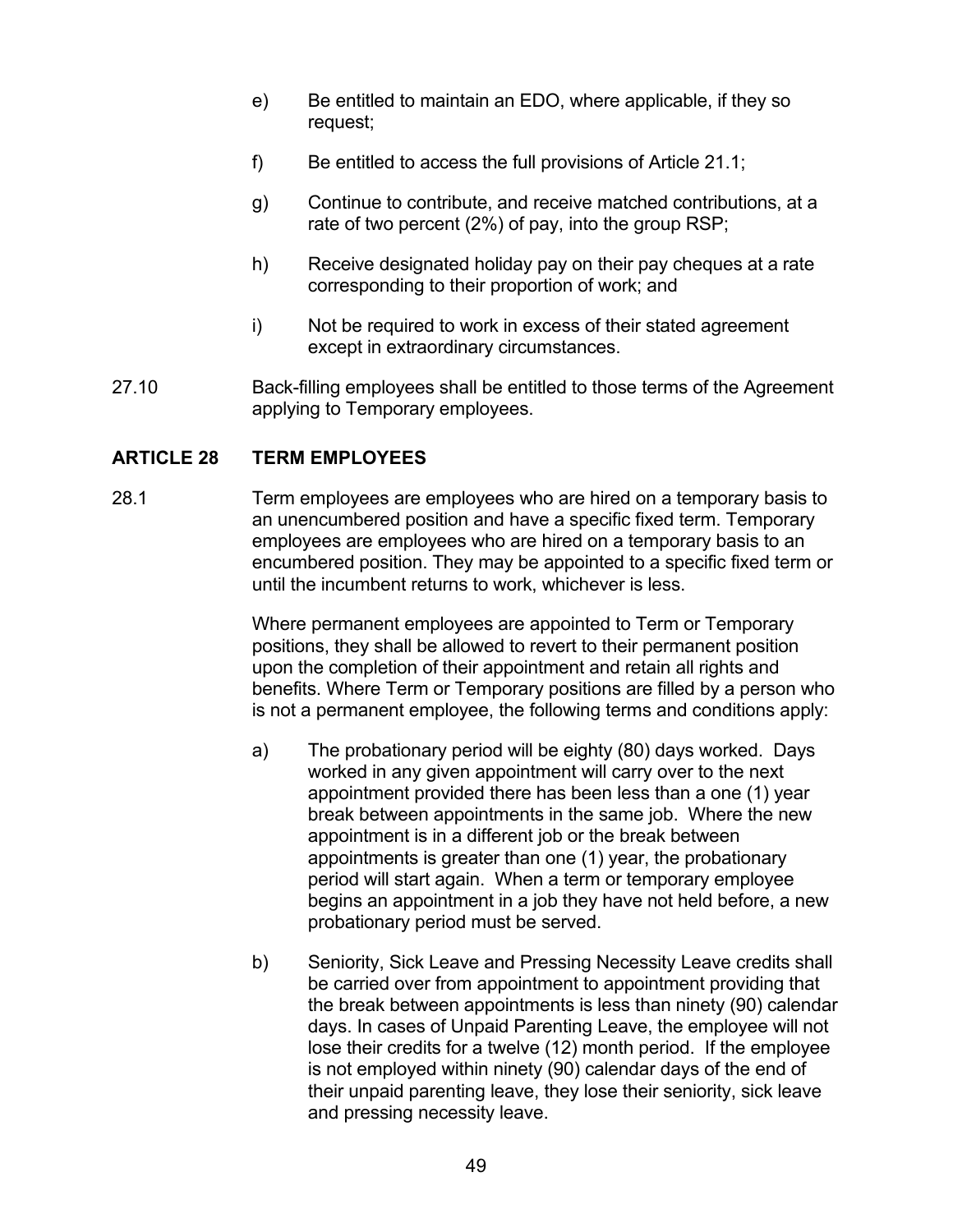- c) All employees except casual employees, shall accrue vacation credits in accordance with Article 16.
- d) The provisions of Article 13 Lay-off, do not apply.
- e) Term and temporary employees may take Unpaid Parenting Leave up to the end of their appointment.
- f) Increments shall be earned after the completion of nineteen hundred and fifty (1950) hours worked. Hours from one (1) appointment may be carried over to the next appointment provided there has been less than a ninety (90) calendar day break between appointments in the same job.
- g) All other provisions will be in accordance with the terms of the Collective Agreement.

# <span id="page-55-0"></span>**ARTICLE 29 DURATION OF AGREEMENT**

# <span id="page-55-1"></span>29.1 **Duration**

This Agreement shall be binding and remain in effect from April 1, **2020**, through to March 31, **2024** inclusive and shall continue from year to year thereafter unless either party gives to the other party notice in writing.

#### <span id="page-55-2"></span>29.2 **Notice of Changes**

Either party desiring to propose changes to this Agreement shall, between the period of **sixty (60)** calendar and one hundred and twenty (120) calendar days prior to the termination date, provide notice, in writing, to the other party of the changes proposed.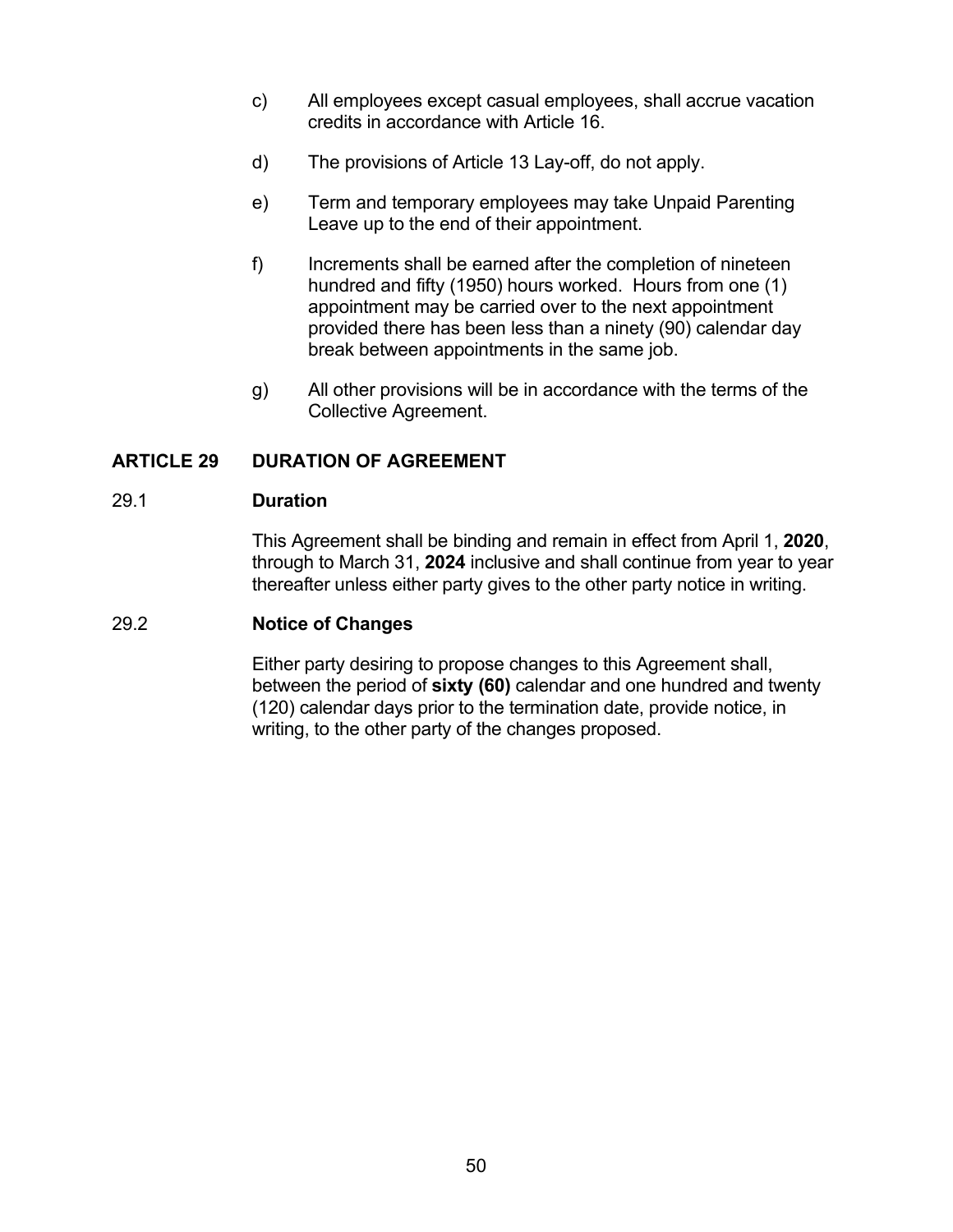# **APPENDIX A WAGE SCALE**

<span id="page-56-0"></span>

|                                 | 2021 3%      |                    | 2022 2%                             |  | 2023 1%                             |
|---------------------------------|--------------|--------------------|-------------------------------------|--|-------------------------------------|
|                                 | <b>Start</b> | After<br>Probation | After April 1 <sup>st</sup><br>2022 |  | After April 1 <sup>st</sup><br>2023 |
| Admin                           | \$16.83      | \$17.17            | \$17.51                             |  | \$17.69                             |
| <b>Counsellors/Facilitators</b> | \$21.94      | \$22.39            | \$22.83                             |  | \$23.05                             |
| Teachers - Inclusive            | \$35.42      | \$36.14            | \$36.86                             |  | \$37.22                             |
| Teachers - Non-<br>inclusive    | \$22.75      | \$23.23            | \$23.69                             |  | \$23.92                             |
| Team<br>Leaders/Supervisors     | \$26.89      | \$27.42            | \$27.96                             |  | \$28.23                             |
| <b>Head Clerk</b>               | \$22.25      | \$22.71            | \$23.16                             |  | \$23.39                             |
| ECE/COOK                        | \$15.50      | \$15.81            | \$16.13                             |  | \$16.29                             |
| <b>ECE/Level I</b>              | \$16.18      | \$16.50            | \$16.83                             |  | \$17.00                             |
| <b>ECE/Level II</b>             | \$17.14      | \$17.50            | \$17.85                             |  | \$18.03                             |
| <b>ECE/Level III</b>            | \$18.44      | \$18.81            | \$19.19                             |  | \$19.38                             |
| <b>HIPPY Home Visitors</b>      | \$18.90      | \$19.47            | \$19.47                             |  | \$20.05                             |
| <b>HIPPY Coordinators</b>       | \$21.12      | \$21.75            | \$22.19                             |  | \$22.41                             |

#### **After ratification all employees hired before March 31st 2021 will receive a wage increase on April 1 in each of 2021, 2022, 2023 as indicated in each of the wage scale noted above.**

Management may place candidates with verifiable direct education and verifiable relevant work experiences up to a maximum of six (6%) higher than start rate.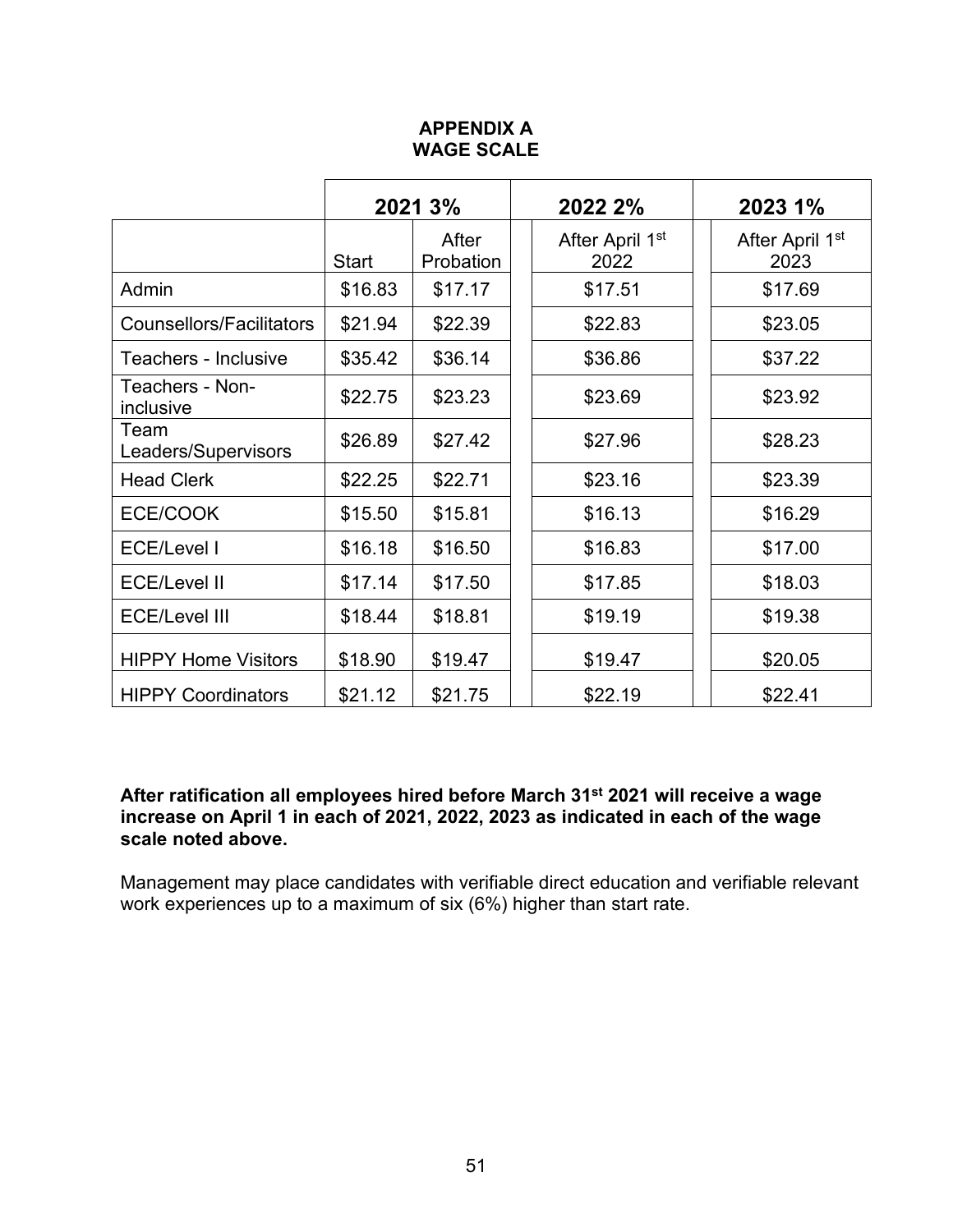# **Letter of Understanding**

#### **Between**

# <span id="page-57-0"></span>**Saskatchewan Government General Employees' Union**

**And**

# **Saskatoon Open Door Society, Inc.**

# **RE: Payroll System**

<span id="page-57-1"></span>Where an employee questions the payroll system about actual hours worked by modifying the employee's timecard, the Employer will review with the employee and if necessary adjust the employee's timecard.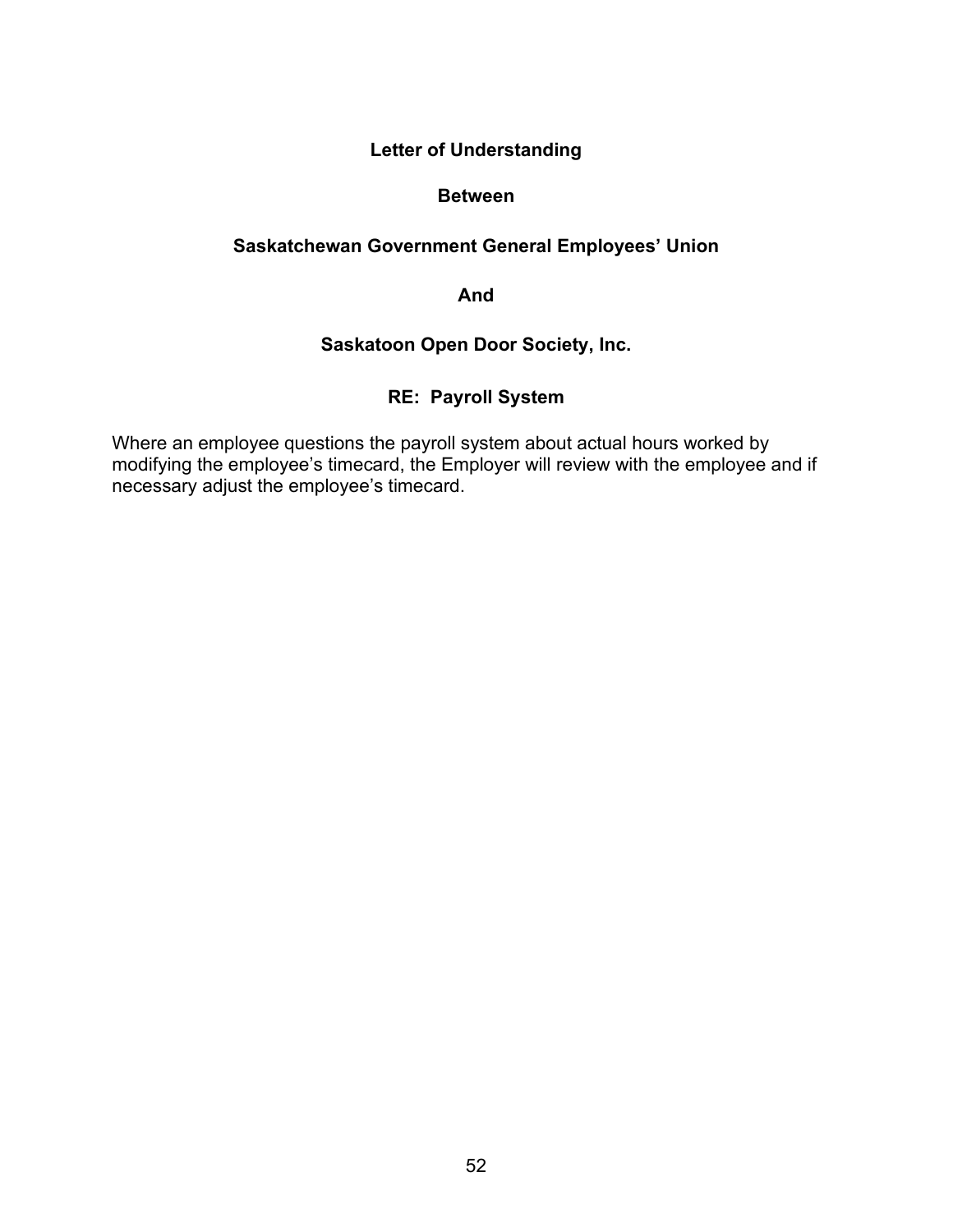#### **Letter of Understanding**

#### **Between**

# <span id="page-58-0"></span>**Saskatchewan Government General Employees' Union**

**And**

#### **Saskatoon Open Door Society, Inc.**

**RE: Wellness Fund**

<span id="page-58-1"></span>**There will be a onetime Wellness Fund established for all full and part-time employees who were employed on April 1st 2021 and are still employed on the date of ratification in the amount of four hundred dollars (\$400) (part-time employees will receive the full amount). The Fund can be used by employees to help pay for costs incurred under the health/dental plans, vision care/eyewear, gym memberships, and fitness equipment/clothing. Employees will pay the cost up front and turn in the receipts to the Employer for reimbursement. All receipts must be dated no later than March 31, 2023 and be submitted for reimbursement no later than April 30, 2023.**

**To Address Employer concerns about how much benefit funding remains for the 2021-2022 fiscal year, the Union agrees that initially the Employer will reimburse a maximum of two hundred dollars (\$200) of any claim submitted prior to March 31, 2022 with the rest being reimbursed late in the 2021-2022 fiscal year or early in the 2022-2023 fiscal year. Claims submitted after March 31, 2022 will be reimbursed in full at the time of submission.**

**Employees who leave the Employ of the Employer who have not submitted claims for all of their funds will lose any amount remaining.**

**This Fund expires and is of no force and effect on May 1st 2023.**